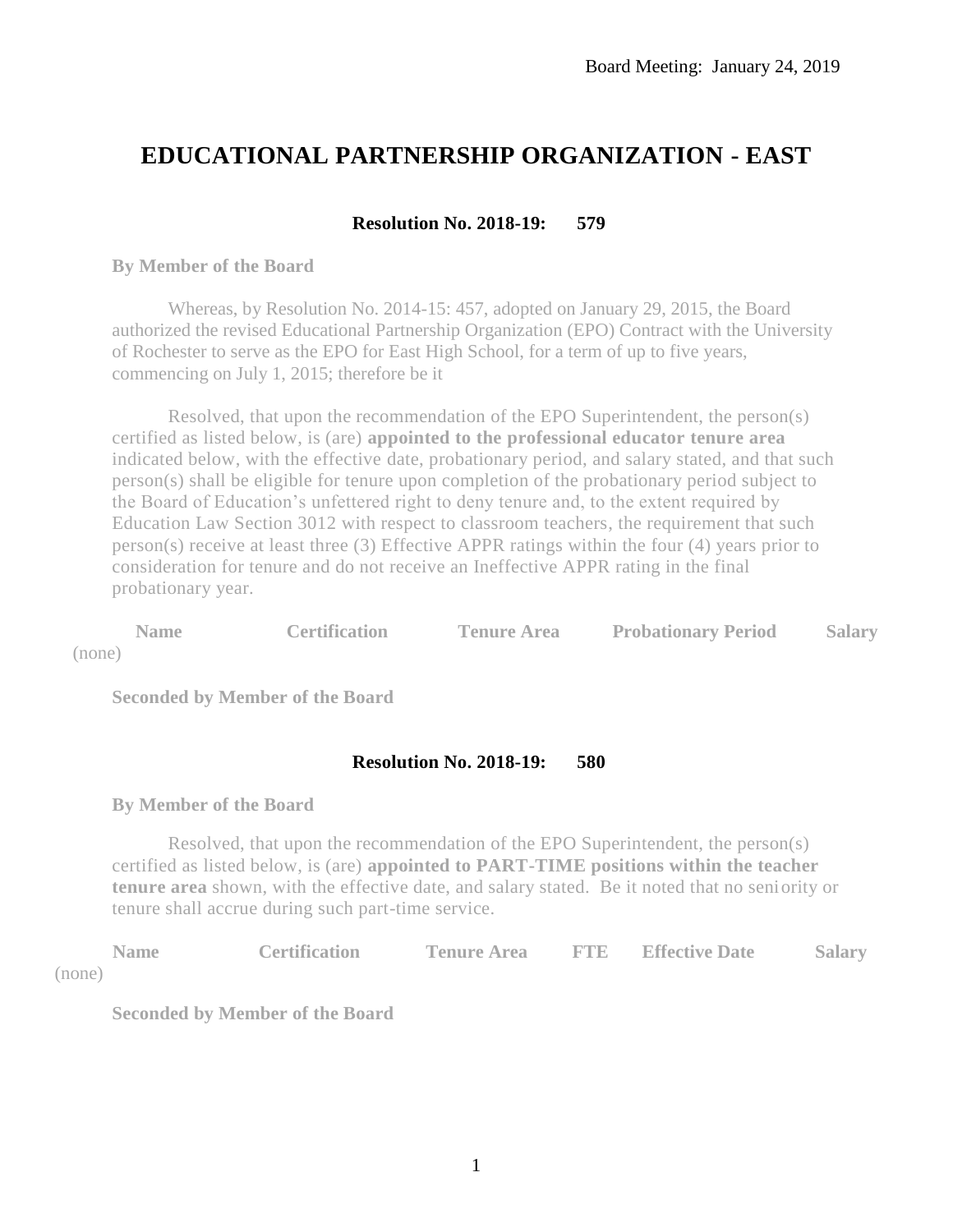## **By Member of the Board**

Resolved, that upon the recommendation of the EPO Superintendent, the person(s) certified as listed below, is (are) **appointed to PART-TIME positions within the administrator tenure area** shown, with the effective date, and salary stated. Be it noted that no seniority or tenure shall accrue during such part-time service.

**Name Certification Tenure Area FTE Effective Date Salary** (none)

**Seconded by Member of the Board**

# **Resolution No. 2018-19: 582**

#### **By Member of the Board**

Resolved, that upon the recommendation of the EPO Superintendent, the person(s) certified as listed below is (are) **appointed to the administrative tenure area** and the assignment shown, with the effective date, probationary period and salary stated, and that such person(s) shall be eligible for tenure upon completion of the probationary period subject to the Board of Education's unfettered right to deny tenure and, to the extent required by Education Law Section 3012 with respect to building principals, the requirement that such person(s) receive at least three (3) Effective APPR ratings within the four (4) years prior to consideration for tenure and do not receive an Ineffective rating in the final probationary year.

| <b>Name</b> |  | <b>Certification Tenure Area Assignment Probationary Salary</b> |  |
|-------------|--|-----------------------------------------------------------------|--|
| (none)      |  | <b>Period</b>                                                   |  |
|             |  |                                                                 |  |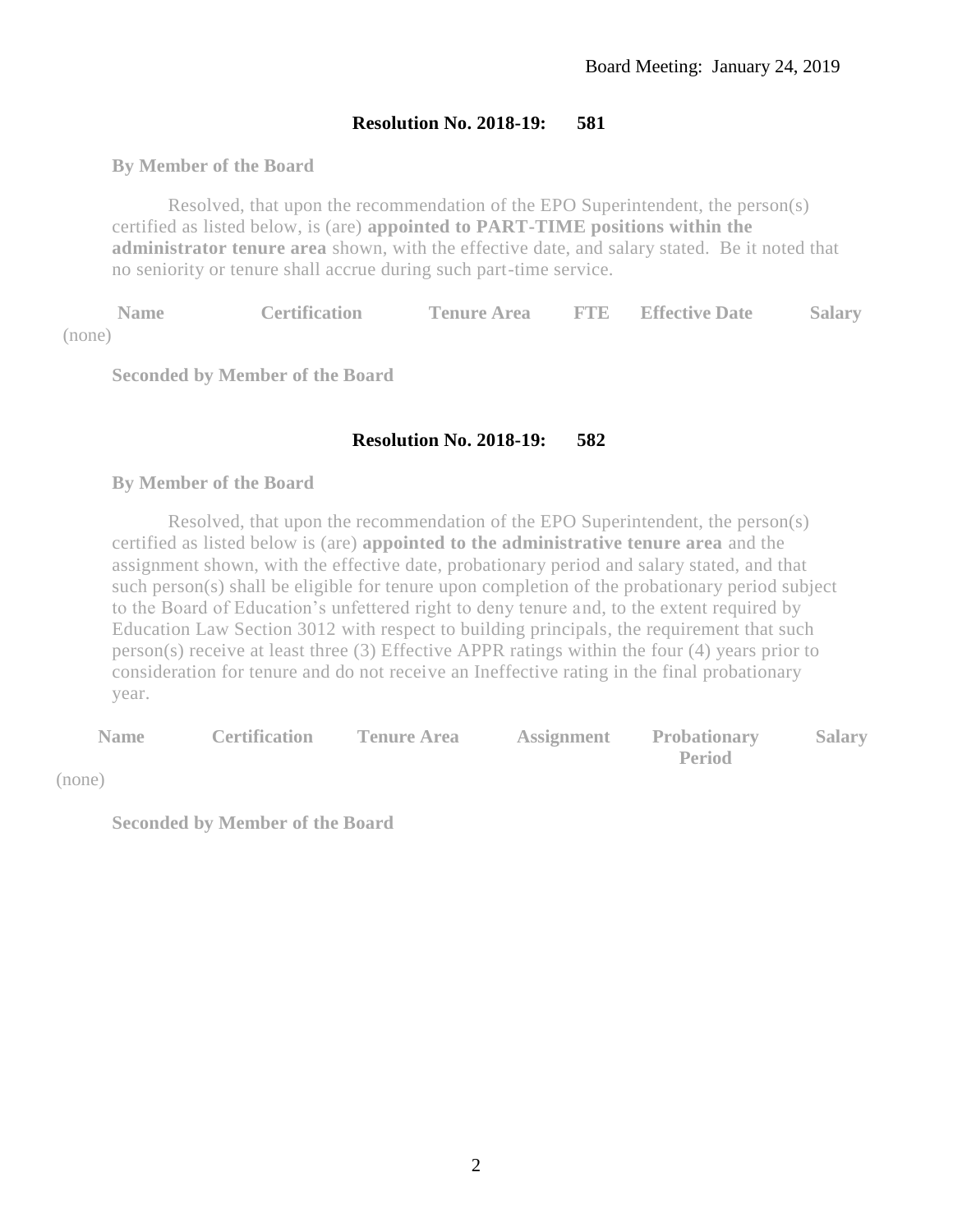# **By Member of the Board**

Resolved, that upon the recommendation of the EPO Superintendent, the person(s) certified as listed below is (are) **assigned to the "interim" position** shown, at the salary and effective date stated:

| <b>Name</b> | <b>Certification</b> | <b>Interim</b>    | <b>Location</b> Effective Date Salary |  |
|-------------|----------------------|-------------------|---------------------------------------|--|
|             |                      | <b>Assignment</b> |                                       |  |

(none)

**Seconded by Member of the Board**

# **Resolution No. 2018-19: 584**

## **By Member of the Board**

Resolved, that upon the recommendation of the EPO Superintendent, the person(s) certified as listed below is (are) **appointed** as a **CONTRACT SUBSTITUTE** in the tenure area and for the period and salary stated.

| <b>Name</b>          | <b>Certification</b> | <b>Tenure Area</b> | <b>Duration</b> | <b>Salary</b> |
|----------------------|----------------------|--------------------|-----------------|---------------|
| $(m \wedge m \wedge$ |                      |                    |                 |               |

(none)

 $\overline{()}$ 

**Seconded by Member of the Board**

# **Resolution No. 2018-19: 585**

**By Member of the Board**

Resolved, that upon the recommendation of the EPO Superintendent, the person(s) listed below is (are) **PROVISIONALLY appointed** to the listed Competitive Civil Service titles, with the salary and effective dates noted.

|       | <b>Name</b> | <b>Job Title</b> | Salary | <b>Effective Date</b> |
|-------|-------------|------------------|--------|-----------------------|
| none) |             |                  |        |                       |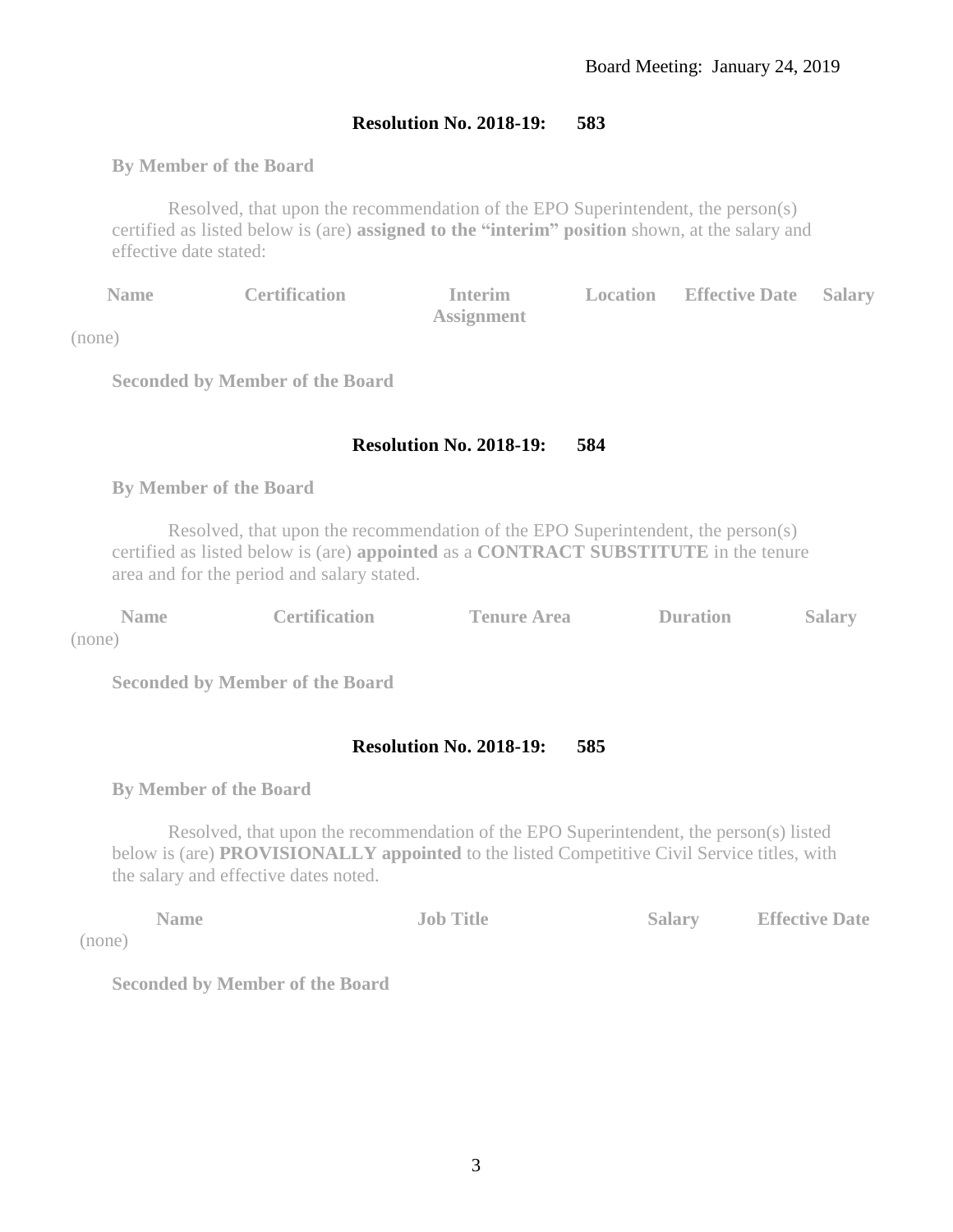# **By Member of the Board**

Resolved, that upon the recommendation of the EPO Superintendent, the person(s) listed below is (are) **PERMANENTLY appointed**, subject to required statutory and contractual probationary period(s), to the listed classified Civil Service titles, with the salary, and effective dates noted.

| <b>Name</b> | <b>Job Title</b> | <b>Classification</b> | Salary | <b>Effective Date</b> |
|-------------|------------------|-----------------------|--------|-----------------------|
| (none)      |                  |                       |        |                       |

**Seconded by Member of the Board**

## **Resolution No. 2018-19: 587**

#### **By Member of the Board**

Resolved, that upon the recommendation of the EPO Superintendent, the person(s) listed below are granted a **leave of absence** from their current tenure area, beginning on the date of commencement of a new probationary appointment with the East High School EPO and continuing through the duration of their employment in such new position.

|             | <b>Tenure Area or Job</b> | Assigned School / | Date Leave       |
|-------------|---------------------------|-------------------|------------------|
| <b>Name</b> | Title                     | Department        | <b>Commences</b> |

(none)

**Seconded by Member of the Board**

## **Resolution No. 2018-19: 588**

**By Member of the Board**

Resolved, that upon the recommendation of the EPO Superintendent the resolutions listed below are hereby **AMENDED** as set forth below.

| <b>Original Resolution</b> | <b>Resolution Date</b> | Amendment |
|----------------------------|------------------------|-----------|
| (none)                     |                        |           |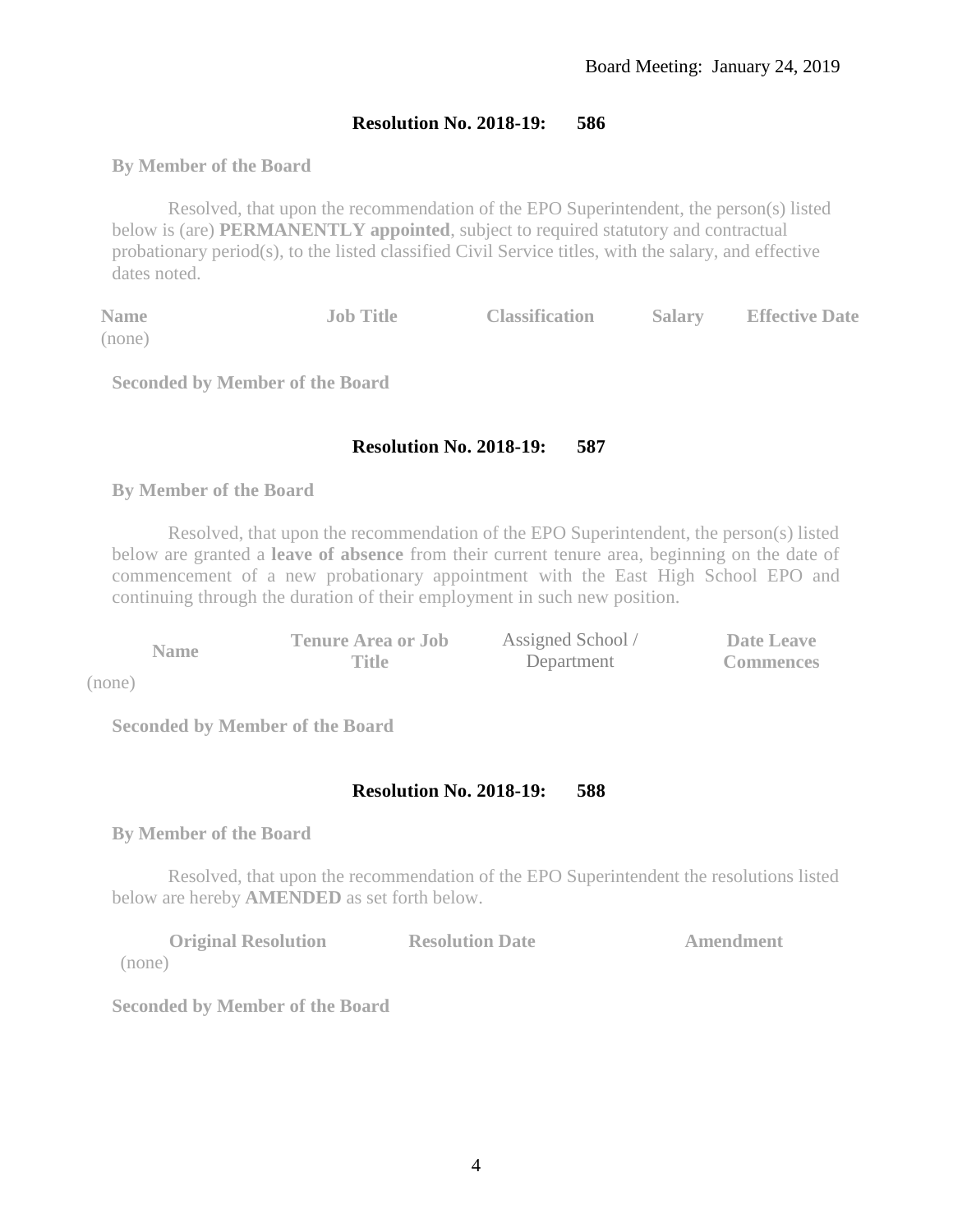#### **By Member of the Board**

Resolved, that upon the recommendation of the EPO Superintendent, the following named persons, be, and hereby are appointed to the **non-tenure** bearing **grant-funded positions**.

**Name Job Title Effective Date Salary** (none)

**Seconded by Member of the Board**

#### **Resolution No. 2018-19: 590**

**By Member of the Board** 

Resolved, that upon the recommendation of the EPO Superintendent and pursuant to Education Law § 211-e(3), the person(s) listed below is (are) **assigned to serve at East High School**:

(none)

**Name Title Effective Date** 

**Seconded by Member of the Board**

#### **Resolution No. 2018-19: 591**

**By Member of the Board**

Whereas, by Resolution No. 2014-15: 390, adopted on December 18, 2014, the Board authorized the University of Rochester to serve as the Educational Partnership Organization (EPO) for East High School commencing on July 1, 2015; and by Resolution No. 2014-15: 457, adopted on January 29, 2015, the Board approved and ratified the Memoranda of Agreement, including economic provisions, between the Rochester Teachers Association (RTA) and the EPO and between the Association of Supervisors and Administrators of Rochester (ASAR) and the EPO; therefore be it

Resolved, that, upon the recommendation of the EPO Superintendent, payment for additional service be, and it hereby is, authorized for the following named persons, to be paid in accordance with the terms stated during the date(s) specified. Subject to the said dates, maximum hours and pay rates specified below, the Board authorizes the EPO Administration to make changes in the personnel providing these services if necessary in order to carry out the intent of this resolution.

**Division Chief:** Shaun C. Nelms **Principal/Director:**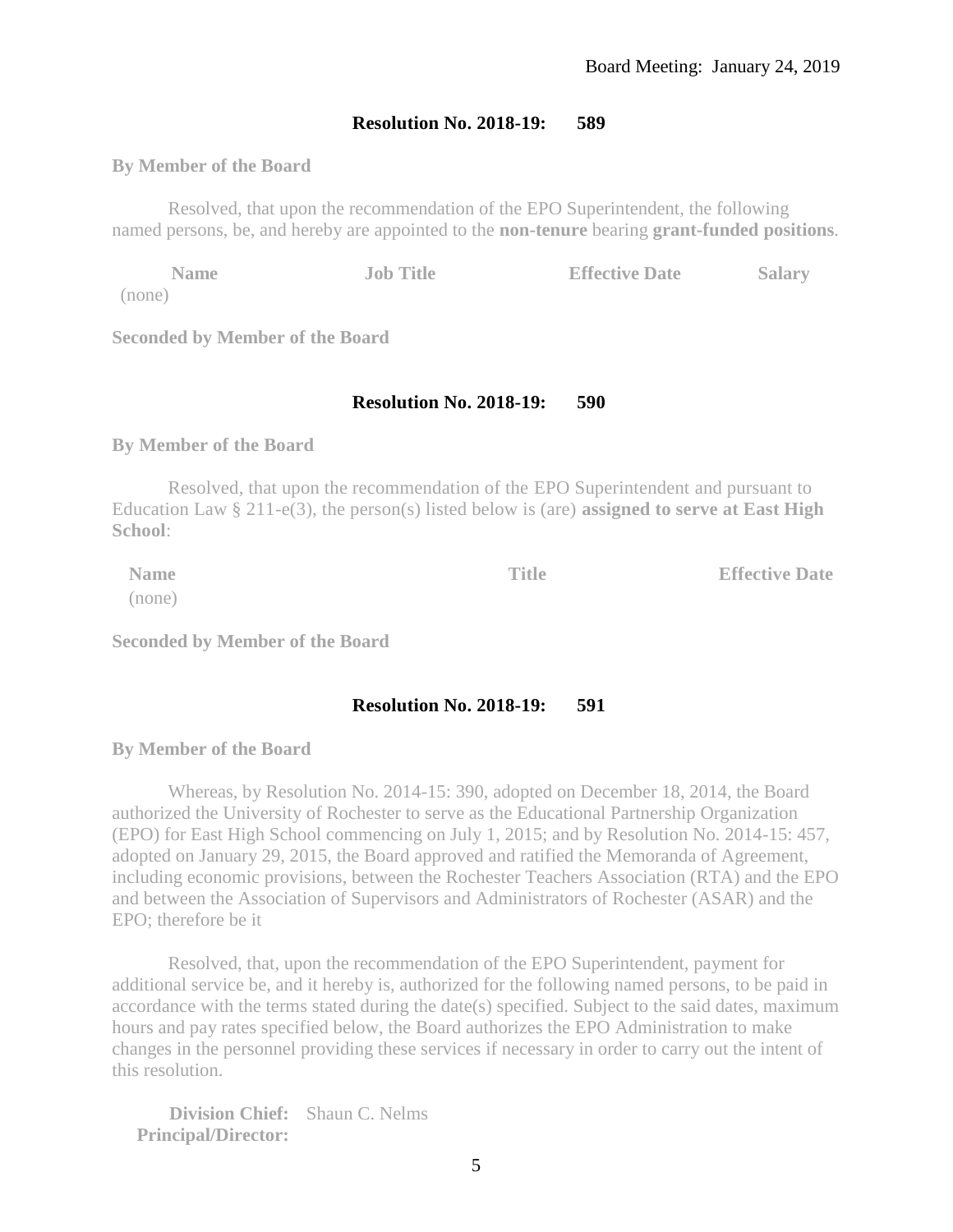| <b>Spending:</b>      |                                           |                           |              |          |
|-----------------------|-------------------------------------------|---------------------------|--------------|----------|
| <b>Funding:</b>       |                                           |                           |              |          |
| <b>Budget Code:</b>   |                                           |                           |              |          |
| <b>Description:</b>   |                                           |                           |              |          |
| <b>Justification:</b> |                                           |                           |              |          |
| <b>Schedule:</b>      |                                           |                           |              |          |
|                       | <b>Strategic Plan:</b> Goal: ; Objective: |                           |              |          |
|                       |                                           | <b>Regularly Assigned</b> |              |          |
|                       | Date(s) To                                | <b>School/Department</b>  |              |          |
| Name                  | <b>Be Worked</b>                          | & Position                | <b>Hours</b> | Pav Rate |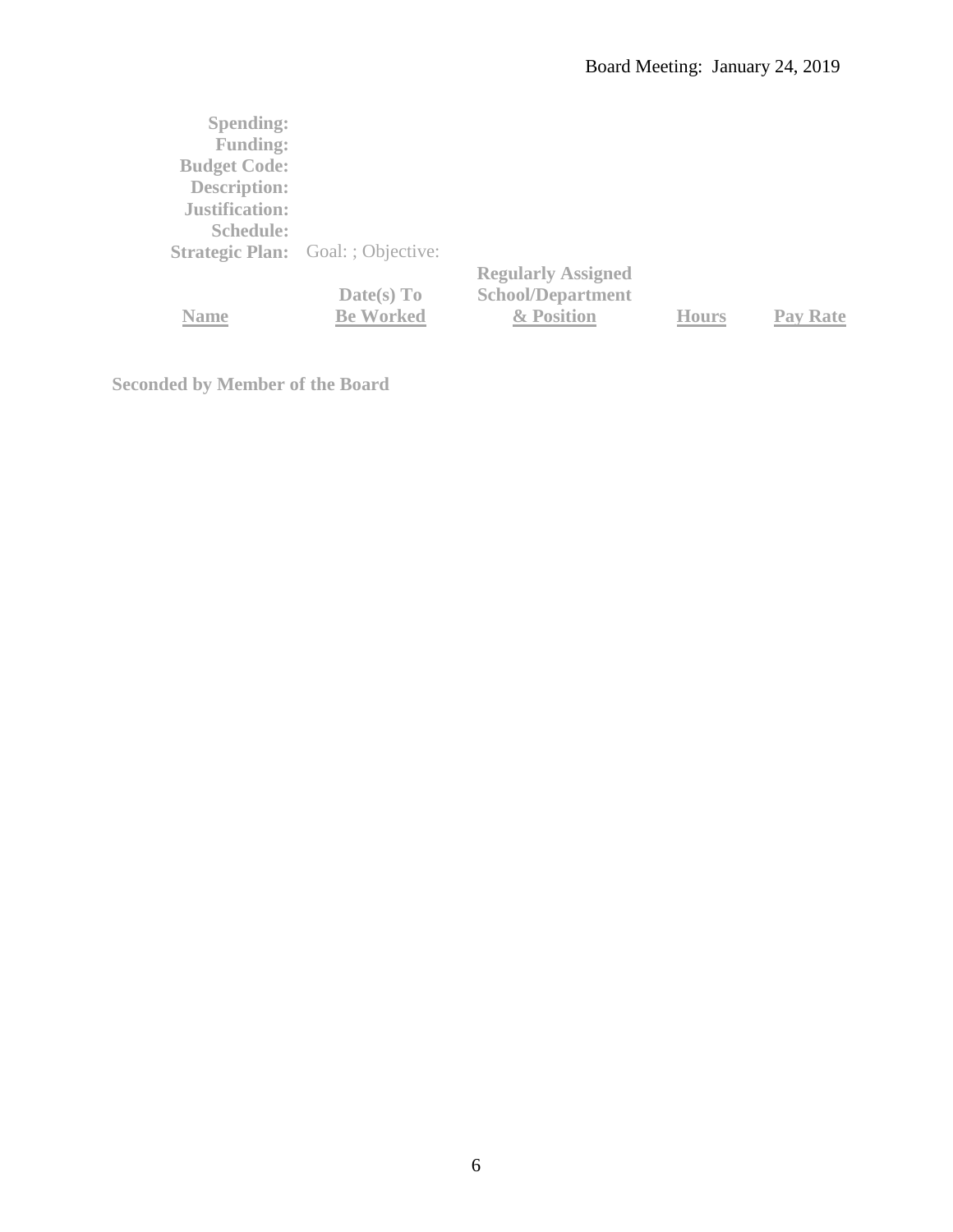# **HUMAN CAPITAL INITIATIVES**

#### **Resolution No. 2018-19: 592**

#### **By Member of the Board Commissioner Powell**

Resolved, that upon the recommendation of the Superintendent, the employee(s) certified as listed below, having satisfactorily completed his/her probationary service required under State Law and by the Board, is (are) **granted tenure** in the tenure area(s) listed below, effective on the date(s) indicated, and be it further

Resolved, that this resolution be adopted with the express reservation of the power in the Board at any time to abolish these positions.

| <b>Certification</b> | <b>Tenure Area</b> | <b>Effective Date</b> |
|----------------------|--------------------|-----------------------|
| Mandarin             | Foreign Language   | January 28,<br>2019   |
|                      |                    |                       |

#### **Seconded by Member of the Board Commissioner Hallmark Adopted 7-0**

#### **Resolution No. 2018-19: 593**

#### **By Member of the Board Commissioner Powell**

Resolved, that upon the recommendation of the Superintendent, the employee(s) certified as listed below, is having his/her **probationary period extended**, effective on the date indicated below under State Law and by the Board, and be it further

Resolved, that this resolution be adopted with the express reservation of the power in the Board at any time to abolish these positions.

| <b>Name</b>         | <b>Certification</b> | <b>Tenure Area</b> | <b>Effective Date</b> |
|---------------------|----------------------|--------------------|-----------------------|
| Tarnowski, Jeanette | PreK-6               | Elementary         | January 31, 2020      |

**Seconded by Member of the Board Commissioner Hallmark Adopted 7-0**

**Resolution No. 2018-19: 594**

#### **By Member of the Board Commissioner Powell**

Resolved, that upon the recommendation of the Superintendent, the person(s) certified as listed below, is (are) **appointed to the professional educator tenure area** shown, with the effective date, probationary period, and salary stated, and that such person(s) shall be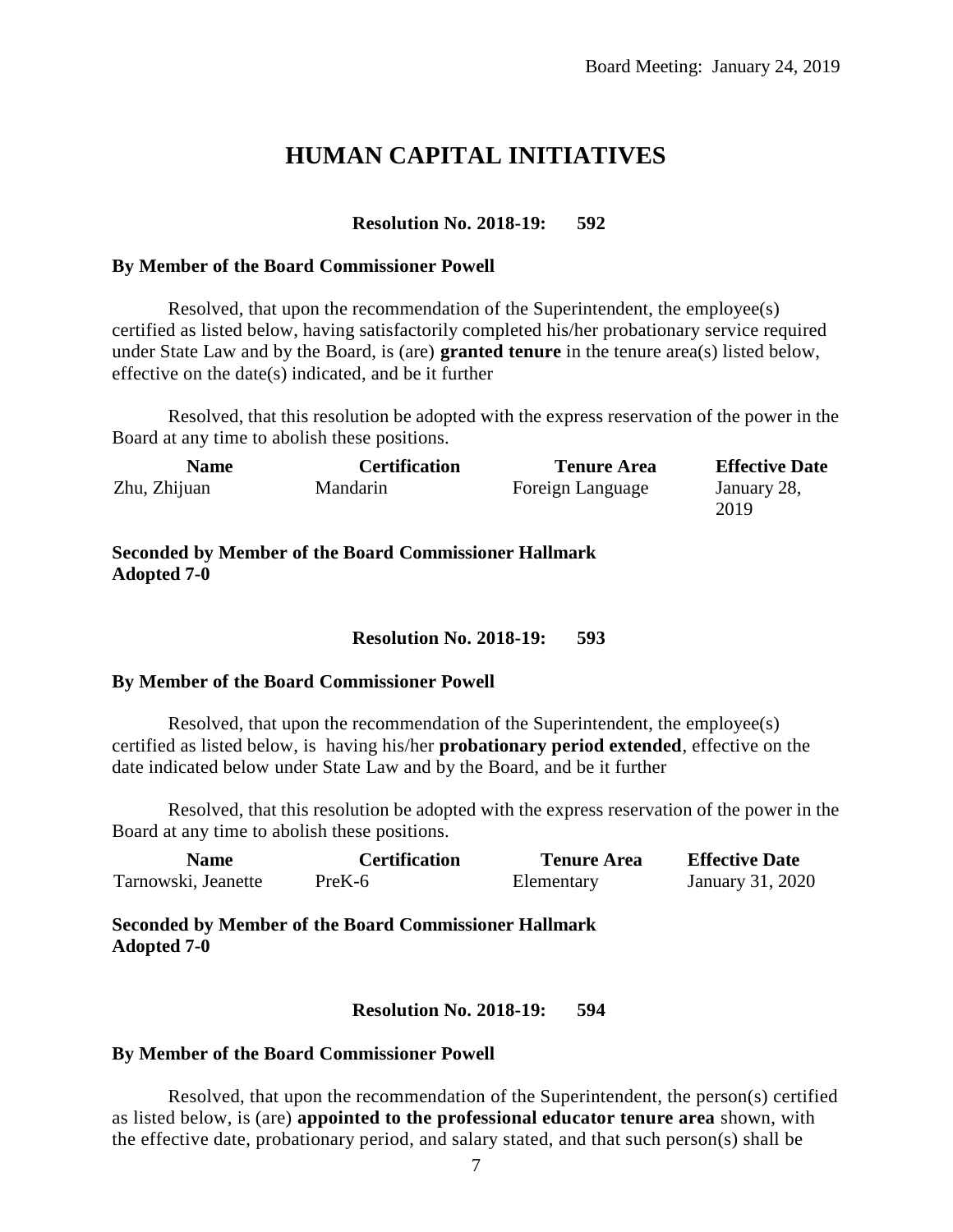eligible for tenure upon completion of the probationary period subject to the Board of Education's unfettered right to deny tenure and, to the extent required by Education Law Section 3012 with respect to classroom teachers, the requirement that such person(s) receive at least three (3) Effective APPR ratings within the four (4) years prior to consideration for tenure and do not receive an Ineffective rating in the final probationary year.

| <b>Name</b>         | <b>Certification</b> | <b>Tenure Area</b> | <b>Probationary Period</b> | <b>Salary</b> |
|---------------------|----------------------|--------------------|----------------------------|---------------|
| Session, Keyana     | Early                | Elementary         | December 31, 2018 -        | \$49,117/yr.  |
|                     | Childhood B-2        |                    | December 30, 2022          |               |
| Cooper, Maria       | <b>ESOL</b>          | <b>ESOL</b>        | December 18, 2018 -        | \$49,117/yr.  |
|                     |                      |                    | December 17, 2022          |               |
| Kanabroski, Richard | Health               | Health             | March 4, 2019 -            | \$48,050/yr.  |
|                     | Education            |                    | March 3, 2023              |               |
| Williams, Michael   | Mathematics          | Mathematics        | December 21, 2018 -        | \$53,334/yr.  |
|                     | $7 - 12$             |                    | December 20, 2022          |               |
| Mazzara, Erica      | <b>SWD 7-12</b>      | Special            | January 25, 2019 -         | \$59,744/yr.  |
|                     |                      | Education          | January 24, 2023           |               |
| Clifford, Jeremiah  | <b>SWD 7-12</b>      | Special            | January 25, 2019 -         | \$51,744/yr.  |
|                     |                      | Education          | January 24, 2023           |               |
| Sanderson, Brittany | <b>SWD 1-6</b>       | Special            | January 28, 2019 -         | \$48,050/yr.  |
|                     |                      | Education          | January 27, 2023           |               |
| Scopa, Janine       | <b>SWD 1-6</b>       | Special            | February 4, 2019 -         | \$56,055/yr.  |
|                     |                      | Education          | February 3, 2023           |               |
| Faison, Sandra      | Teaching             | Teaching           | January 25, 2019 -         | \$14.10/hr.   |
|                     | Assistant            | Assistant          | January 24, 2023           |               |
| Flagler, LaFonda    | Teaching             | Teaching           | January 25, 2019 -         | \$15.28/hr.   |
|                     | Assistant            | Assistant          | January 24, 2023           |               |
| Nash, Jasmine       | Teaching             | Teaching           | January 25, 2019 -         | \$14.10/hr.   |
|                     | Assistant            | Assistant          | January 24, 2023           |               |

# **Seconded by Member of the Board Commissioner Hallmark Adopted 7-0**

# **Resolution No. 2018-19: 595**

#### **By Member of the Board**

Resolved, that upon the recommendation of the Superintendent, the person(s) certified as listed below, is (are) **appointed to PART-TIME positions within the administrator tenure area** shown, with the effective date, and salary stated. Be it noted that no seniority or tenure shall accrue during such part-time service.

**Name Certification Tenure Area FTE Effective Date Salary** (none)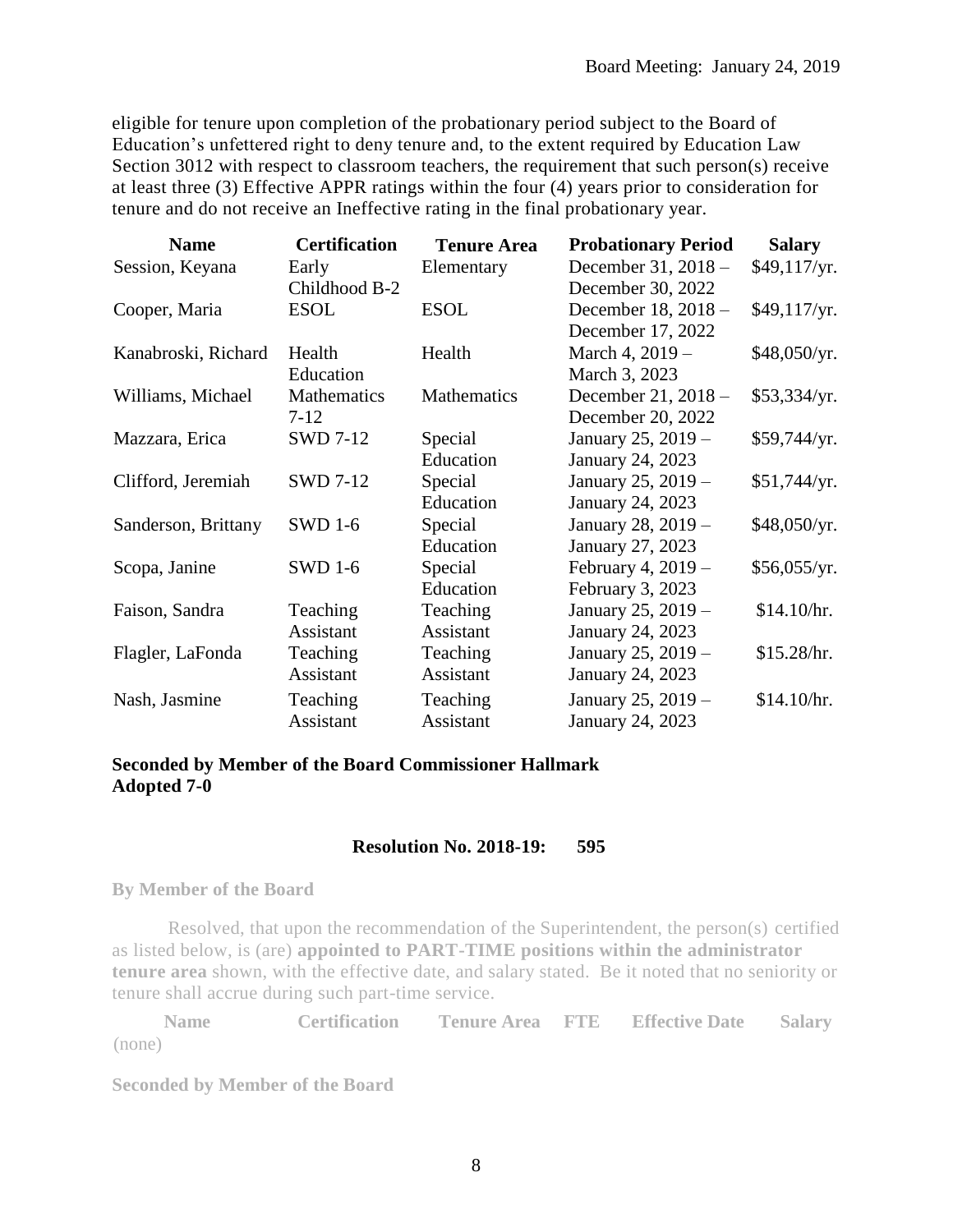#### **By Member of the Board**

Resolved, that upon the recommendation of the Superintendent, the person(s) certified as listed below is (are) **appointed to the administrative tenure area** and the assignment shown, with the effective date, probationary period and salary stated, and that such person(s) shall be eligible for tenure upon completion of the probationary period subject to the Board of Education's unfettered right to deny tenure and, to the extent required by Education Law Section 3012 with respect to building principals, the requirement that such person(s) receive at least three (3) Effective APPR ratings within the four (4) years prior to consideration for tenure and do not receive an Ineffective rating in the final probationary year.

**Name Certification Tenure Area Assignment Probationary Period Salary** (none)

**Seconded by Member of the Board**

#### **Resolution No. 2018-19: 597**

#### **By Member of the Board Commissioner Powell**

Resolved, that upon the recommendation of the Superintendent, the person(s) certified as listed below is (are) **appointed** as a **CONTRACT SUBSTITUTE** in the tenure area and for the period and salary stated.

| <b>Name</b>                      | <b>Certification</b>         | <b>Tenure Area</b> | <b>Duration</b>      | <b>Salary</b> |
|----------------------------------|------------------------------|--------------------|----------------------|---------------|
| Mineo, Donna                     | Mathematics 7-12 Mathematics |                    | January 28, $2019 -$ | \$56,055/yr.  |
|                                  |                              |                    | June 30, 2019        |               |
| Munasser, Mohamed Physical Educ. |                              | Physical Educ.     | January 2, $2019 -$  | \$46,260/yr.  |
|                                  |                              |                    | June 30, 2019        |               |

#### **Seconded by Member of the Board Commissioner Hallmark Adopted 7-0**

#### **Resolution No. 2018-19: 598**

**By Member of the Board**

Resolved, that upon the recommendation of the Superintendent, the following named person(s) certified as indicated, be, and hereby is (are) **appointed to the non-tenure bearing, grant-funded position(s)** listed below.

| <b>Name</b> | <b>Certification</b> | <b>Job Title</b> | <b>Effective</b> | <b>Salary</b> |
|-------------|----------------------|------------------|------------------|---------------|
|             |                      |                  | Date             |               |
|             |                      |                  |                  |               |

(none)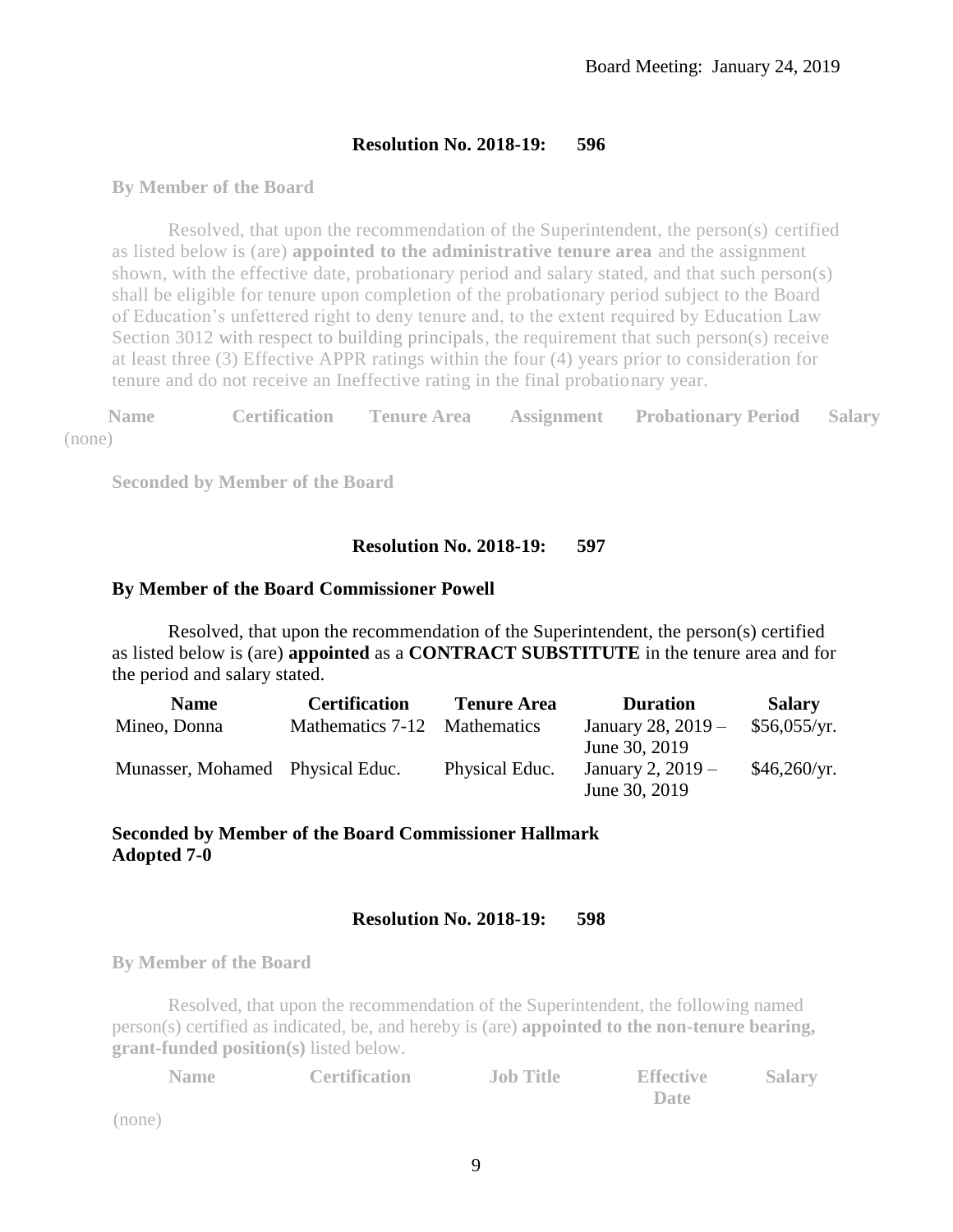**Seconded by Member of the Board**

## **Resolution No. 2018-19: 599**

**By Member of the Board**

Resolved, that upon the recommendation of the Superintendent, the following named person(s) certified as indicated, be, and hereby is (are) **appointed to the non-tenure bearing job title of Home Hospital Teacher**.

**Name Certification Effective Date Salary** (none)

**Seconded by Member of the Board**

#### **Resolution No. 2018-19: 600**

#### **By Member of the Board Commissioner Powell**

**Resolved, that upon the recommendation of the Superintendent, the person(s) certified as listed below is (are) assigned to the "interim" position shown, at the salary and effective date stated.**

| <b>Name</b>      | <b>Certification</b> | Interim                                     | Location    | <b>Effective Date</b> | <b>Salary</b> |
|------------------|----------------------|---------------------------------------------|-------------|-----------------------|---------------|
| Belcufine, Mario | - SBL                | <b>Assignment</b><br>Assistant<br>Principal | <b>SOTA</b> | January 25, 2019      | \$86,297/yr.  |

**Seconded by Member of the Board Commissioner Hallmark Adopted 6-1 with Vice President Elliott dissenting**

**Resolution No. 2018-19: 601**

#### **By Member of the Board Commissioner Powell**

Resolved, that upon the recommendation of the Superintendent, the person(s) listed below is (are) **PROVISIONALLY appointed to the listed Competitive Civil Service** titles, with the salary and effective dates noted.

| <b>Name</b>        | <b>Job Title</b>                                       | <b>Salary</b> | <b>Effective Date</b> |
|--------------------|--------------------------------------------------------|---------------|-----------------------|
| Mahaney, Michael   | Accountant                                             | \$22.07/hr.   | January 25, 2019      |
| Nichols, Nia       | <b>Coordinator of Human Services</b><br><b>Systems</b> | \$91,212/yr.  | January 25, 2019      |
| Estevez, Elizabeth | Home School Assistant-Bilingual                        | \$20.53/hr.   | January 25, 2019      |
| Reinosa, Damaris   | Home School Assistant-Bilingual                        | \$20.53/hr.   | January 25, 2019      |
| Payne, Benjamin    | Personnel Clerk                                        | \$50,500/yr.  | February 4, 2019      |
| Brisbon, Gwendolyn | <b>Security Patrol Officer</b>                         | \$28.64/hr.   | January 25, 2019      |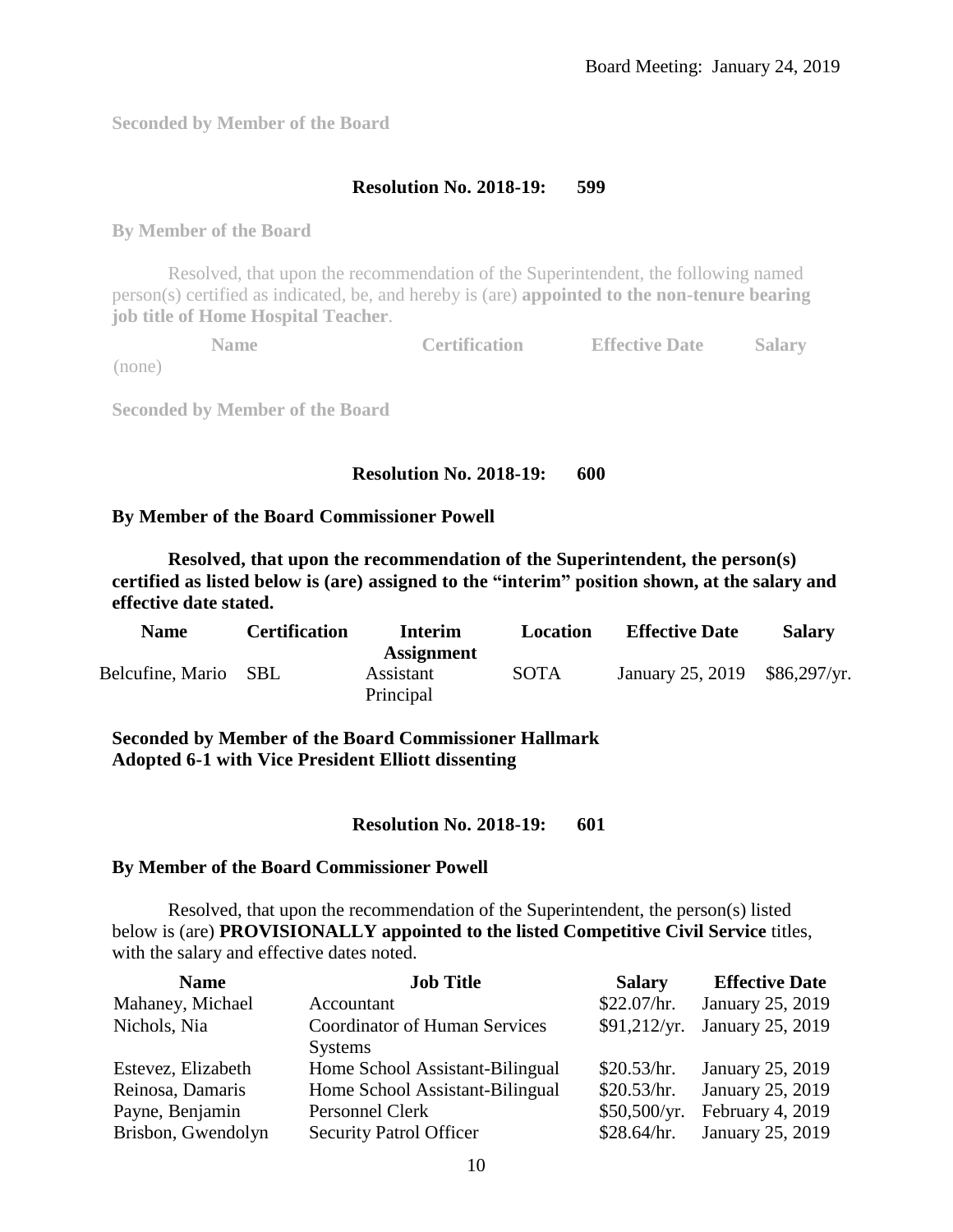# **Seconded by Member of the Board Commissioner Hallmark Adopted 6-1 with Vice President Elliott dissenting**

#### **Resolution No. 2018-19: 602**

#### **By Member of the Board Commissioner Powell**

Resolved, that upon the recommendation of the Superintendent, the person(s) listed below is (are) **PERMANENTLY appointed**, subject to required statutory and contractual probationary period(s), **to the listed classified Civil Service titles**, with the salary, and effective dates noted.

| <b>Name</b>           | <b>Job Title</b>      | <b>Classification</b> | <b>Salary</b> | <b>Effective Date</b> |
|-----------------------|-----------------------|-----------------------|---------------|-----------------------|
| Espinosa Ramos, Wanda | <b>Assistant Cook</b> | Non-Competitive       | \$12.13/hr.   | January 25, 2019      |
| Sarkis, Cheryl        | Contract              | Competitive           | \$66,865/yr.  | January 25, 2019      |
|                       | Administrator         |                       |               |                       |
| Barone, Michael       | Food Service          | Labor                 | \$13.81/hr.   | January 25, 2019      |
|                       | Helper                |                       |               |                       |
| Berrios, Vanessa      | Food Service          | Labor                 | \$11.10/hr.   | January 25, 2019      |
|                       | Helper                |                       |               |                       |
| Brown, Shire          | Food Service          | Labor                 | \$11.10/hr.   | January 25, 2019      |
|                       | Helper                |                       |               |                       |
| Rodriguez Colon,      | Food Service          | Labor                 | \$11.10/hr.   | January 25, 2019      |
| Natasha               | Helper                |                       |               |                       |
| Perez, Humberto       | Maintenance           | Non-Competitive       | \$13.41/hr.   | January 25, 2019      |
|                       | Mechanic III          |                       |               |                       |
| Montes, Hilda         | Office Clerk IV-      | Non-Competitive       | \$15.17/hr.   | January 25, 2019      |
|                       | <b>Bilingual</b>      |                       |               |                       |
| Adams, Keyonna        | Paraprofessional      | Non-Competitive       | \$11.10/hr.   | January 25, 2019      |
| Araujo, Adriana       | Paraprofessional      | Non-Competitive       | \$11.10/hr.   | January 25, 2019      |
| Hardy, Delonda        | Paraprofessional      | Non-Competitive       | \$11.10/hr.   | January 25, 2019      |
| Harris, Eshona        | Paraprofessional      | Non-Competitive       | \$11.10/hr.   | January 25, 2019      |
| Harris, Marquise      | Paraprofessional      | Non-Competitive       | \$11.10/hr.   | January 25, 2019      |

**Seconded by Member of the Board Commissioner Hallmark Adopted 7-0**

#### **Resolution No. 2018-19: 603**

#### **By Member of the Board Commissioner Powell**

Resolved, that upon the recommendation of the Superintendent, the **resignation(s) for retirement purposes** of the person(s) listed below are accepted and effective on the date(s) listed and may not be revoked.

| <b>Name</b> | <b>Tenure Area or Job Title</b> | <b>Effective Date</b> |
|-------------|---------------------------------|-----------------------|
|-------------|---------------------------------|-----------------------|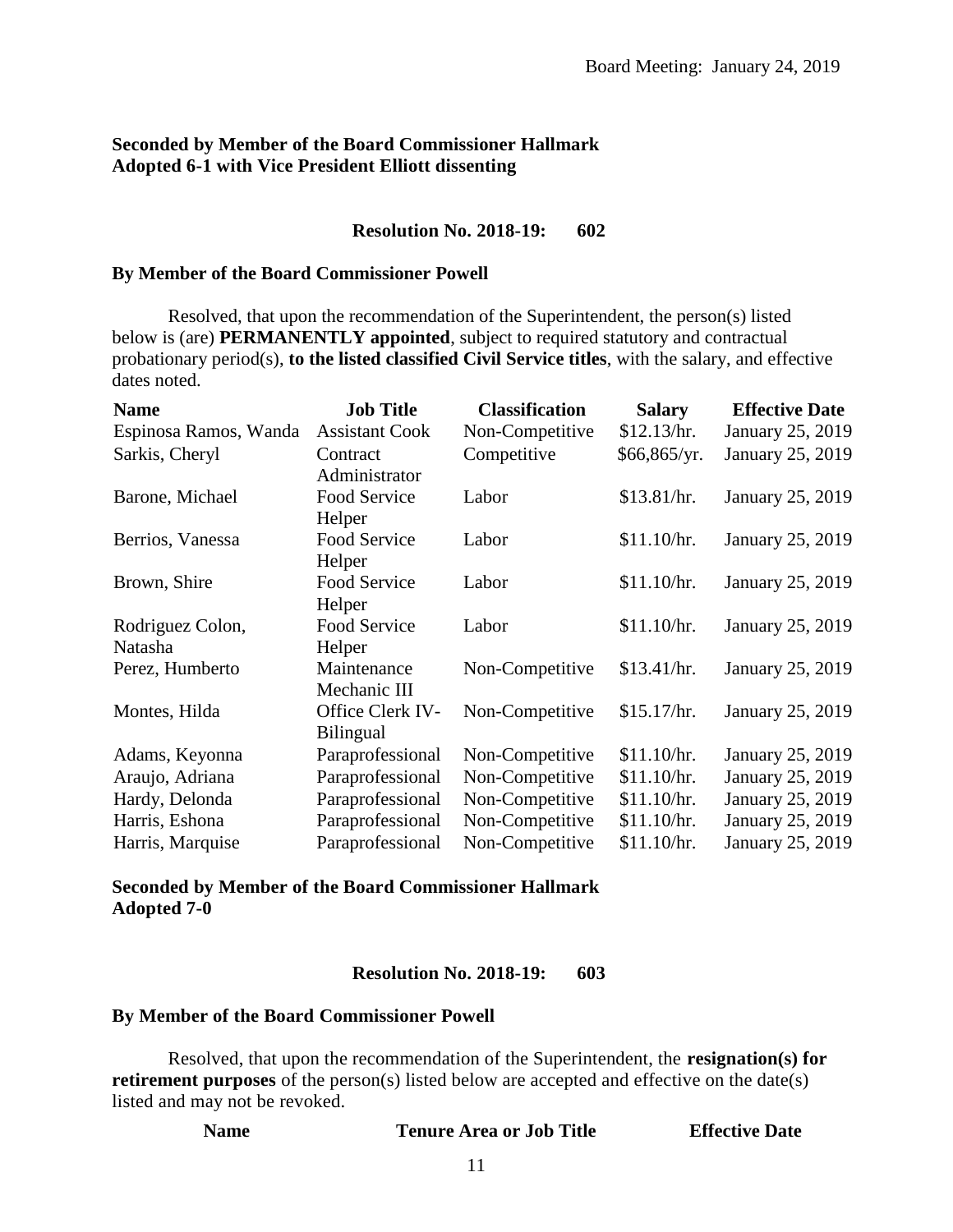| Coordinator of Safety      | February 28, 2019       |
|----------------------------|-------------------------|
| Director of Transportation | February 16, 2019       |
| Food Service Helper        | July 1, 2019            |
| Foreign Language           | February 7, 2019        |
| Office Clerk III           | June 27, 2019           |
| Paraprofessional           | January 21, 2019        |
| Paraprofessional           | June 24, 2019           |
| Principal                  | June 29, 2019           |
| School Instructor          | February 1, 2019        |
| <b>School Secretary</b>    | <b>January 18, 2019</b> |
| <b>Special Education</b>   | July 1, 2019            |
| <b>Special Education</b>   | June 27, 2019           |
|                            |                         |

**Seconded by Member of the Board Commissioner Hallmark Adopted 7-0**

# **Resolution No. 2018-19: 604**

# **By Member of the Board Commissioner Powell**

Resolved, that upon the recommendation of the Superintendent, the **resignation(s)** of the person(s) listed below are accepted and effective on the dates(s) listed and may not be revoked.

| <b>Name</b>       | <b>Tenure Area or Job Title</b> | <b>Effective Date</b>   |
|-------------------|---------------------------------|-------------------------|
| Hallford, Mary    | <b>Custodial Assistant</b>      | February 1, 2019        |
| Nichols, Ronald   | Elementary                      | January 12, 2019        |
| Tibbitts, Rebecca | English                         | <b>January 1, 2019</b>  |
| Bisnett, Maureen  | <b>Executive Assistant</b>      | February 2, 2019        |
| Keels, Corine     | Food Service Helper             | December 21, 2018       |
| Hebert, Colette   | Music                           | December 22, 2018       |
| Smith, Carol      | Paraprofessional                | <b>January 12, 2019</b> |
| Valle, Wilson     | Porter                          | March 14, 2019          |
| Salmon, Brandon   | Road Patrol Officer             | <b>January 5, 2019</b>  |
| Lewis, Curtis     | School Sentry I                 | December 30, 2018       |
| Blue, Tierra      | School Psychologist             | <b>January 8, 2019</b>  |
| Francisco, Andrew | <b>Social Studies</b>           | December 21, 2018       |
| Petzing, Kelly    | Speech/Hearing Handicapped      | February 23, 2019       |
| Wearing, Jazmine  | <b>Teaching Assistant</b>       | December 27, 2018       |

# **Seconded by Member of the Board Commissioner Hallmark Adopted 7-0**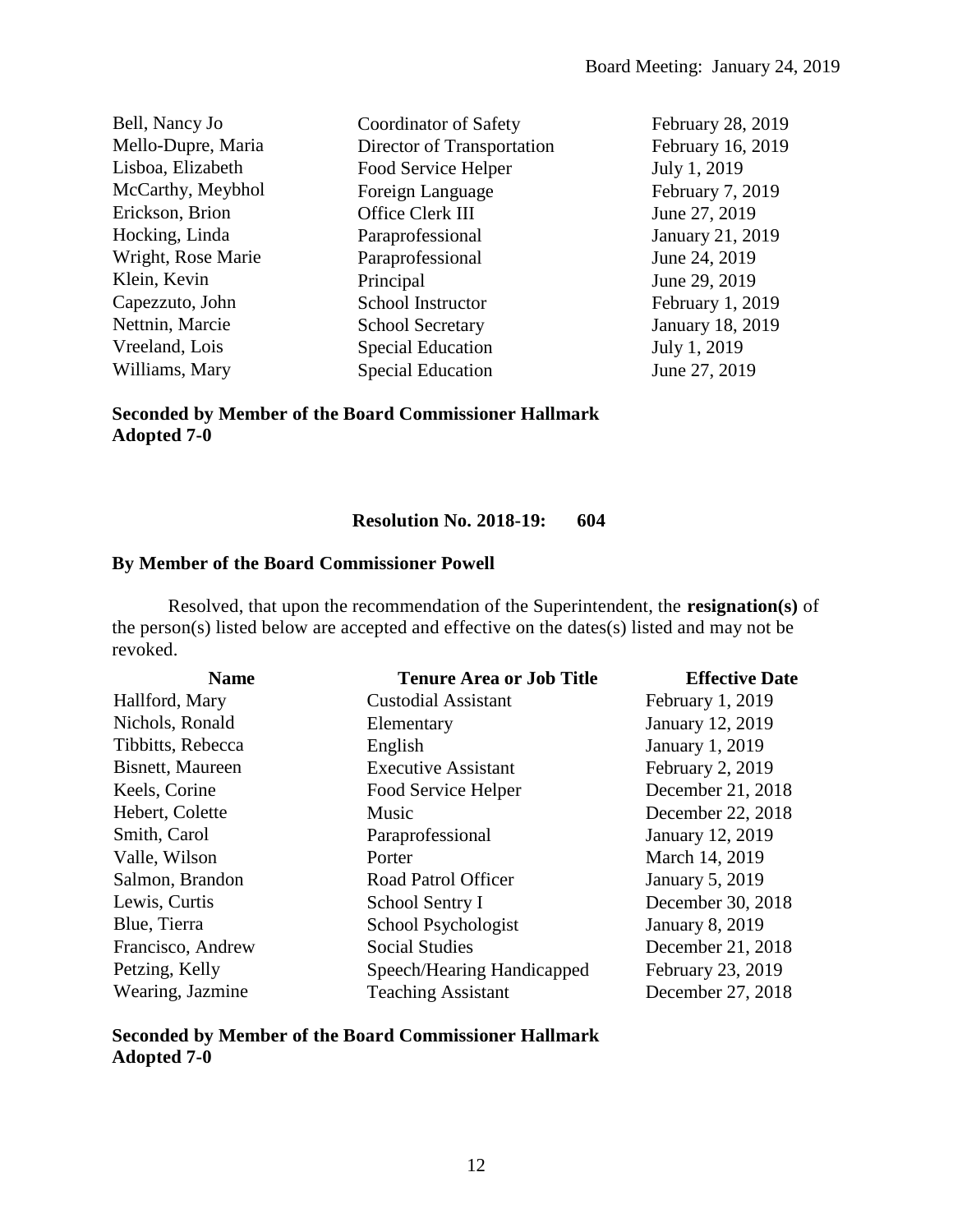#### **By Member of the Board Commissioner Powell**

Resolved, that upon the recommendation of the Superintendent, the person(s) listed below is (are) **terminated** from the position(s) shown and as of the effective date indicated.

| <b>Name</b>       | <b>Tenure Area or Job Title</b> | <b>Effective Date</b> |
|-------------------|---------------------------------|-----------------------|
| Santiago, Raphael | Custodial Assistant             | January 25, 2019      |
| Martin, Victoria  | Paraprofessional                | January 11, 2019      |

#### **Seconded by Member of the Board Commissioner Hallmark Adopted 6-1 with Commissioner Sheppard dissenting**

#### **Resolution No. 2018-19: 606**

#### **By Member of the Board Commissioner Powell**

Resolved, that upon the recommendation of the Superintendent, the person(s) listed below are granted a **leave of absence**, **without pay**, beginning on and continuing through the dates indicated, subject to the requirements of the applicable collective bargaining agreement(s).

| <b>Name</b>       | <b>Tenure Area</b><br>or Job Title | <b>Assigned</b><br>School /<br><b>Department</b> | <b>Period</b>                          | <b>Article or</b><br>Contract<br><b>Section</b> |
|-------------------|------------------------------------|--------------------------------------------------|----------------------------------------|-------------------------------------------------|
| Daniels, Kevin    | Custodial                          | Franklin                                         | December 26, 2018 -                    | Article 18                                      |
|                   | Assistant                          | Campus                                           | March 29, 2019                         | Section 03                                      |
| Middleton, Leslie | Elementary                         | School No. 44                                    | January 5, 2019 -                      | Section 42                                      |
|                   |                                    |                                                  | February 14, 2019                      | 6.a.                                            |
| Youngman,         | Elementary                         | School No. 34                                    | January 14, 2019 -                     | Section 42                                      |
| Samantha          |                                    |                                                  | December 31, 2019                      | 2.a.                                            |
| Usachev, Kayleigh | <b>ESOL</b>                        | Rochester                                        | December 4, $2018 -$                   | Section 42                                      |
|                   |                                    | International<br>Academy                         | January 21, 2019                       | 2.a.                                            |
| Ezell, Stephen    | Mathematics                        | <b>Central Office</b>                            | January 29, 2019 -                     | Section 42                                      |
|                   |                                    |                                                  | February 11, 2019                      | 6.a.                                            |
| Pitts, Stephanie  | Parent Liaison                     | School No.17                                     | December 10, 2018 -<br>January 1, 2019 | Section 23 R                                    |
| Monette, Heather  | Physical                           | <b>Central Office</b>                            | February 15, 2019 -                    | Article 18                                      |
|                   | Therapist                          |                                                  | June 26, 2019                          | Section 1                                       |
| Burke, Thomas     | Para Pool                          | Leadership                                       | January 11, 2019 -                     | Section 23 O.                                   |
|                   | Paraprofessional                   | Academy for                                      | May 29, 2019                           |                                                 |
|                   |                                    | Young Men                                        |                                        |                                                 |
| Stuart, Allicia   | Teaching Asst.                     | <b>Rochester Early</b>                           | January 23, 2019 –                     | Section 23                                      |
|                   | Spec Ed                            | College Intl HS                                  | June 26, 2019                          | M(a)                                            |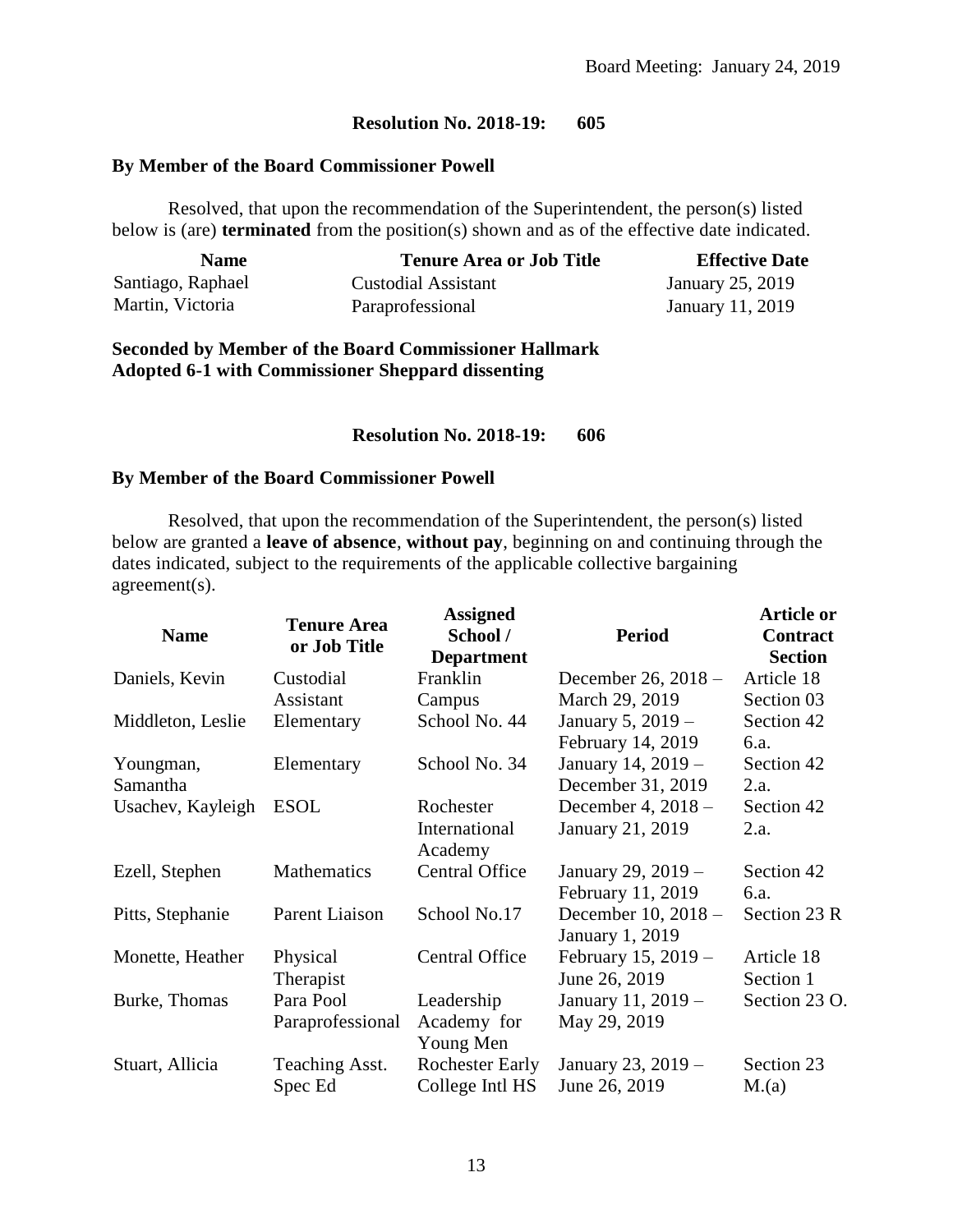# **Seconded by Member of the Board Commissioner Hallmark Adopted 7-0**

# **Resolution No. 2018-19: 607**

**By Member of the Board**

Resolved, that upon the recommendation of the Superintendent, the person(s) listed below are granted **paid leave(s) of absence** for the time period(s) indicated, subject to the requirements of the listed and other related provisions of the applicable collective bargaining agreement(s).

|             |                                           | <b>Assigned School</b> |               | Article or      |
|-------------|-------------------------------------------|------------------------|---------------|-----------------|
| <b>Name</b> | <b>Tenure Area or</b><br><b>Job Title</b> | / Department           | <b>Period</b> | <b>Contract</b> |
|             |                                           |                        |               | <b>Section</b>  |

(none)

**Seconded by Member of the Board**

## **Resolution No. 2018-19: 608**

#### **By Member of the Board Commissioner Powell**

Resolved, that upon the recommendation of the Superintendent, the Resolutions listed below are hereby **AMENDED** as set forth below.

| <b>Original Resolution</b> | <b>Resolution Date</b> | Amendment                                        |
|----------------------------|------------------------|--------------------------------------------------|
| 2016-17: 496               | September 22, 2016     | Amend to change the tenure date of the           |
|                            |                        | probationary appointment granted to Cory         |
|                            |                        | Riemer, from September 5, 2020 to September 5,   |
|                            |                        | 2019.                                            |
| 2018-19: 496               | December 20, 2018      | Amend to delete the probationary appointment     |
|                            |                        | granted to Mohamed Munasser, Physical            |
|                            |                        | Education teacher.                               |
| 2018-19: 496               | December 20, 2018      | Amend to change the start date of the            |
|                            |                        | probationary appointment granted to Pamela       |
|                            |                        | Green from January 2, 2019 to February 4, 2019.  |
| 2018-19: 496               | December 20, 2018      | Amend to change the start date of the            |
|                            |                        | probationary appointment granted to Taun Miller  |
|                            |                        | from January 21, 2019 to February 11, 2019.      |
| 2018-19: 501               | December 20, 2018      | Amend to change the start date of the non-tenure |
|                            |                        | bearing, grant-funded position granted to LaShay |
|                            |                        | Harris from January 18, 2019 to February 4,      |
|                            |                        | 2019.                                            |
| 2018-19:504                | December 20, 2018      | Amend to correct title from Accountant to Jr.    |
|                            |                        | Accountant for Kevin Cain.                       |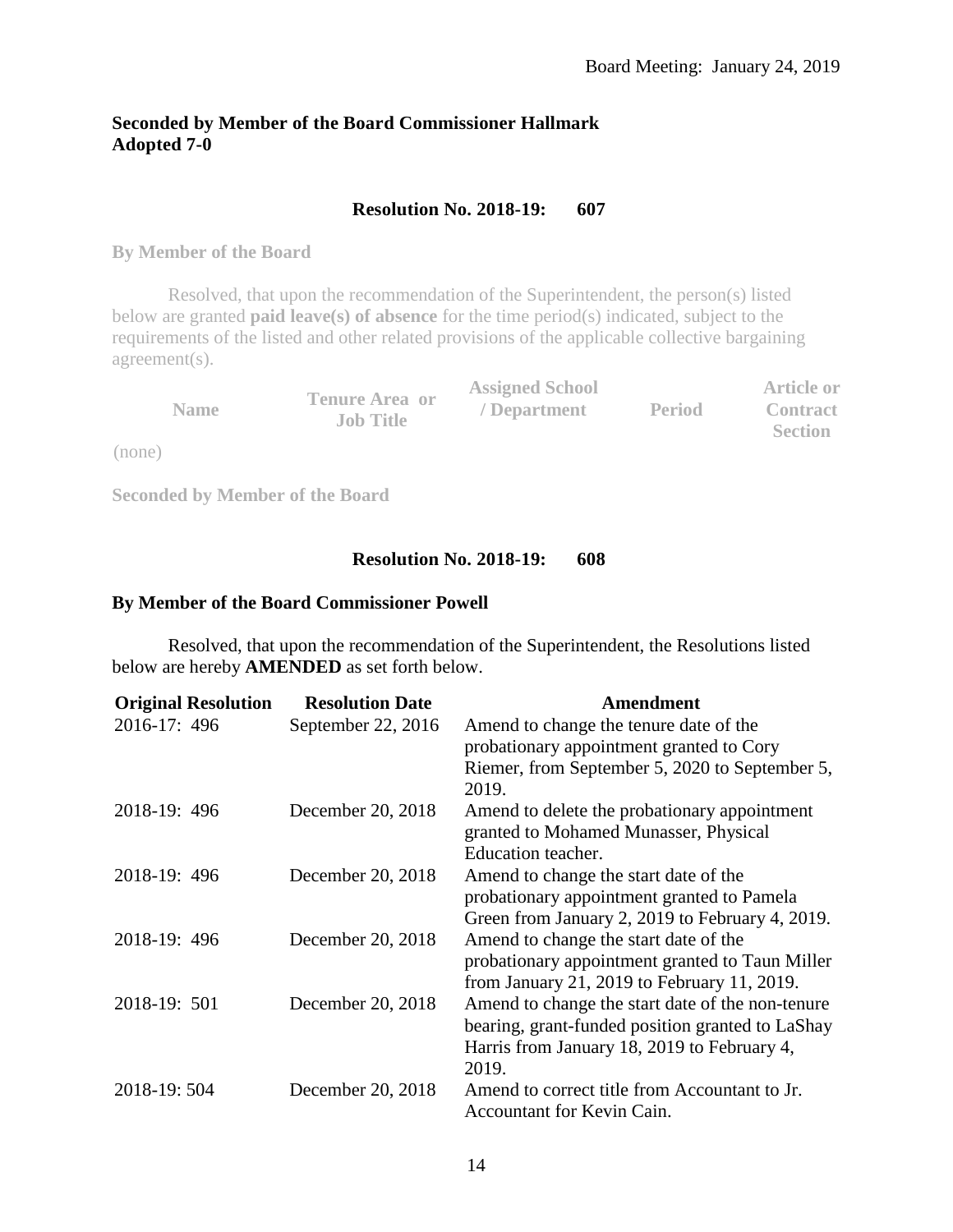| 2018-19:505  | December 20, 2018  | Amend effective date for Darwin Gaston from      |
|--------------|--------------------|--------------------------------------------------|
|              |                    | December 21, 2018 to January 2, 2019.            |
| 2018-19: 511 | September 25, 2018 | Amend to extend the leave of absence end date of |
|              |                    | Arlene Porter from January 2, 2019 to March 1,   |
|              |                    | 2019.                                            |

# **Seconded by Member of the Board Commissioner Hallmark Adopted 7-0**

# **Resolution No. 2018-19: 609**

**By Member of the Board** 

Resolved, that upon the recommendation of the Superintendent, the **teacher(s)** and/or **administrator(s)** listed below is (are) **recalled to the part-time or substitute position(s)**, in the tenure area(s) and on the effective date indicated. Such named person(s) shall remain on the preferred eligibility list for their tenure area(s).

| <b>Name</b> | <b>Tenure Area</b> | <b>ETR</b> | <b>Duration</b> |
|-------------|--------------------|------------|-----------------|
| (none)      |                    |            |                 |

**Seconded by Member of the Board**

# **Resolution No. 2018-19: 610**

**By Member of the Board** 

Resolved, that upon the recommendation of the Superintendent, the **teacher(s), teaching assistant(s), and/or administrator(s)** listed below is (are) **recalled from a preferred eligibility list**, to the tenure area and on the effective date indicated.

**Name Tenure Area Effective Date** 

(none)

**Seconded by Member of the Board**

## **Resolution No. 2018-19: 611**

**By Member of the Board** 

Resolved, that upon the recommendation of the Superintendent, the **Civil Service** employees listed below is (are) **recalled from a preferred eligibility list**, to the job title and on the effective date indicated.

|        | <b>Name</b> | <b>Job Title</b> | <b>Classification</b> | <b>Effective Date</b> |
|--------|-------------|------------------|-----------------------|-----------------------|
| (none) |             |                  |                       |                       |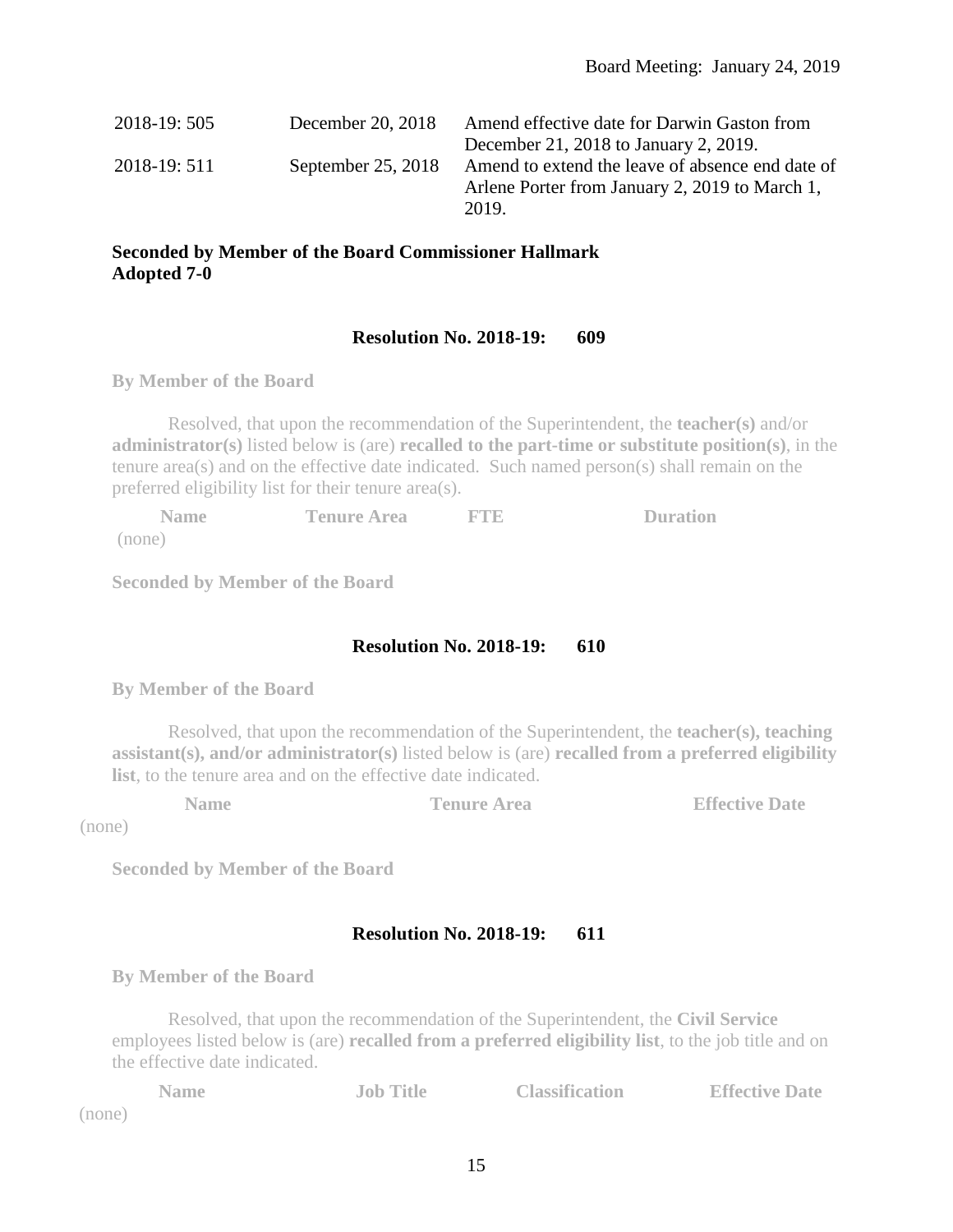**Seconded by Member of the Board**

# **Resolution No. 2018-19: 612**

#### **By Member of the Board**

Resolved, that upon the recommendation of the Superintendent, pursuant to Education Law Section 2585, and the District's Collective Bargaining Agreements, the positions indicated within the tenure areas of the least senior individuals listed below have been **abolished** and the employment of such individuals is discontinued as of the listed effective date.

Be it further resolved that such individuals shall be placed on a **preferred eligibility list** for their listed tenure area in the order of their length of service as (a) professional educator(s) in the District.

|        | Name | Position | <b>Tenure Area</b> | <b>Effective Date</b> |
|--------|------|----------|--------------------|-----------------------|
| (none) |      |          |                    |                       |

**Seconded by Member of the Board**

# **Resolution No. 2018-19: 613**

**By Member of the Board** 

Resolved, that upon the recommendation of the Superintendent, pursuant to New York State Education Law, and Civil Service Law and the District's Collective Bargaining Agreements, the position(s) within the **Civil Service** job classification(s) listed below shall be **abolished** as of the effective date shown and the employment of least senior listed person(s) shall be discontinued, and they shall be placed on a **preferred eligibility list** as required by law and/or contract.

| <b>Name</b> | <b>Job Title</b> | <b>Classification</b> | <b>Effective Date</b> |
|-------------|------------------|-----------------------|-----------------------|
| (none)      |                  |                       |                       |

**Seconded by Member of the Board**

# **Resolution No. 2018-19: 614**

**By Member of the Board** 

Resolved, that upon recommendation of the Superintendent, pursuant to New York State Civil Service Law, and the District's Collective Bargaining Agreements, the positions within the job classification(s) of the person(s) listed below are **abolished** and, having exercised their rights under Civil Service Law § 80, such person(s) shall be **appointed to the new positions** indicated.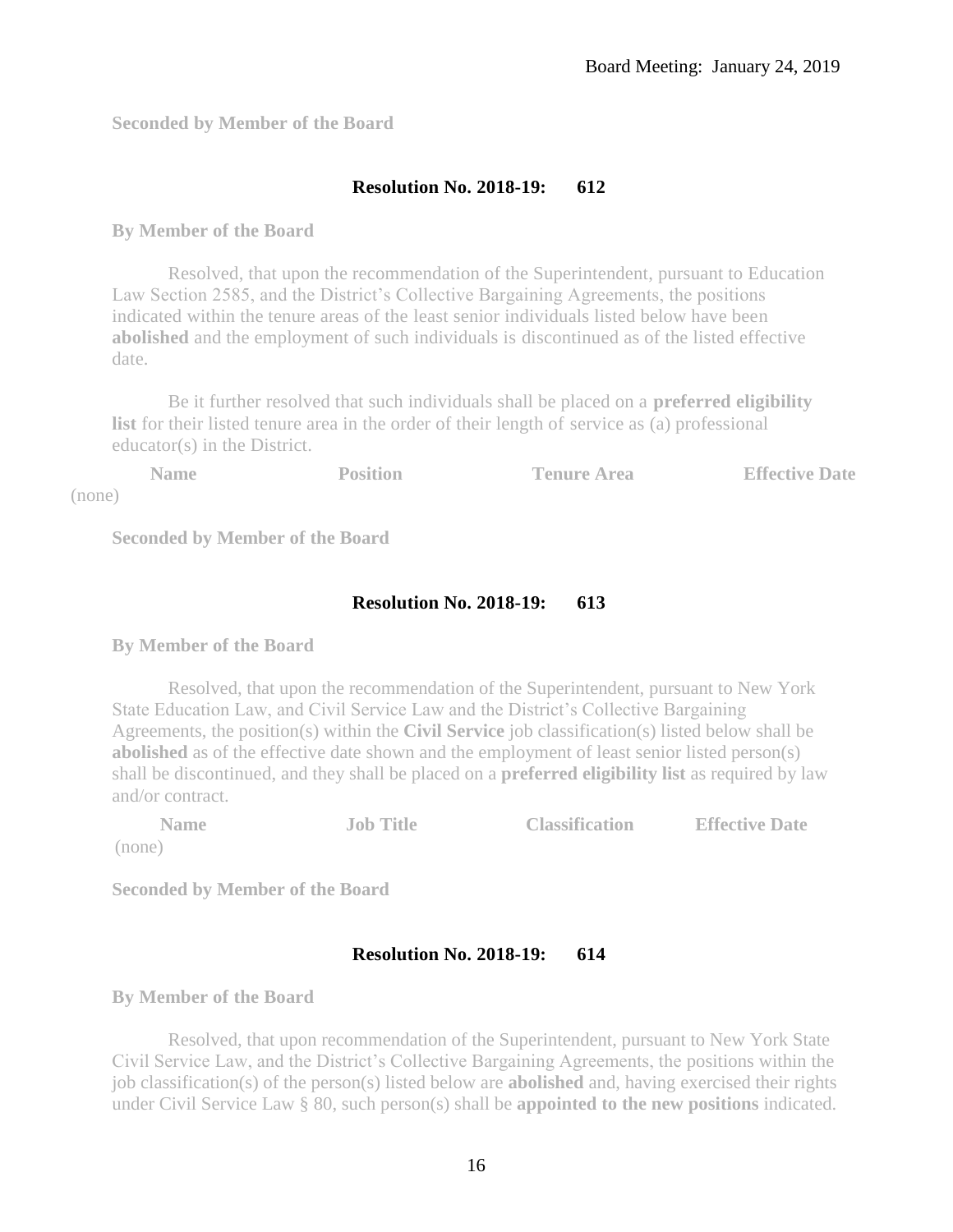Be it further resolved that such employee(s) shall be placed on (a) **preferred eligibility list(s)** for their abolished job title(s) in the order of their length of service in the classified civil service of the District.

**Name Abolished Job** 

**Title**

**Effective Date New Job Title**

(none)

**Seconded by Member of the Board** 

# **AUTHORIZATION OF ADDITIONAL PAY**

## **Resolution No. 2018-19: 615**

#### **By Member of the Board Commissioner Davis**

Resolved, that, upon the recommendation of the Superintendent, payment for additional service be, and it hereby is, authorized for the following named persons, to be paid in accordance with the terms stated during the date(s) specified. Such payment is contingent upon the successful completion of assigned task(s) and the delivery of work product(s) deemed to be satisfactory by the Principal/Director and Division Chief. Subject to the said dates, maximum hours and pay rates specified below, the Board authorizes the Administration to make changes in the personnel providing these services, if necessary, in order to carry out the intent of this resolution.

| <b>Division Chief:</b>     | <b>Shirley Green</b><br>Grant Monitor: Kelly Bauman                      |
|----------------------------|--------------------------------------------------------------------------|
| <b>Principal/Director:</b> | Susan Ladd                                                               |
| <b>Spending:</b>           | \$14,806.                                                                |
| <b>Funding:</b>            | Empire State After School Grant                                          |
| <b>Budget Code:</b>        | 5124-G-12802-2110-0434 (Teacher)                                         |
|                            | 5124-G-12802-2020-0434 (Administrator)                                   |
| Description:               | Expanded Learning Time - After School Program                            |
| Justification:             | Amendment to Resolution No. 2018-19: 273, adopted on September 25,       |
|                            | 2018, pp. 32-33 to add hours to staff in effort to support the ROC After |
|                            | School Program which services at least 115 students and prepares them    |
|                            | in the middle grades to obtain credits for high school. Administrators   |
|                            | will support the after school program to ensure engaging enrichments     |
|                            | and differentiated supports are occurring in a safe and welcoming        |
|                            | environment for the after school students and families.                  |
|                            | As a direct service to students in grades K-8, teachers will provide     |
|                            | enrichment opportunities, tutoring and homework assistance.              |
| Deliverable(s):            | This program has time for homework and study time that supports the      |
|                            | engagement with school. It also develops relationships between the       |
|                            | students and the middle school teachers, and when we engage them in      |
|                            | real life activities, they are more committed to school.                 |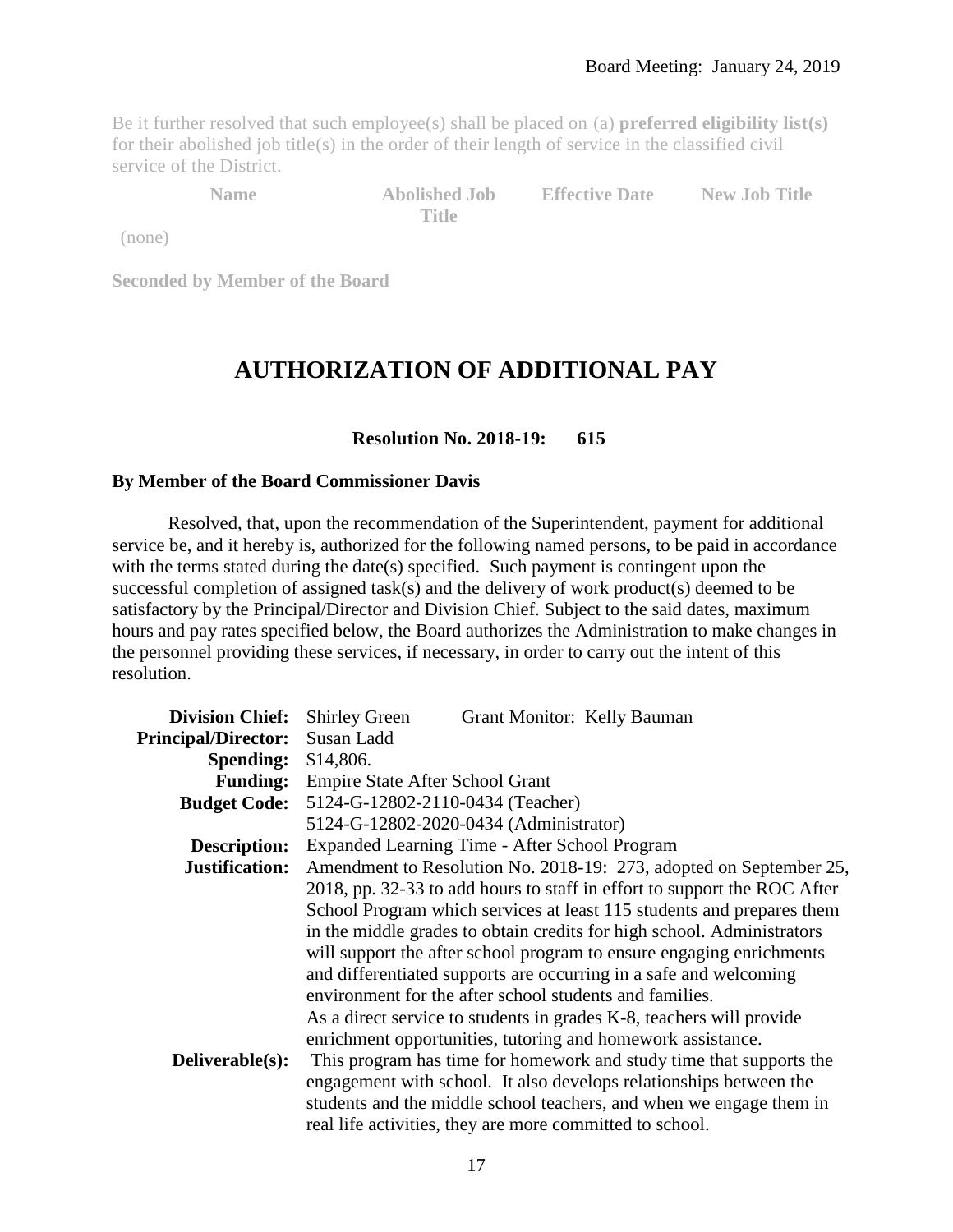| <b>Schedule:</b> Monday – Friday $3:30$ -6:30 pm |
|--------------------------------------------------|
| <b>Strategic Plan:</b> Goal: 1; Objective: E     |

|                            | <b>Regularly Assigned</b> |                                    |              |             |  |
|----------------------------|---------------------------|------------------------------------|--------------|-------------|--|
|                            | Date(s) To                | <b>School/Department</b>           |              | $Pay$       |  |
| <b>Name</b>                | <b>Be Worked</b>          | & Position                         | <b>Hours</b> | <b>Rate</b> |  |
| Brown, Lowan               | $2/1/19 - 5/3/19$         | WFA – Assistant Principal          | 137          | \$71.85     |  |
| Monroe-Dewitz,<br>Jennifer | $2/1/19 - 5/3/19$         | $#28 - \text{Assistant Principal}$ | 49           | \$47.70     |  |
| McCumber, Raechel          | $2/1/19 - 5/3/19$         | #28 - Teacher                      | 64           | \$41        |  |

#### **Seconded by Member of the Board Commissioner Powell Adopted 6-1 with Vice President Elliott dissenting**

#### **Resolution No. 2018-19: 616**

#### **By Member of the Board Commissioner Davis**

Resolved, that, upon the recommendation of the Superintendent, payment for additional service be, and it hereby is, authorized for the following named persons, to be paid in accordance with the terms stated during the date(s) specified. Such payment is contingent upon the successful completion of assigned task(s) and the delivery of work product(s) deemed to be satisfactory by the Principal/Director and Division Chief. Subject to the said dates, maximum hours and pay rates specified below, the Board authorizes the Administration to make changes in the personnel providing these services, if necessary, in order to carry out the intent of this resolution.

| <b>Division Chief:</b> Toyia Wilson |                                                      | <b>Grant Monitor: Carrie Pecor</b>                                  |     |
|-------------------------------------|------------------------------------------------------|---------------------------------------------------------------------|-----|
| Principal/Director: Walter Larkin   |                                                      |                                                                     |     |
| <b>Spending:</b>                    | \$11,130.                                            |                                                                     |     |
|                                     | Funding: Title I Grant                               |                                                                     |     |
| <b>Budget Code:</b>                 |                                                      | 5132-G-29505-2020-0236 (Administrator)                              |     |
|                                     | 5132-G-29505-2110-0236 (Teacher)                     |                                                                     |     |
| <b>Description:</b>                 | <b>Extended Day Program</b>                          |                                                                     |     |
| <b>Justification:</b>               |                                                      | Amendment to Resolution 2018-19: 364 on October 18, 2018, pg. 31 to |     |
|                                     |                                                      | add February and April Recess to the Extended Learning program at   |     |
|                                     |                                                      | Edison. This program serves a minimum of 50 students.               |     |
|                                     |                                                      | As a direct service to students, teachers will provide extended day |     |
|                                     |                                                      | opportunities for Regents Prep and Credit Recovery.                 |     |
| Deliverable(s):                     |                                                      | Increase in passing percentages on the report cards and increase in |     |
|                                     |                                                      | students meeting the passing scores for the exams they are seeking  |     |
|                                     | additional support in.                               |                                                                     |     |
| <b>Schedule:</b>                    | Monday - Friday $9:00 \text{ am} - 12:00 \text{ pm}$ |                                                                     |     |
| <b>Strategic Plan:</b>              | Goal: 1; Objective: E                                |                                                                     |     |
|                                     |                                                      | <b>Regularly Assigned</b>                                           |     |
|                                     | Date(s) To                                           | <b>School/Department</b>                                            | Pay |

**Name**

**Rate**

**Be Worked**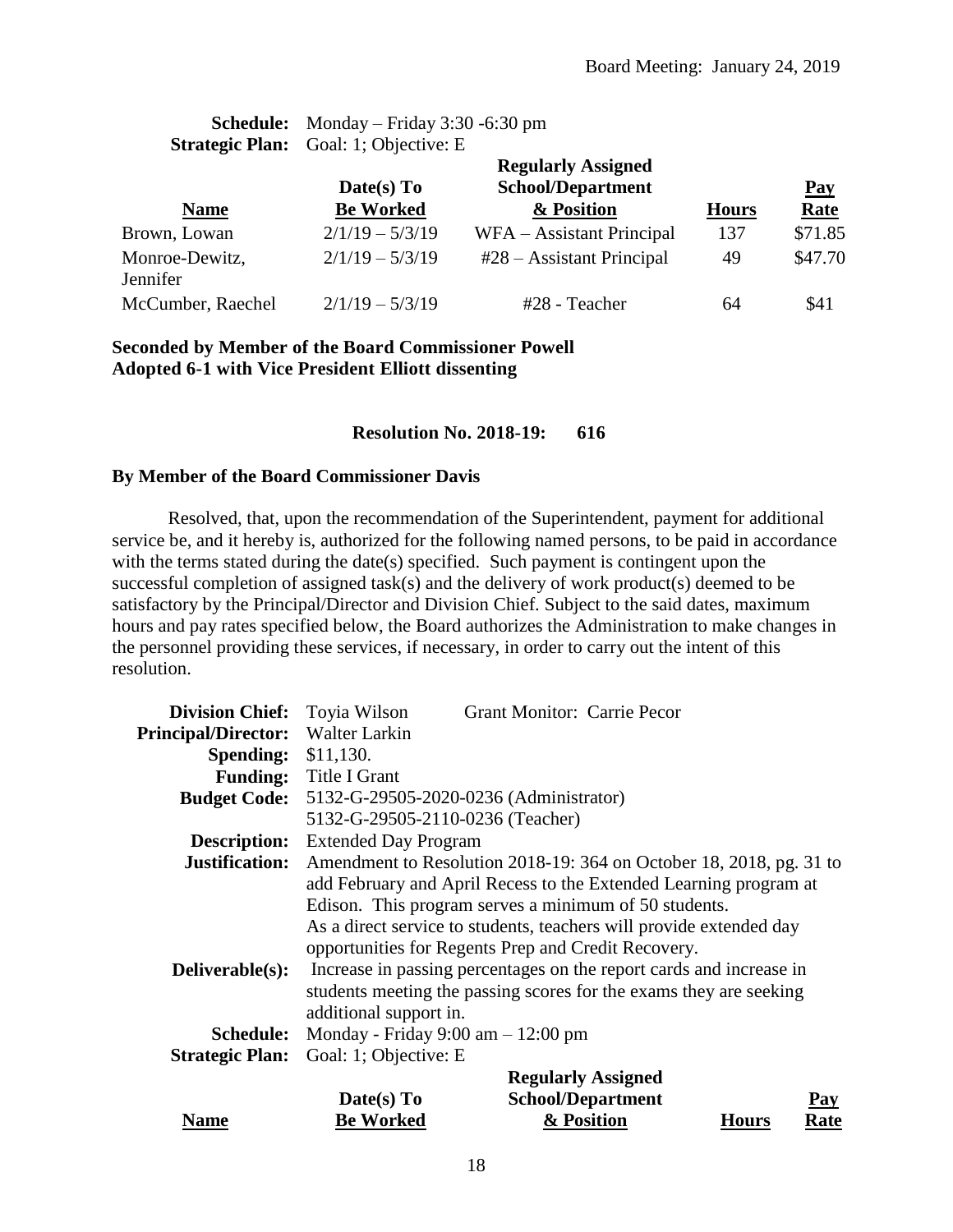| Anderson, Delishia | $2/18/19 - 4/18/19$ | Edison – Assistant Principal | 6  | \$46.87 |
|--------------------|---------------------|------------------------------|----|---------|
| Humphrey, Steven   | $2/18/19 - 4/18/19$ | Edison – Assistant Principal | 6  | \$64.53 |
| Rodgers, Adam      | $2/18/19 - 4/18/19$ | Edison – Assistant Principal | 6  | \$55.46 |
| Scott, Jacob       | $2/18/19 - 4/18/19$ | Edison – Assistant Principal | 6  | \$59.82 |
| Burney, Moneith    | $2/18/19 - 4/18/19$ | $Edison - Teacher$           | 24 | \$57.88 |
| Gartrell, Chennita | $2/18/19 - 4/18/19$ | Edison – Counselor           | 24 | \$52.24 |
| Hardaway, Rakia    | $2/18/19 - 4/18/19$ | Edison – Teacher             | 24 | \$45.57 |
| Kates, Jenny       | $2/18/19 - 4/18/19$ | Edison - Teacher             | 24 | \$42.41 |
| McLaughlin, Amie   | $2/18/19 - 4/18/19$ | Edison-Teacher               | 24 | \$42.41 |
| Murphy, Kevin      | $2/18/19 - 4/18/19$ | Edison – Teacher             | 24 | \$44.45 |
| Simpson, Samuel    | $2/18/19 - 4/18/19$ | Edison – Teacher             | 24 | \$65.74 |
| Tookes, Kimberly   | $2/18/19 - 4/18/19$ | Edison – Teacher             | 24 | \$56.51 |
|                    |                     |                              |    |         |

| <b>Division Chief:</b>     | <b>Grant Monitor: Carrie Pecor</b><br>Toyia Wilson                         |
|----------------------------|----------------------------------------------------------------------------|
| <b>Principal/Director:</b> | Uma Mehta                                                                  |
| <b>Spending:</b>           | \$3,280.                                                                   |
| <b>Funding:</b>            | Title I Grant                                                              |
| <b>Budget Code:</b>        | 5132-G-29105-2110-0236                                                     |
| <b>Description:</b>        | February Recess Academy                                                    |
| Justification:             | As a direct service to students, scholars not on grade level, in grades 9- |
|                            | 12 that are overaged and under-credited will receive additional help.      |
|                            | The academy will service at least 60 scholars and will prepare them for    |
|                            | final exams, regents exams, and participate in learning recovery for each  |
|                            | marking period. This will allow them an opportunity to stay or become      |
|                            | on track.                                                                  |
| Deliverable(s):            | None                                                                       |
| <b>Schedule:</b>           | Tuesday – Friday $8:00$ am - 12:00 pm                                      |
| <b>Strategic Plan:</b>     | Goal: 1; Objective: E                                                      |

|                  |                     | <b>Regularly Assigned</b> |              |                 |
|------------------|---------------------|---------------------------|--------------|-----------------|
|                  | Date(s) $To$        | <b>School/Department</b>  |              |                 |
| <b>Name</b>      | <b>Be Worked</b>    | & Position                | <b>Hours</b> | <b>Pay Rate</b> |
| Edwards, Jenifer | $2/19/19 - 2/22/19$ | <b>RECIHS</b> - Teacher   | 16           | \$41.           |
| Englert, Lisa    | $2/19/19 - 2/22/19$ | <b>RECIHS</b> - Teacher   | 16           | \$41.           |
| Finewood, Deanne | $2/19/19 - 2/22/19$ | <b>RECIHS</b> - Teacher   | 16           | \$41.           |
| Holland, Richard | $2/19/19 - 2/22/19$ | <b>RECIHS</b> - Teacher   | 16           | \$41.           |
| Joseph, Quiana   | $2/19/19 - 2/22/19$ | <b>RECIHS</b> - Teacher   | 16           | \$41.           |

**Seconded by Member of the Board Commissioner Powell Adopted 6-1 with Vice President Elliott dissenting**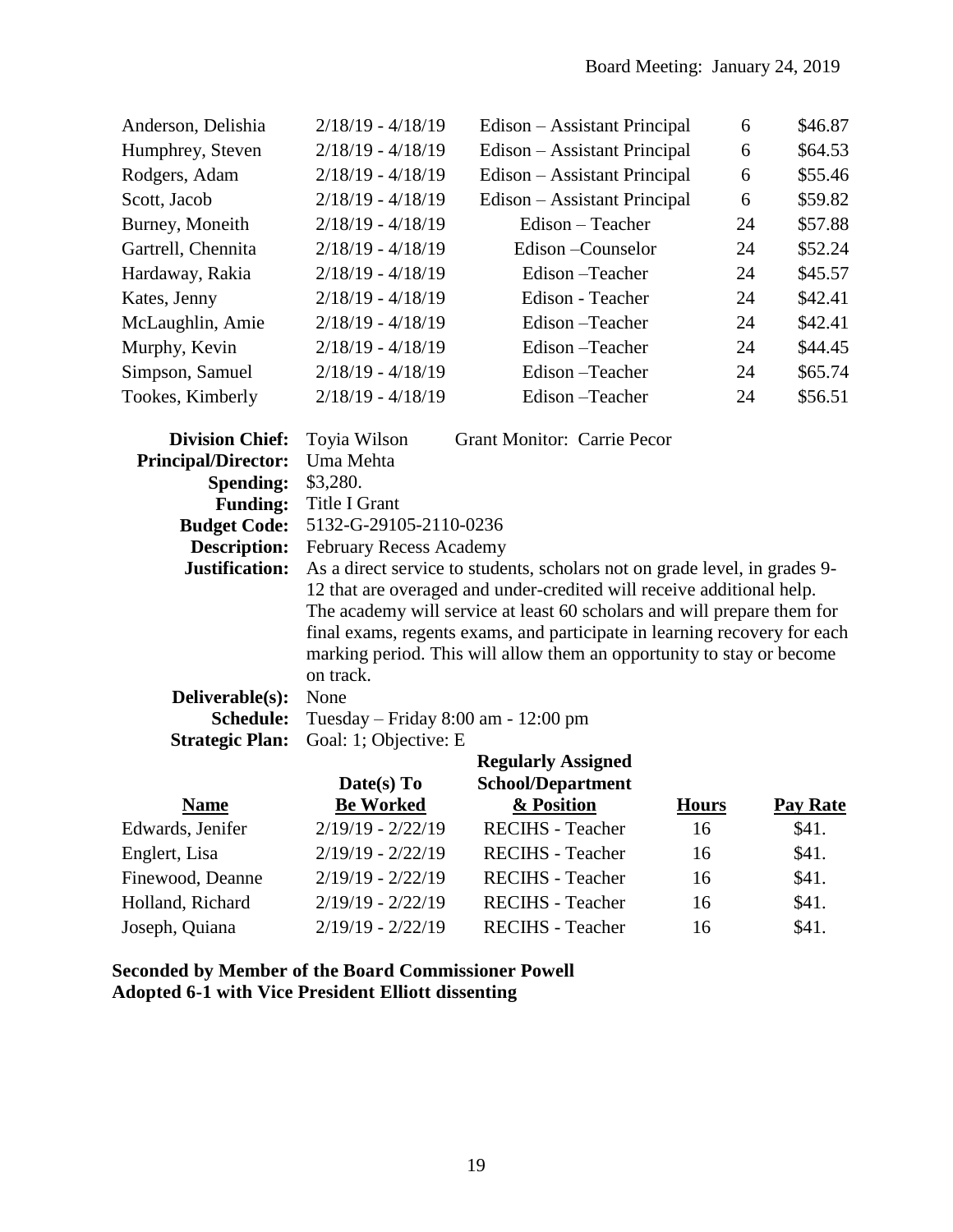#### **By Member of the Board Commissioner Davis**

Resolved, that, upon the recommendation of the Superintendent, payment for additional service be, and it hereby is, authorized for the following named persons, to be paid in accordance with the terms stated during the date(s) specified. Such payment is contingent upon the successful completion of assigned task(s) and the delivery of work product(s) deemed to be satisfactory by the Principal/Director and Division Chief. Subject to the said dates, maximum hours and pay rates specified below, the Board authorizes the Administration to make changes in the personnel providing these services, if necessary, in order to carry out the intent of this resolution.

| <b>Division Chief:</b>     | Carmine Peluso                                                            |  |  |  |
|----------------------------|---------------------------------------------------------------------------|--|--|--|
| <b>Principal/Director:</b> | Mary Andrecolich-Diaz                                                     |  |  |  |
| <b>Spending:</b>           | \$770.                                                                    |  |  |  |
| <b>Funding:</b>            | Refugee School Impact Grant                                               |  |  |  |
| <b>Budget Code:</b>        | 5132-F-28305-2110-0498                                                    |  |  |  |
| <b>Description:</b>        | <b>Curriculum Writing</b>                                                 |  |  |  |
| Justification:             | As an indirect service to students, teachers will create lesson plans     |  |  |  |
|                            | following the "Welcome to Our Schools" curriculum in preparation for      |  |  |  |
|                            | the Refugee Mini Academy. A three day program during February             |  |  |  |
|                            | recess is designed for students who are new to our country with refugee   |  |  |  |
|                            | status. The Refugee Mini Academy is a mandated program by our             |  |  |  |
|                            | Refugee School Impact Grant.                                              |  |  |  |
| Deliverable(s):            | The lesson plans will be available in the Refugee School Impact folder at |  |  |  |
|                            | the Rochester International Academy's main office. In addition, the       |  |  |  |
|                            | electronic version of the lesson plans are kept in Mary Andrecolich-      |  |  |  |
|                            | Diaz's computer in a folder specifically for BRIA requirements            |  |  |  |
| <b>Schedule:</b>           | Thursday $3:30 - 5:30$ pm                                                 |  |  |  |
| <b>Strategic Plan:</b>     | Goal: 1; Objective: E                                                     |  |  |  |

|                      | Date(s) $To$     | <b>Regularly Assigned</b><br><b>School/Department</b> |                |          |
|----------------------|------------------|-------------------------------------------------------|----------------|----------|
| <b>Name</b>          | <b>Be Worked</b> | & Position                                            | <b>Hours</b>   | Pay Rate |
| Brinkman, Emma       | 2/21/19          | RIA - Teacher                                         | $\overline{2}$ | \$35     |
| Castellon, Alicia    | 2/21/19          | RIA - Teacher                                         | $\overline{2}$ | \$35     |
| Cholach, Larissa     | 2/21/19          | RIA - Teacher                                         | $\overline{2}$ | \$35     |
| Flores, Nicole       | 2/21/19          | RIA - Teacher                                         | $\overline{2}$ | \$35     |
| Hillman, Michael     | 2/21/19          | RIA - Teacher                                         | $\overline{2}$ | \$35     |
| Lucyshyn, Laura      | 2/21/19          | RIA - Teacher                                         | $\overline{2}$ | \$35     |
| Malady, Stephanie    | 2/21/19          | RIA - Teacher                                         | $\overline{2}$ | \$35     |
| Patrick, Alison      | 2/21/19          | RIA - Teacher                                         | $\overline{2}$ | \$35     |
| Pelletier, Christina | 2/21/19          | RIA - Teacher                                         | $\overline{2}$ | \$35     |
| Socash, Jenna        | 2/21/19          | RIA - Teacher                                         | $\overline{2}$ | \$35     |
| Zelazny, Juliann     | 2/21/19          | RIA - Teacher                                         | $\overline{2}$ | \$35     |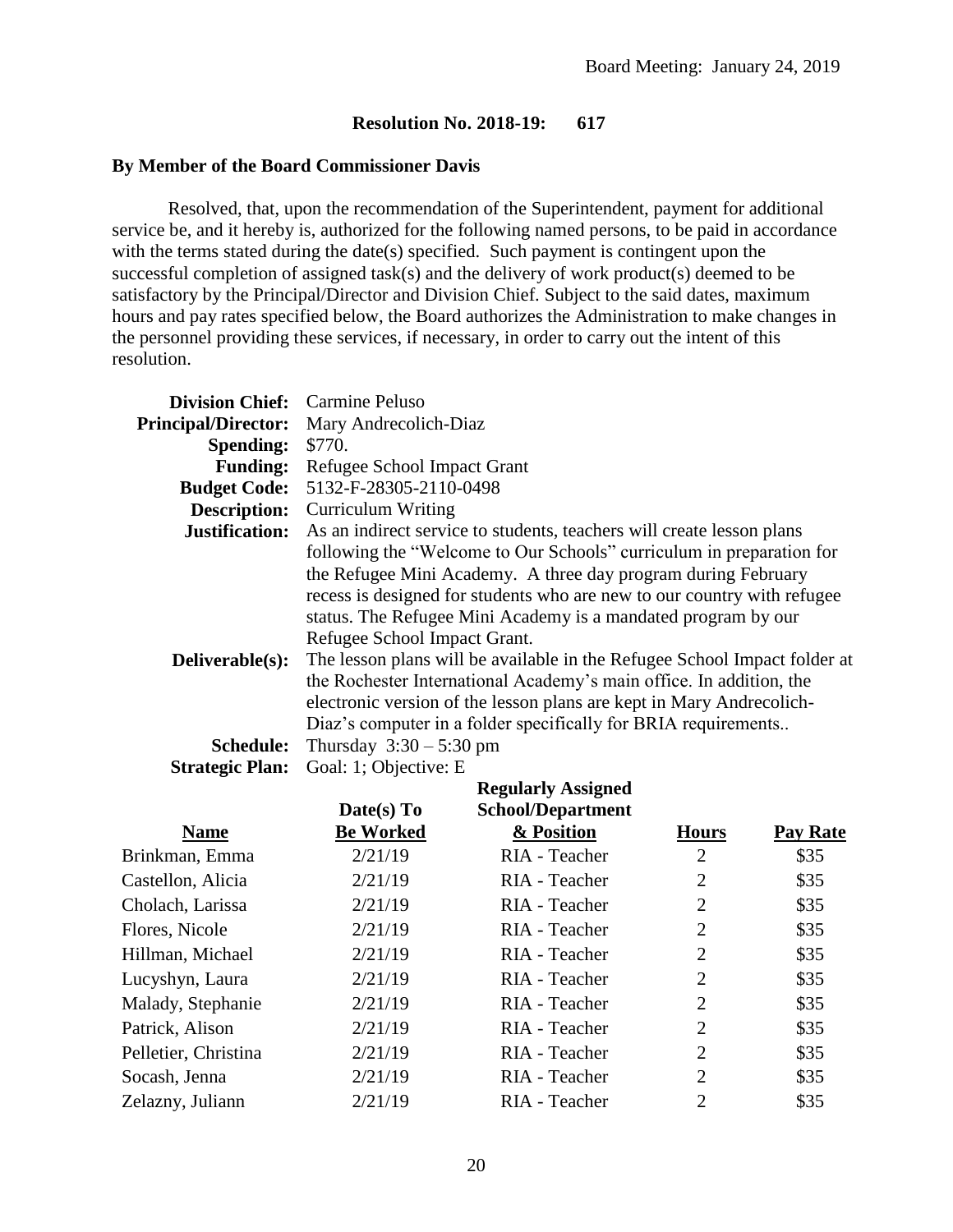| <b>Division Chief:</b> Carmine Peluso |                                                                                                                                                                                                                                                                                                                                           |
|---------------------------------------|-------------------------------------------------------------------------------------------------------------------------------------------------------------------------------------------------------------------------------------------------------------------------------------------------------------------------------------------|
| <b>Principal/Director:</b>            | Mary Andrecolich-Diaz                                                                                                                                                                                                                                                                                                                     |
| Spending:                             | \$8,216.                                                                                                                                                                                                                                                                                                                                  |
| <b>Funding:</b>                       | Refugee School Impact Grant                                                                                                                                                                                                                                                                                                               |
| <b>Budget Code:</b>                   | 5132-F-28305-2110-0498                                                                                                                                                                                                                                                                                                                    |
| <b>Description:</b>                   | Refugee Mini Academy                                                                                                                                                                                                                                                                                                                      |
| Justification:                        | As a direct service to students, the Refugee Mini Academy will be held                                                                                                                                                                                                                                                                    |
|                                       | during February recess. It is a three day program designed for students<br>who are new to our country with refugee status. Students will participate<br>in both the "Welcome to Our Schools" curriculum and take part in<br>enrichment activities. The Refugee Mini Academy is a mandated<br>program per the Refugee School Impact Grant. |
| Deliverable(s):                       | None                                                                                                                                                                                                                                                                                                                                      |
| <b>Schedule:</b>                      | Tuesday – Thursday $7:30 \text{ am} - 12:30 \text{ pm}$                                                                                                                                                                                                                                                                                   |
| <b>Strategic Plan:</b>                | Goal: 1; Objective: E                                                                                                                                                                                                                                                                                                                     |
|                                       | <b>Regularly Assigned</b>                                                                                                                                                                                                                                                                                                                 |

| Date(s) To          | <b>School/Department</b>  |              |                 |
|---------------------|---------------------------|--------------|-----------------|
| <b>Be Worked</b>    | & Position                | <b>Hours</b> | <b>Pay Rate</b> |
| $2/19/19 - 2/21/19$ | RIA – Assistant Principal | 15           | \$40.97         |
| $2/19/19 - 2/21/19$ | RIA - Teacher             | 15           | \$36.35         |
| $2/19/19 - 2/21/19$ | RIA - Teacher             | 15           | \$49.61         |
| $2/19/19 - 2/21/19$ | RIA - Teacher             | 15           | \$37.73         |
| $2/19/19 - 2/21/19$ | RIA - Teacher             | 15           | \$40.04         |
| $2/19/19 - 2/21/19$ | RIA - Teacher             | 15           | \$41.09         |
| $2/19/19 - 2/21/19$ | RIA - Teacher             | 15           | \$38.10         |
| $2/19/19 - 2/21/19$ | RIA - Teacher             | 15           | \$49.61         |
| $2/19/19 - 2/21/19$ | RIA - Teacher             | 15           | \$36.35         |
| $2/19/19 - 2/21/19$ | RIA - Teacher             | 15           | \$37.73         |
| $2/19/19 - 2/21/19$ | RIA - Teacher             | 15           | \$37.73         |
| $2/19/19 - 2/21/19$ | RIA - Teacher             | 15           | \$35.08         |
| $2/19/19 - 2/21/19$ | RIA - Teacher             | 15           | \$67.29         |
|                     |                           |              |                 |

|                            | <b>Division Chief:</b> Carmine Peluso Grant Monitor: Carrie Pecor         |
|----------------------------|---------------------------------------------------------------------------|
| <b>Principal/Director:</b> | Mary Andrecolich-Diaz                                                     |
| <b>Spending:</b>           | \$40,589.                                                                 |
| <b>Funding:</b>            | Title I Grant (SAS)                                                       |
| <b>Budget Code:</b>        | 5132-G-28305-2020-0236 (Administrator)                                    |
|                            | 5132-G-28305-2110-0236 (Teachers)                                         |
| <b>Description:</b>        | <b>Expanded Learning</b>                                                  |
| Justification:             | As a direct service to students, the afterschool staff will address       |
|                            | academic needs of students targeting English Language proficiency and     |
|                            | Regents preparation by providing supplemental academic and                |
|                            | enrichment services to students based on identified students' needs and   |
|                            | interests. The administrator will work 2 hours/day, from $3:30 - 5:30$ pm |
|                            | to ensure students are dismissed safely.                                  |
| Deliverable(s):            | None                                                                      |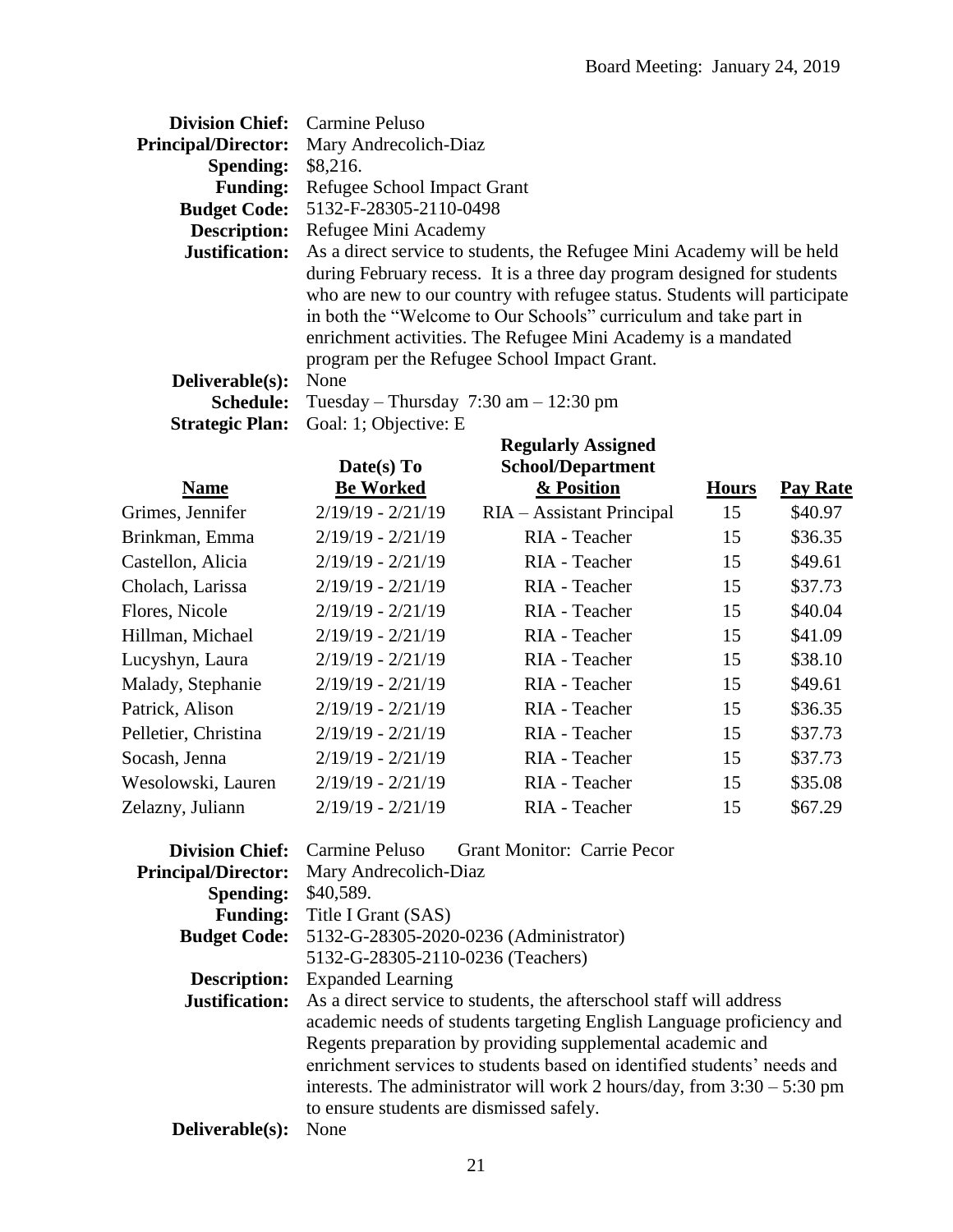| <b>Schedule:</b>       | Monday – Friday $2:00 - 5:00$ pm |                           |              |                 |
|------------------------|----------------------------------|---------------------------|--------------|-----------------|
| <b>Strategic Plan:</b> | Goal: 1; Objective: E            |                           |              |                 |
|                        |                                  | <b>Regularly Assigned</b> |              |                 |
|                        | Date(s) To                       | <b>School/Department</b>  |              |                 |
| <b>Name</b>            | <b>Be Worked</b>                 | & Position                | <b>Hours</b> | <b>Pay Rate</b> |
| Grimes, Jennifer       | $1/29/19 - 6/6/19$               | RIA - Assistant Principal | 60           | \$40.97         |
| Castellon, Alicia      | $1/29/19 - 6/6/19$               | RIA - Teacher             | 90           | \$41            |
| Consagra, Samuel       | $1/29/19 - 6/6/19$               | RIA - Teacher             | 40           | \$41            |
| Dempsey, Marirose      | $1/29/19 - 6/6/19$               | RIA - Teacher             | 50           | \$41            |
| Fulton, Kathryn        | $1/29/19 - 6/6/19$               | RIA - Teacher             | 80           | \$41            |
| Haag, John             | $1/29/19 - 6/6/19$               | RIA - Teacher             | 60           | \$41            |
| Haymond, Carrie        | $1/29/19 - 6/6/19$               | RIA - Teacher             | 50           | \$41            |
| Hillman, Michael       | $1/29/19 - 6/6/19$               | RIA - Teacher             | 90           | \$41            |
| Kim, Julie             | $1/29/19 - 6/6/19$               | RIA - Teacher             | 80           | \$41            |
| Munasser, Mohamed      | $1/29/19 - 6/6/19$               | RIA - Teacher             | 80           | \$41            |
| Priebe, Paul           | $1/29/19 - 6/6/19$               | RIA - Teacher             | 50           | \$41            |
| Snyder, April          | $1/29/19 - 6/6/19$               | RIA - Teacher             | 80           | \$41            |
| Wesolowski, Lauren     | $1/29/19 - 6/6/19$               | RIA - Teacher             | 90           | \$41            |
| Wise, Julianne         | $1/29/19 - 6/6/19$               | RIA - Teacher             | 90           | \$41            |
|                        |                                  |                           |              |                 |

|                            | <b>Division Chief:</b> Carmine Peluso<br><b>Grant Monitor: Carrie Pecor</b> |  |  |  |  |
|----------------------------|-----------------------------------------------------------------------------|--|--|--|--|
| <b>Principal/Director:</b> | Mary Andrecolich-Diaz                                                       |  |  |  |  |
| <b>Spending:</b>           | \$28,281.                                                                   |  |  |  |  |
|                            | Funding: Title I Grant                                                      |  |  |  |  |
|                            | <b>Budget Code:</b> 5132-G-28305-2020-0236 (Administrator)                  |  |  |  |  |
|                            | 5132-G-28305-2110-0236 (Teachers)                                           |  |  |  |  |
| <b>Description:</b>        | Expanded Learning – Saturday School                                         |  |  |  |  |
| Justification:             | As a direct service to students, the Saturday school staff will address     |  |  |  |  |
|                            | academic needs of students targeting English Language proficiency and       |  |  |  |  |
|                            | Regents preparation by providing supplemental academic and                  |  |  |  |  |
|                            | enrichment services to students based on identified students' needs and     |  |  |  |  |
|                            | interests.                                                                  |  |  |  |  |
| Deliverable(s):            | None                                                                        |  |  |  |  |
| <b>Schedule:</b>           | Saturdays $9:00 \text{ am} - 12:00 \text{ pm}$                              |  |  |  |  |
|                            |                                                                             |  |  |  |  |

**Strategic Plan:** Goal: 1; Objective: E

| <b>Regularly Assigned</b><br><b>School/Department</b><br>Date(s) To |                           |              |                 |
|---------------------------------------------------------------------|---------------------------|--------------|-----------------|
| <b>Be Worked</b>                                                    | & Position                | <b>Hours</b> | <b>Pay Rate</b> |
| $1/26/19 - 6/15/19$                                                 | $RIA - Principal$         | 64           | \$72.90         |
|                                                                     |                           |              |                 |
| $1/26/19 - 6/15/19$                                                 | RIA – Assistant Principal | 48           | \$40.97         |
| $1/26/19 - 6/15/19$                                                 | RIA - Teacher             | 48           | \$41            |
| $1/26/19 - 6/15/19$                                                 | RIA - Teacher             | 48           | \$41            |
| $1/26/19 - 6/15/19$                                                 | RIA - Teacher             | 48           | \$41            |
| $1/26/19 - 6/15/19$                                                 | RIA - Teacher             | 48           | \$41            |
|                                                                     |                           |              |                 |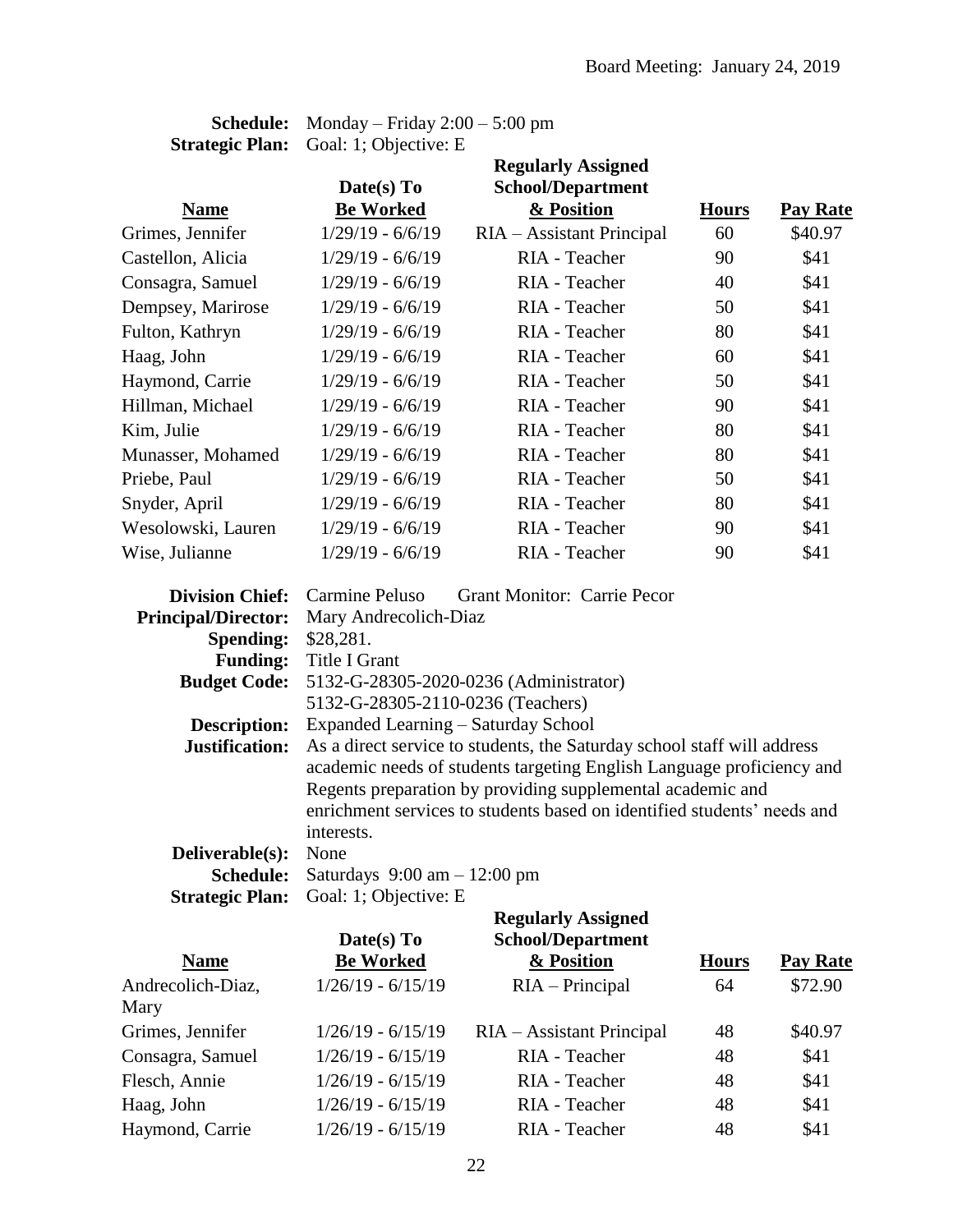| Hillman, Michael     | $1/26/19 - 6/15/19$ | RIA - Teacher | 48 | \$41 |
|----------------------|---------------------|---------------|----|------|
| Lucyshyn, Laura      | $1/26/19 - 6/15/19$ | RIA - Teacher | 48 | \$41 |
| Mellenthine, Jessica | $1/26/19 - 6/15/19$ | RIA - Teacher | 48 | \$41 |
| Pelletier, Christina | $1/26/19 - 6/15/19$ | RIA - Teacher | 48 | \$41 |
| Priebe, Paul         | $1/26/19 - 6/15/19$ | RIA - Teacher | 48 | \$41 |
| Wesolowski, Lauren   | $1/26/19 - 6/15/19$ | RIA - Teacher | 48 | \$41 |
| Zelazny, Juliann     | $1/26/19 - 6/15/19$ | RIA - Teacher | 48 | \$41 |

|                                           | <b>Division Chief:</b> Carmine Peluso                                                      |
|-------------------------------------------|--------------------------------------------------------------------------------------------|
| <b>Principal/Director:</b> Kelly Nicastro |                                                                                            |
| <b>Spending: \$7,861.</b>                 |                                                                                            |
|                                           | <b>Funding:</b> General Fund                                                               |
|                                           | <b>Budget Code:</b> 5132-A-26705-2110-0000                                                 |
|                                           | <b>Description:</b> Student Auditions                                                      |
|                                           | <b>Justification:</b> As a direct service to students, auditions will be held for incoming |
|                                           | students to determine which students will be accepted for the 2019-20                      |
|                                           | school year.                                                                               |
| <b>Deliverable(s):</b> None               |                                                                                            |
|                                           | <b>Schedule:</b> Tuesday, Wednesday, Thursday 5:00 - 9:00 pm                               |
|                                           | <b>Strategic Plan:</b> Goal: 1; Objective: E                                               |
|                                           |                                                                                            |

|                   |                    | <b>Regularly Assigned</b>  |              |                 |
|-------------------|--------------------|----------------------------|--------------|-----------------|
|                   | Date(s) To         | School/Department          |              |                 |
| <b>Name</b>       | <b>Be Worked</b>   | & Position                 | <b>Hours</b> | <b>Pay Rate</b> |
| Tirre, Alan       | $1/28/19 - 2/1/19$ | SOTA - Assistant Principal | 12           | \$60.57         |
| Bell, Bridget     | $1/28/19 - 2/1/19$ | SOTA - Teacher             | 9            | \$41            |
| Bowens, Jerbrel   | $1/28/19 - 2/1/19$ | SOTA - Teacher             | 9            | \$41            |
| Canfield, Kenneth | $1/28/19 - 2/1/19$ | <b>SOTA</b> - Teacher      | 6            | \$41            |
| Craddock, Bradley | $1/28/19 - 2/1/19$ | SOTA - Teacher             | 6            | \$41            |
| Fellows, Luke     | $1/28/19 - 2/1/19$ | SOTA - Teacher             | 9            | \$41            |
| Fusco, Matthew    | $1/28/19 - 2/1/19$ | SOTA - Teacher             | 9            | \$41            |
| Gabriele, John    | $1/28/19 - 2/1/19$ | SOTA - Teacher             | 9            | \$41            |
| Gamzon, Marcy     | $1/28/19 - 2/1/19$ | SOTA - Teacher             | 6            | \$41            |
| Glavich-Hawkins,  |                    |                            |              |                 |
| Genine            | $1/28/19 - 2/1/19$ | SOTA - Teacher             | 9            | \$41            |
| Hartmann, James   | $1/28/19 - 2/1/19$ | SOTA - Teacher             | 9            | \$41            |
| Herman, Elana     | $1/28/19 - 2/1/19$ | <b>SOTA</b> - Teacher      | 6            | \$41            |
| Kosmider, Anna    | $1/28/19 - 2/1/19$ | SOTA - Teacher             | 9            | \$41            |
| Latorre, Jack     | $1/28/19 - 2/1/19$ | SOTA - Teacher             | 9            | \$41            |
| Lawson, Stephanie | $1/28/19 - 2/1/19$ | SOTA - Teacher             | 9            | \$41            |
| Myers, Edward     | $1/28/19 - 2/1/19$ | SOTA - Teacher             | 6            | \$41            |
| O'Mara, Kerry     | $1/28/19 - 2/1/19$ | SOTA - Teacher             | 9            | \$41            |
| Perez, Ashley     | $1/28/19 - 2/1/19$ | <b>SOTA</b> - Teacher      | 9            | \$41            |
| Petito, William   | $1/28/19 - 2/1/19$ | SOTA - Teacher             | 9            | \$41            |
| Rudy, Susan       | $1/28/19 - 2/1/19$ | SOTA - Teacher             | 9            | \$41            |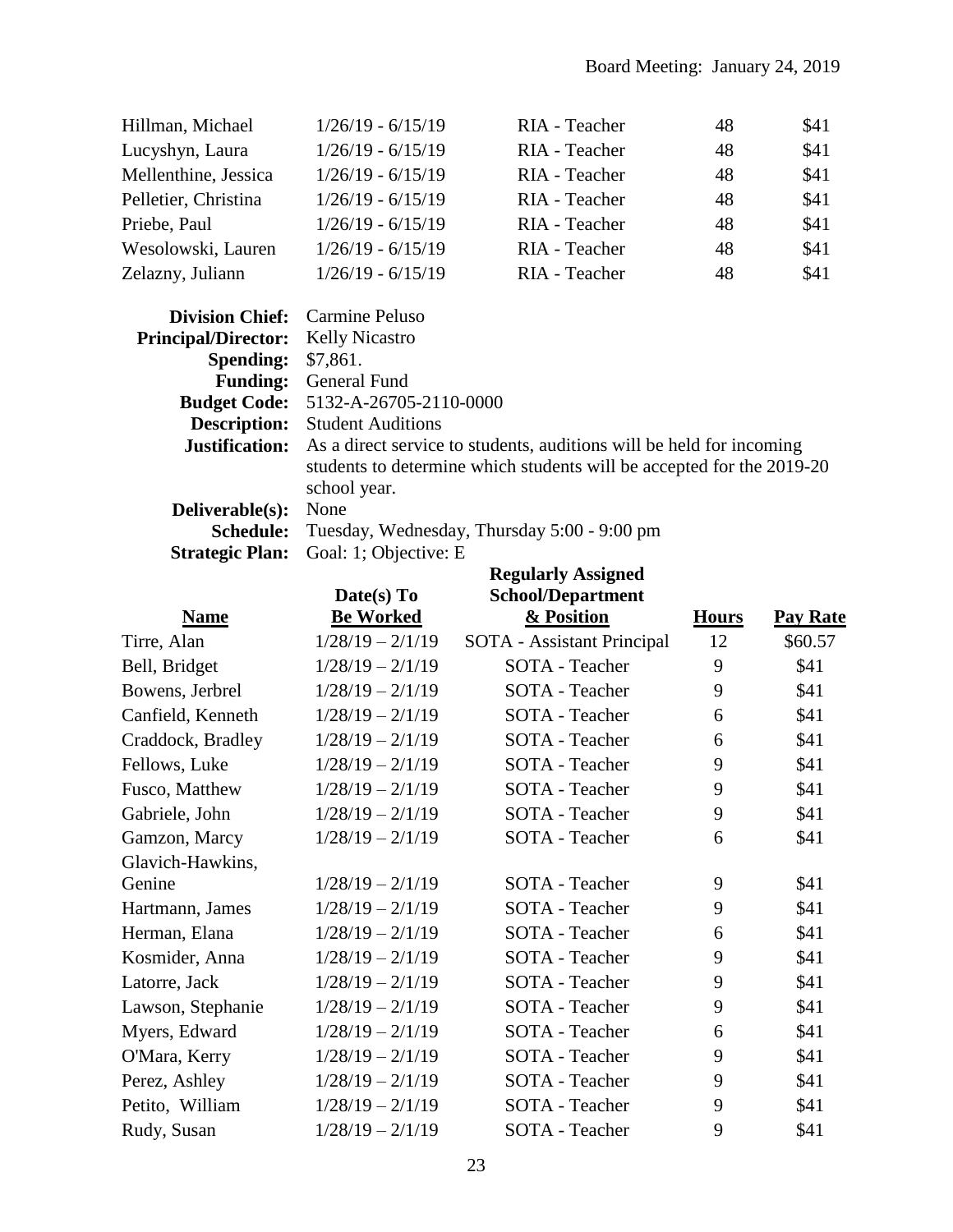| Sapere, Michelle           | $1/28/19 - 2/1/19$                                                     | SOTA - Teacher                                                          | 9            | \$41           |  |
|----------------------------|------------------------------------------------------------------------|-------------------------------------------------------------------------|--------------|----------------|--|
| Williams, KaeLim           | $1/28/19 - 2/1/19$                                                     | SOTA - Teacher                                                          | 9            | \$41           |  |
| <b>Division Chief:</b>     | Carmine Peluso                                                         | <b>Grant Monitor: Carrie Pecor</b>                                      |              |                |  |
| <b>Principal/Director:</b> | Edward Mascadri                                                        |                                                                         |              |                |  |
| <b>Spending:</b>           | \$14,772.                                                              |                                                                         |              |                |  |
| <b>Funding:</b>            | Title 1 Grant                                                          |                                                                         |              |                |  |
| <b>Budget Code:</b>        |                                                                        | 5132-G-29705-2020-0236 (Administrator)                                  |              |                |  |
|                            | 5132-G-29705-2110-0236 (Teacher)                                       |                                                                         |              |                |  |
| <b>Description:</b>        | <b>Regents Preparation</b>                                             |                                                                         |              |                |  |
| Justification:             |                                                                        | As a direct service to students, teachers will provide academic support |              |                |  |
|                            | to students in the after-school program with a focus on skill-building |                                                                         |              |                |  |
|                            | and Regents review.                                                    |                                                                         |              |                |  |
| Deliverable(s):            | None                                                                   |                                                                         |              |                |  |
| <b>Schedule:</b>           | Monday - Thursday $3:45 - 4:45$ pm                                     |                                                                         |              |                |  |
|                            | Saturday 9:00 am - 12:00 pm                                            |                                                                         |              |                |  |
| <b>Strategic Plan:</b>     | Goal: 1; Objective: E                                                  |                                                                         |              |                |  |
|                            |                                                                        | <b>Regularly Assigned</b>                                               |              |                |  |
|                            | Date(s) or range                                                       | <b>School/Department</b>                                                | <b>Total</b> | $\mathbf{Pay}$ |  |
| <b>Name</b>                | to be worked                                                           | & Position                                                              | <b>Hours</b> | <b>Rate</b>    |  |
| Wims-Hall, Nyree           | $1/26/19 - 6/22/19$                                                    | Vanguard – Assistant Principal                                          | 60           | \$57.60        |  |
| Cody, Rebecca              | $1/26/19 - 6/22/19$                                                    | Vanguard - Teacher                                                      | 67           | \$41           |  |
| House, Ericka              | $1/26/19 - 6/22/19$                                                    | Vanguard - Teacher                                                      | 69           | \$41           |  |
| Murphy, Aaron              | $1/26/19 - 6/22/19$                                                    | Vanguard - Teacher                                                      | 72           | \$41           |  |
| Vane, Sarah                | $1/26/19 - 6/22/19$                                                    | Vanguard - Teacher                                                      | 68           | \$41           |  |

#### **Seconded by Member of the Board Commissioner Powell Adopted 6-1 with Vice President Elliott dissenting**

#### **Resolution No. 2018-19: 618**

#### **By Member of the Board Commissioner Davis**

Resolved, that, upon the recommendation of the Superintendent, payment for additional service be, and it hereby is, authorized for the following named persons, to be paid in accordance with the terms stated during the date(s) specified. Such payment is contingent upon the successful completion of assigned task(s) and the delivery of work product(s) deemed to be satisfactory by the Principal/Director and Division Chief. Subject to the said dates, maximum hours and pay rates specified below, the Board authorizes the Administration to make changes in the personnel providing these services, if necessary, in order to carry out the intent of this resolution.

**Division Chief:** Amy Schiavi **Principal/Director:** Moniek Silas-Lee **Spending:** \$9,758. **Funding:** School Improvement Grant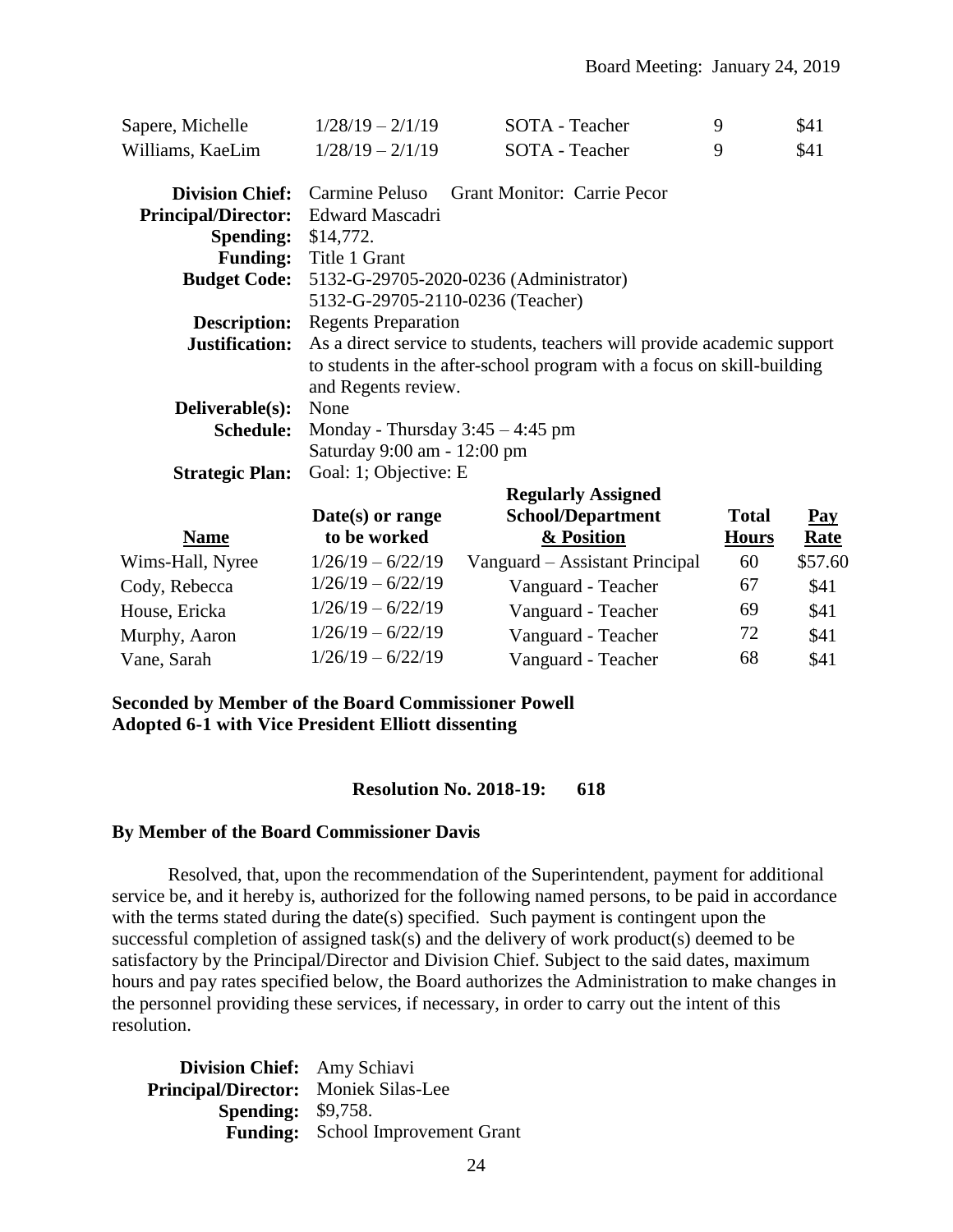|                        | <b>Budget Code:</b> 5124-G-11902-2110-0843                               |
|------------------------|--------------------------------------------------------------------------|
| <b>Description:</b>    | Afterschool Program                                                      |
| <b>Justification:</b>  | As a direct service to students, teachers will provide both tutoring and |
|                        | club sponsorship afterschool to engage students physically and           |
|                        | mentally, as well as promote school community and boost student          |
|                        | confidence. The clubs will align with School 19's work around            |
|                        | restorative practices and relationship building among school staff and   |
|                        | students. Types of clubs offered may include: technology, squash,        |
|                        | cosmetology, chess, girl empowerment, Lego/robotics, etc.                |
| Deliverable(s):        | (none)                                                                   |
| <b>Schedule:</b>       | Thursday 3:30 pm $-$ 5:30 pm                                             |
| <b>Strategic Plan:</b> | Goal: 1; Objectives A and E                                              |

|                       | Date(s) To          | <b>Regularly Assigned</b><br><b>School/Department</b> |              |                 |
|-----------------------|---------------------|-------------------------------------------------------|--------------|-----------------|
| <b>Name</b>           | <b>Be Worked</b>    | & Position                                            | <b>Hours</b> | <b>Pay Rate</b> |
| Carey, Carla Ann      | $1/25/19 - 6/20/19$ | #19 - TOA                                             | 34           | \$41.           |
| DeCaro, Danielle      | $1/25/19 - 6/20/19$ | #19 - Teacher                                         | 34           | \$41.           |
| Hollomon, Keisha      | $1/25/19 - 6/20/19$ | #19 - Teacher                                         | 34           | \$41.           |
| Longwell, Christopher | $1/25/19 - 6/20/19$ | #19 - Teacher                                         | 34           | \$41.           |
| Romero, Carla         | $1/25/19 - 6/20/19$ | #19 - TOA                                             | 34           | \$41.           |
| Sofia, Megan          | $1/25/19 - 6/20/19$ | #19 - Teacher                                         | 34           | \$41.           |
| Taylor, Shanice       | $1/25/19 - 6/20/19$ | #19 - Counselor                                       | 34           | \$41.           |

| Division Chief: Amy Schiavi                             |                                                                                                                                                                                                                                                                                                                                                                                                                                                                                                                         |
|---------------------------------------------------------|-------------------------------------------------------------------------------------------------------------------------------------------------------------------------------------------------------------------------------------------------------------------------------------------------------------------------------------------------------------------------------------------------------------------------------------------------------------------------------------------------------------------------|
| <b>Principal/Director:</b>                              | Sharon E. Jackson                                                                                                                                                                                                                                                                                                                                                                                                                                                                                                       |
| <b>Spending:</b>                                        | \$560.                                                                                                                                                                                                                                                                                                                                                                                                                                                                                                                  |
|                                                         | <b>Funding:</b> General Funds                                                                                                                                                                                                                                                                                                                                                                                                                                                                                           |
|                                                         | <b>Budget Code:</b> 5152-A-10902-2070-1396                                                                                                                                                                                                                                                                                                                                                                                                                                                                              |
|                                                         | <b>Description:</b> Professional Development                                                                                                                                                                                                                                                                                                                                                                                                                                                                            |
| Justification:                                          | As an indirect service to students, teacher will provide professional<br>development to new bilingual teachers in readers and writers<br>workshop. Teacher will create resources and provide pedagogical<br>instruction on how to use them, which will include anchor charts,<br>prompting guides, and strategies. This will enhance new hires'<br>abilities to design mini-lessons and learning opportunities aligned to<br>the International Center for Leadership in Education (ICLE) Rigor<br>/Relevance Framework. |
| <b>Deliverable(s):</b> (none)<br><b>Strategic Plan:</b> | <u>True North Logic Course Name and Course Code:</u><br>Course Name: Readers and Writers Workshop—Supporting Bilingual<br><b>Students</b><br><b>Course Code: TBD</b><br><b>Schedule:</b> Monday – Friday 3:30 pm – 5:30 pm<br>Goal: 1; Objective: F                                                                                                                                                                                                                                                                     |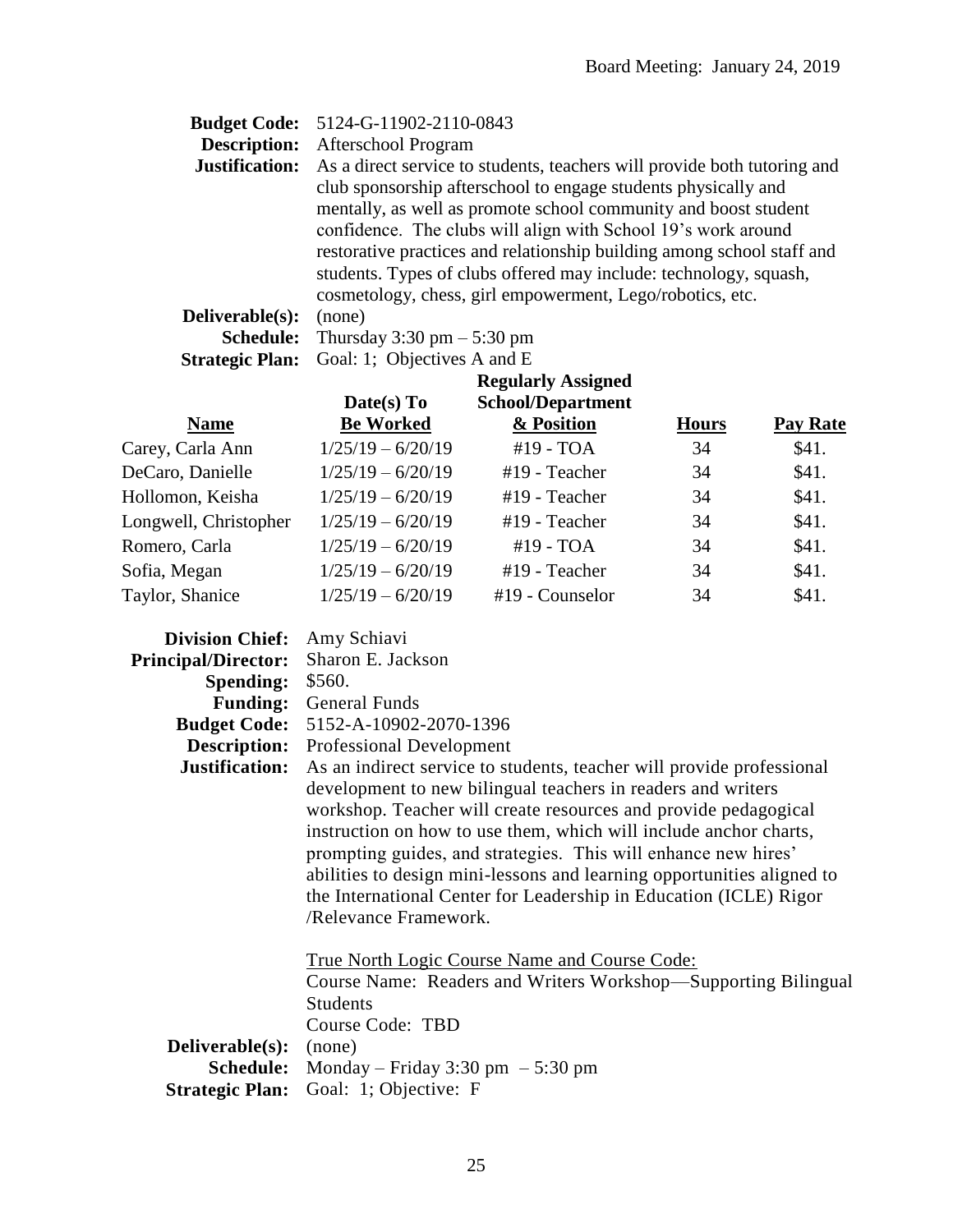|                  |                     | <b>Regularly Assigned</b> |              |          |
|------------------|---------------------|---------------------------|--------------|----------|
|                  | Date(s) To          | <b>School/Department</b>  |              |          |
| <b>Name</b>      | <b>Be Worked</b>    | & Position                | <b>Hours</b> | Pay Rate |
| Morales-McBride, | $1/28/19 - 2/08/19$ | #9 - Teacher              | 16           | \$35.    |
| Martha           |                     |                           |              |          |

**Seconded by Member of the Board Commissioner Powell Adopted 6-1 with Vice President Elliott dissenting**

#### **Resolution No. 2018-19: 619**

#### **By Member of the Board Commissioner Davis**

Resolved, that, upon the recommendation of the Superintendent, payment for additional service be, and it hereby is, authorized for the following named persons, to be paid in accordance with the terms stated during the date(s) specified. Such payment is contingent upon the successful completion of assigned task(s) and the delivery of work product(s) deemed to be satisfactory by the Principal/Director and Division Chief. Subject to the said dates, maximum hours and pay rates specified below, the Board authorizes the Administration to make changes in the personnel providing these services, if necessary, in order to carry out the intent of this resolution.

| <b>Division Chief:</b>     | Cecilia Golden                                      |                                                                                                                                                                                                                                                                        |              |                 |
|----------------------------|-----------------------------------------------------|------------------------------------------------------------------------------------------------------------------------------------------------------------------------------------------------------------------------------------------------------------------------|--------------|-----------------|
| <b>Principal/Director:</b> | Jeffrey Mikols/Michael Chan                         |                                                                                                                                                                                                                                                                        |              |                 |
| <b>Spending:</b>           | \$16,800.                                           |                                                                                                                                                                                                                                                                        |              |                 |
| <b>Funding:</b>            | MSP (Math Science Partnership) Grant                |                                                                                                                                                                                                                                                                        |              |                 |
| <b>Budget Code:</b>        | 5126-G-73516-2070-0119                              |                                                                                                                                                                                                                                                                        |              |                 |
| <b>Description:</b>        | <b>Professional Development</b>                     |                                                                                                                                                                                                                                                                        |              |                 |
| <b>Justification:</b>      |                                                     | As an indirect service to students, staff will participate in professional                                                                                                                                                                                             |              |                 |
|                            |                                                     | learning focused on classroom implementation to improve the teaching<br>and learning practices for students in alignment with the Next<br>Generation Standards. Upon completion, staff will receive a stipend for<br>participation as outlined in the grant narrative. |              |                 |
|                            | Administrators                                      | Course Number/Name: 23584 Next Generation Math and Science for                                                                                                                                                                                                         |              |                 |
| Deliverable(s):            | (None)                                              |                                                                                                                                                                                                                                                                        |              |                 |
| <b>Schedule:</b>           | Monday – Friday $4:00 \text{ pm} - 6:00 \text{ pm}$ |                                                                                                                                                                                                                                                                        |              |                 |
| <b>Strategic Plan:</b>     | Goal: 1; Objective: F                               |                                                                                                                                                                                                                                                                        |              |                 |
|                            |                                                     | <b>Regularly Assigned</b>                                                                                                                                                                                                                                              |              |                 |
|                            | Date(s) To                                          | <b>School/Department</b>                                                                                                                                                                                                                                               |              |                 |
| <b>Name</b>                | <b>Be Worked</b>                                    | & Position                                                                                                                                                                                                                                                             | <b>Hours</b> | <b>Pay Rate</b> |
| Belanger, Heather          | $1/25/19 - 9/30/19$                                 | $#45 - Exp$ Lrng<br><b>Resource Coord</b>                                                                                                                                                                                                                              | Stipend      | \$800           |
| Bishop, Melody             | $1/25/19 - 9/30/19$                                 | $#34 - Exp$ Lrng<br><b>Resource Coord</b>                                                                                                                                                                                                                              | Stipend      | \$800           |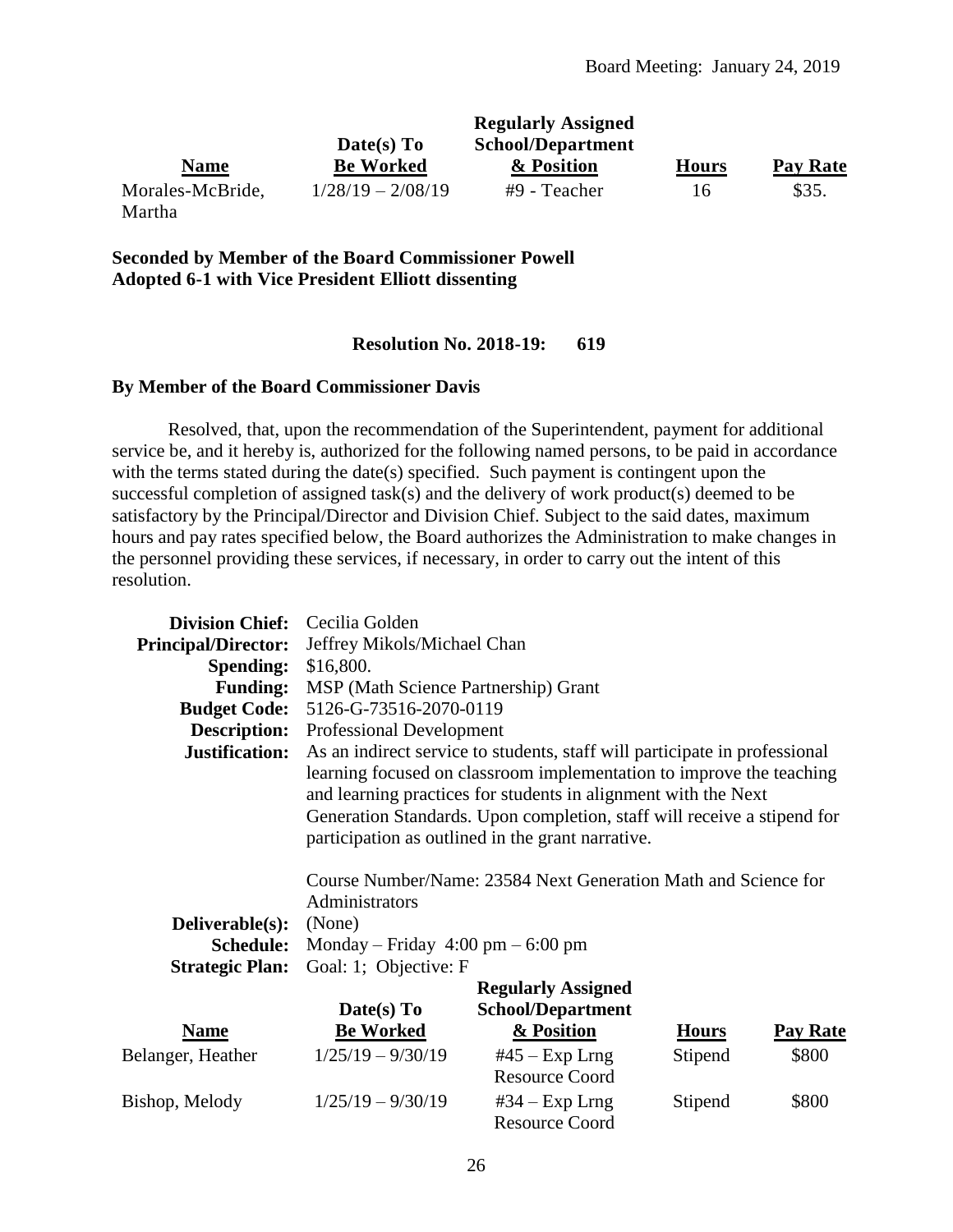| Brown, Lowan        | $1/25/19 - 9/30/19$ | JCW FA - Asst.<br>Principal   | Stipend | \$800 |
|---------------------|---------------------|-------------------------------|---------|-------|
| Clyburn, Camaron    | $1/25/19 - 9/30/19$ | $#10$ – Principal             | Stipend | \$800 |
| Collins, Akilah     | $1/25/19 - 9/30/19$ | #39 - Asst. Principal         | Stipend | \$800 |
| Evans, Lashara      | $1/25/19 - 9/30/19$ | $#22 - Asst. Principal$       | Stipend | \$800 |
| Grantham, Andrew    | $1/25/19 - 9/30/19$ | #8 – Asst. Principal          | Stipend | \$800 |
| Gonzalez, John      | $1/25/19 - 9/30/19$ | $#23$ – Principal             | Stipend | \$800 |
| Jackson, Sharon     | $1/25/19 - 9/30/19$ | $#9$ – Principal              | Stipend | \$800 |
| Leone-Mannino,      | $1/25/19 - 9/30/19$ | $#17$ – Principal             | Stipend | \$800 |
| Caterina            |                     |                               |         |       |
| Mayfield, Josephine | $1/25/19 - 9/30/19$ | $#54 - Asst. Principal$       | Stipend | \$800 |
| Morien, Rhonda      | $1/25/19 - 9/30/19$ | $#45$ – Principal             | Stipend | \$800 |
| Pantoja, T'Hani     | $1/25/19 - 9/30/19$ | $#46 - Principal$             | Stipend | \$800 |
| Quamina, Denise     | $1/25/19 - 9/30/19$ | $#2$ – Principal              | Stipend | \$800 |
| Roberts, Carla      | $1/25/19 - 9/30/19$ | $#16 - Principal$             | Stipend | \$800 |
| Silas-Lee, Moniek   | $1/25/19 - 9/30/19$ | $#19$ – Principal             | Stipend | \$800 |
| Steflik, Adrienne   | $1/25/19 - 9/30/19$ | $#46 - Asst. Principal$       | Stipend | \$800 |
| Thomas, Eva         | $1/25/19 - 9/30/19$ | $#57$ – Principal             | Stipend | \$800 |
| Torres-Santana,     | $1/25/19 - 9/30/19$ | $#35$ – Principal             | Stipend | \$800 |
| <b>Brenda</b>       |                     |                               |         |       |
| Wehner, Connie      | $1/25/19 - 9/30/19$ | $#50$ – Principal             | Stipend | \$800 |
| Wilkins, Mark       | $1/25/19 - 9/30/19$ | $#7 - \text{Asst. Principal}$ | Stipend | \$800 |

| Division Chief: Cecilia Golden |                                                                                                  |
|--------------------------------|--------------------------------------------------------------------------------------------------|
|                                | Principal/Director: Jeffrey Mikols/Michael Chan                                                  |
| <b>Spending:</b> \$144,900.    |                                                                                                  |
|                                | <b>Funding:</b> MSP (Math Science Partnership) Grant                                             |
|                                | <b>Budget Code:</b> 5152-G-73516-2070-0119                                                       |
|                                | <b>Description:</b> Professional Development                                                     |
|                                | <b>Justification:</b> As an indirect service to students, staff will participate in professional |
|                                | learning focused on classroom implementation to improve the teaching                             |
|                                | and learning practices for students in alignment with the Next                                   |
|                                | Generation Standards.                                                                            |

Course Number/Name: 23164 Effective Teaching and Learning Through the Standards for Mathematical Practice

| <b>Deliverable(s):</b> (None) |                                                                      |
|-------------------------------|----------------------------------------------------------------------|
|                               | <b>Schedule:</b> Monday – Friday $4:00 \text{ pm} - 6:00 \text{ pm}$ |
|                               | <b>Strategic Plan:</b> Goal: 1; Objective: F                         |
|                               | <b>Regularly Assigned</b>                                            |

| Date(s) $To$        | <b>School/Department</b> |              |                 |
|---------------------|--------------------------|--------------|-----------------|
| <b>Be Worked</b>    | & Position               | <b>Hours</b> | <b>Pay Rate</b> |
| $1/25/19 - 9/30/19$ | $#17 - Teacher$          | 30           | \$35            |
| $1/25/19 - 9/30/19$ | <b>JCW FA</b> – Teacher  | 30           | \$35            |
| $1/25/19 - 9/30/19$ | $#39 - Teacher$          | 30           | \$35            |
|                     |                          |              |                 |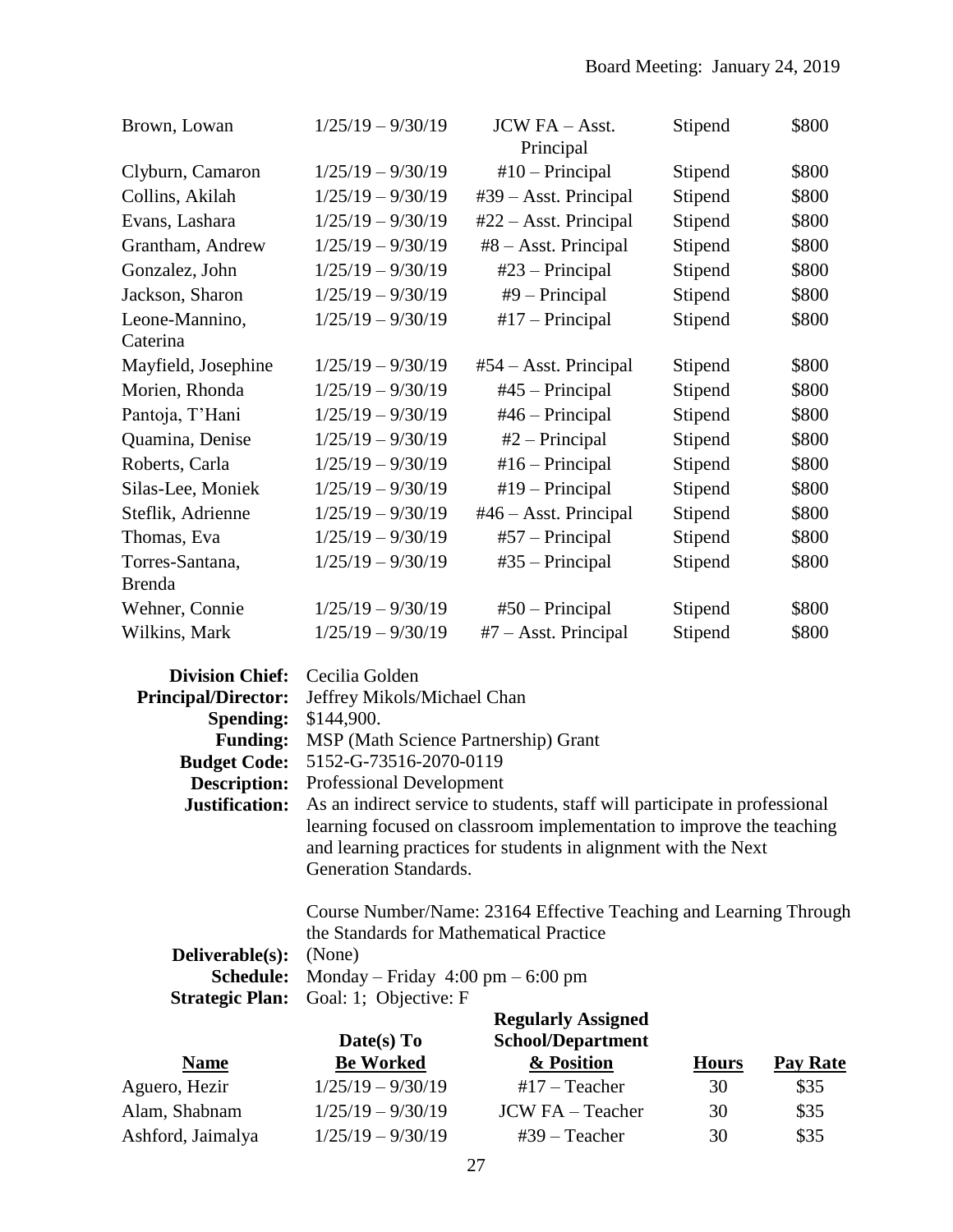| Barnwell, Tracey        | $1/25/19 - 9/30/19$ | $#22 - Teacher$                             | 30 | \$35 |
|-------------------------|---------------------|---------------------------------------------|----|------|
| Bearce, Heather         | $1/25/19 - 9/30/19$ | $#45 - Teacher$                             | 30 | \$35 |
| Behnke, Timothy         | $1/25/19 - 9/30/19$ | #57 - Teacher                               | 30 | \$35 |
| Berg, Nicole            | $1/25/19 - 9/30/19$ | $#50$ – Teacher                             | 30 | \$35 |
| Besaw, Kathryn          | $1/25/19 - 9/30/19$ | #46 - Teacher                               | 30 | \$35 |
| Betancourt, Courtney    | $1/25/19 - 9/30/19$ | $#10$ – Teacher                             | 30 | \$35 |
| Bickom, Jamie           | $1/25/19 - 9/30/19$ | $#35 - Teacher$                             | 30 | \$35 |
| Birthwright, Curtis     | $1/25/19 - 9/30/19$ | $#16 - Teacher$                             | 30 | \$35 |
| Blanchard, Jennifer     | $1/25/19 - 9/30/19$ | #34 - Teacher                               | 30 | \$35 |
| Brooks, Antje           | $1/25/19 - 9/30/19$ | #39 - Teacher                               | 30 | \$35 |
| <b>Brooks</b> , Charles | $1/25/19 - 9/30/19$ | $#9$ – Teacher                              | 30 | \$35 |
| Brower, Casie           | $1/25/19 - 9/30/19$ | #8 - Teacher                                | 30 | \$35 |
| Buck, Lisa              | $1/25/19 - 9/30/19$ | #39 - Teacher                               | 30 | \$35 |
| Cadirao, Daniel         | $1/25/19 - 9/30/19$ | $#7 - Teacher$                              | 30 | \$35 |
| Calabretta, Corinne     | $1/25/19 - 9/30/19$ | #22 - Teacher                               | 30 | \$35 |
| Carey, Carla Ann        | $1/25/19 - 9/30/19$ | #19 - Teacher                               | 30 | \$35 |
| Cashman, Kimberly       | $1/25/19 - 9/30/19$ | #39 - Teacher                               | 30 | \$35 |
| Cassata, Ceceilia       | $1/25/19 - 9/30/19$ | $#8 - Teacher$                              | 30 | \$35 |
| Cerra, Brigitte         | $1/25/19 - 9/30/19$ | #34 - Teacher                               | 30 | \$35 |
| Chinappi, Katherine     | $1/25/19 - 9/30/19$ | <b>JCW FA - Teacher</b>                     | 30 | \$35 |
| Clarcq, Andrea          | $1/25/19 - 9/30/19$ | #8 - Teacher                                | 30 | \$35 |
| Coakley, Keara          | $1/25/19 - 9/30/19$ | #9 - Teacher                                | 30 | \$35 |
| Cofield, Raquel         | $1/25/19 - 9/30/19$ | #34 - Teacher                               | 30 | \$35 |
| Colon, Candace          | $1/25/19 - 9/30/19$ | $#7 - Teacher$                              | 30 | \$35 |
| Cox-Hiler, Jocelyn      | $1/25/19 - 9/30/19$ | CO (Integrated Literacy<br>$K-12$ – Teacher | 30 | \$35 |
| Cruz-Phomany,<br>Analy  | $1/25/19 - 9/30/19$ | $#17 - Teacher$                             | 30 | \$35 |
| Dawson, Stacey          | $1/25/19 - 9/30/19$ | $#50$ – Teacher                             | 30 | \$35 |
| Dearring, Cassandra     | $1/25/19 - 9/30/19$ | <b>JCW FA - Teacher</b>                     | 30 | \$35 |
| DiNoto, Samantha        | $1/25/19 - 9/30/19$ | $#17 - Teacher$                             | 30 | \$35 |
| Doohan, Maureen         | $1/25/19 - 9/30/19$ | #34 - Teacher                               | 30 | \$35 |
| Doran, James            | $1/25/19 - 9/30/19$ | #19 - Teacher                               | 30 | \$35 |
| Driscoll, Brenda        | $1/25/19 - 9/30/19$ | $#19$ – Teacher                             | 30 | \$35 |
| Ebner, Andrea           | $1/25/19 - 9/30/19$ | # $16$ – Teacher                            | 30 | \$35 |
| Ellis, Jessica          | $1/25/19 - 9/30/19$ | $#17$ – Teacher                             | 30 | \$35 |
| Evans, Leronne          | $1/25/19 - 9/30/19$ | $#54 - Teacher$                             | 30 | \$35 |
| Farrell, Charles        | $1/25/19 - 9/30/19$ | #19 - Teacher                               | 30 | \$35 |
| Feeney, Danielle        | $1/25/19 - 9/30/19$ | #45 - Teacher                               | 30 | \$35 |
| Felczak, Nicole         | $1/25/19 - 9/30/19$ | $#22 - Teacher$                             | 30 | \$35 |
| Feltman, Thomas         | $1/25/19 - 9/30/19$ | $#2 - Teacher$                              | 30 | \$35 |
| Ferreira, Sonia         | $1/25/19 - 9/30/19$ | #57 - Teacher                               | 30 | \$35 |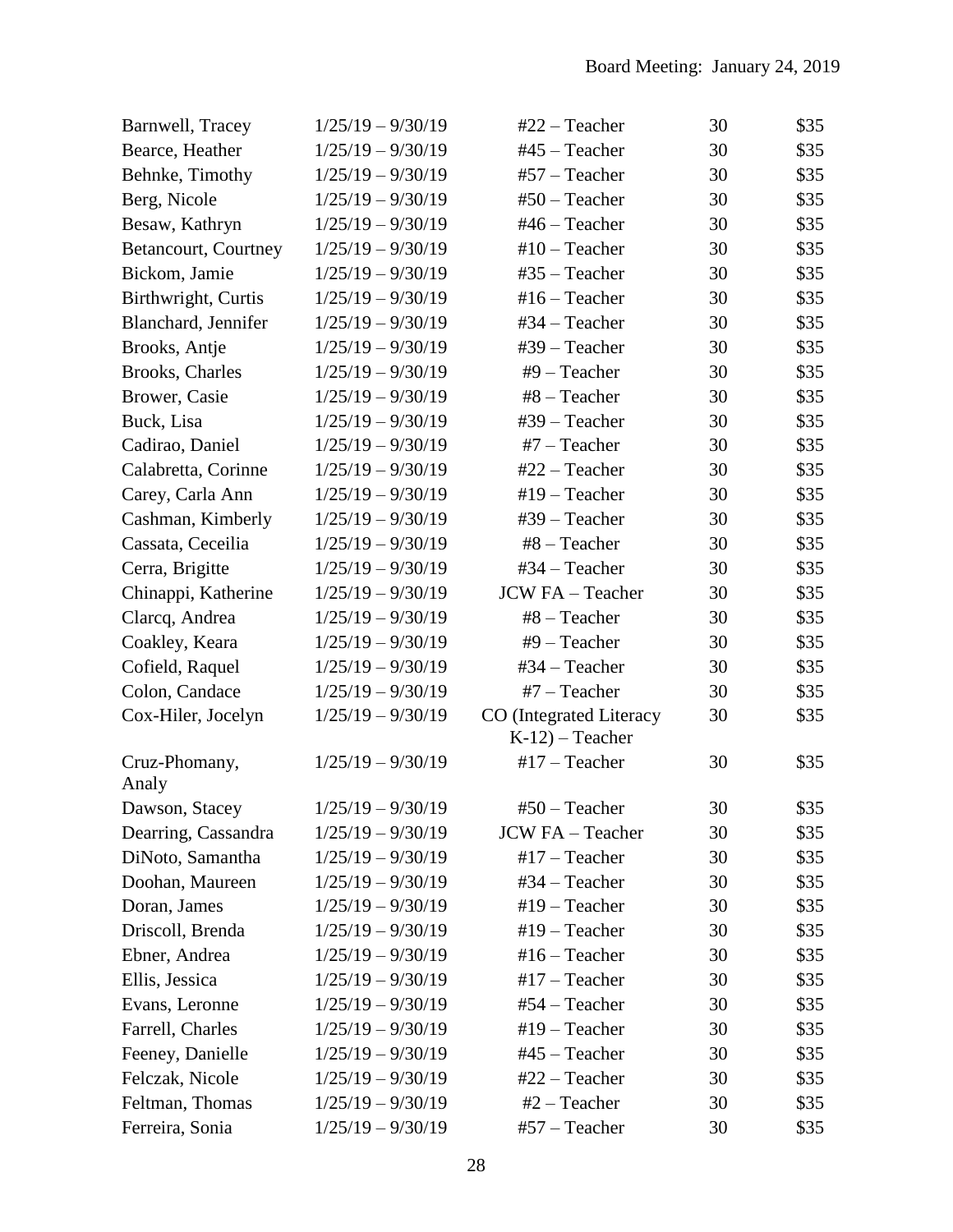| Fink, Patrick            | $1/25/19 - 9/30/19$ | $#9$ – Teacher          | 30 | \$35 |
|--------------------------|---------------------|-------------------------|----|------|
| Fornarola, Joann         | $1/25/19 - 9/30/19$ | $#16 - Teacher$         | 30 | \$35 |
| Frank, Kathryn           | $1/25/19 - 9/30/19$ | $#16 - Teacher$         | 30 | \$35 |
| Furney, Alexandra        | $1/25/19 - 9/30/19$ | $#46 - Teacher$         | 30 | \$35 |
| Galvan, Amanda           | $1/25/19 - 9/30/19$ | $#34 - Teacher$         | 30 | \$35 |
| Gardinier, Jennifer      | $1/25/19 - 9/30/19$ | #19 - Teacher           | 30 | \$35 |
| Giamartino, Jennifer     | $1/25/19 - 9/30/19$ | $#57 - Teacher$         | 30 | \$35 |
| Gibble, Katherine        | $1/25/19 - 9/30/19$ | #7 - Teacher            | 30 | \$35 |
| Gildea, Molly            | $1/25/19 - 9/30/19$ | <b>JCW FA - Teacher</b> | 30 | \$35 |
| Grant, Pamela            | $1/25/19 - 9/30/19$ | #39 - Teacher           | 30 | \$35 |
| Hart, Laura              | $1/25/19 - 9/30/19$ | $#9$ – Teacher          | 30 | \$35 |
| Heltz-Herman,<br>Rachael | $1/25/19 - 9/30/19$ | #8 - Teacher            | 30 | \$35 |
| Hepburn, Charles         | $1/25/19 - 9/30/19$ | $#22 - Teacher$         | 30 | \$35 |
| Hepburn, Corey           | $1/25/19 - 9/30/19$ | #22 - Teacher           | 30 | \$35 |
| Herkamp, Leigh           | $1/25/19 - 9/30/19$ | $#10$ – Teacher         | 30 | \$35 |
| Herdzik, Katarzyna       | $1/25/19 - 9/30/19$ | #45 - Teacher           | 30 | \$35 |
| Hill, Robin              | $1/25/19 - 9/30/19$ | $#9$ – Teacher          | 30 | \$35 |
| Holderbaum,<br>Katherine | $1/25/19 - 9/30/19$ | $#10$ – Teacher         | 30 | \$35 |
| Hook, Samantha           | $1/25/19 - 9/30/19$ | #34 - Teacher           | 30 | \$35 |
| Jones, Ayeisha           | $1/25/19 - 9/30/19$ | #54 - Teacher           | 30 | \$35 |
| Junious, Tiana           | $1/25/19 - 9/30/19$ | #39 - Teacher           | 30 | \$35 |
| Keene, Patricia          | $1/25/19 - 9/30/19$ | #54 - Teacher           | 30 | \$35 |
| Kelly, Derek             | $1/25/19 - 9/30/19$ | $#17 - Teacher$         | 30 | \$35 |
| Klotz, Jamie             | $1/25/19 - 9/30/19$ | #23 - Teacher           | 30 | \$35 |
| Lapointe, Paul           | $1/25/19 - 9/30/19$ | JCW FA - Teacher        | 30 | \$35 |
| Lansdowne, Erin          | $1/25/19 - 9/30/19$ | #54 - Teacher           | 30 | \$35 |
| LeBlanc, Rosalind        | $1/25/19 - 9/30/19$ | $#19$ – Teacher         | 30 | \$35 |
| Lillis, Jamie            | $1/25/19 - 9/30/19$ | $#19$ – Teacher         | 30 | \$35 |
| Little, Cynthia          | $1/25/19 - 9/30/19$ | $#10$ – Teacher         | 30 | \$35 |
| Locker, Lori             | $1/25/19 - 9/30/19$ | <b>JCW FA - Teacher</b> | 30 | \$35 |
| Lopez, Gladys            | $1/25/19 - 9/30/19$ | $#22 - Teacher$         | 30 | \$35 |
| Louis, Jessica           | $1/25/19 - 9/30/19$ | #54 - Teacher           | 30 | \$35 |
| Madrid, Anna             | $1/25/19 - 9/30/19$ | $#9$ – Teacher          | 30 | \$35 |
| Martinez, Elainne        | $1/25/19 - 9/30/19$ | $#17 - Teacher$         | 30 | \$35 |
| Matties, Dominique       | $1/25/19 - 9/30/19$ | $#9$ – Teacher          | 30 | \$35 |
| McCree, Samuel           | $1/25/19 - 9/30/19$ | $#17 - Teacher$         | 30 | \$35 |
| McDowell, Ariel          | $1/25/19 - 9/30/19$ | $#8 - Teacher$          | 30 | \$35 |
| Mey-Brooks, Merrill      | $1/25/19 - 9/30/19$ | $#16 - Teacher$         | 30 | \$35 |
| Meyer, Meredith          | $1/25/19 - 9/30/19$ | $#50$ – Teacher         | 30 | \$35 |
| Michel, Michele          | $1/25/19 - 9/30/19$ | $#16 - Teacher$         | 30 | \$35 |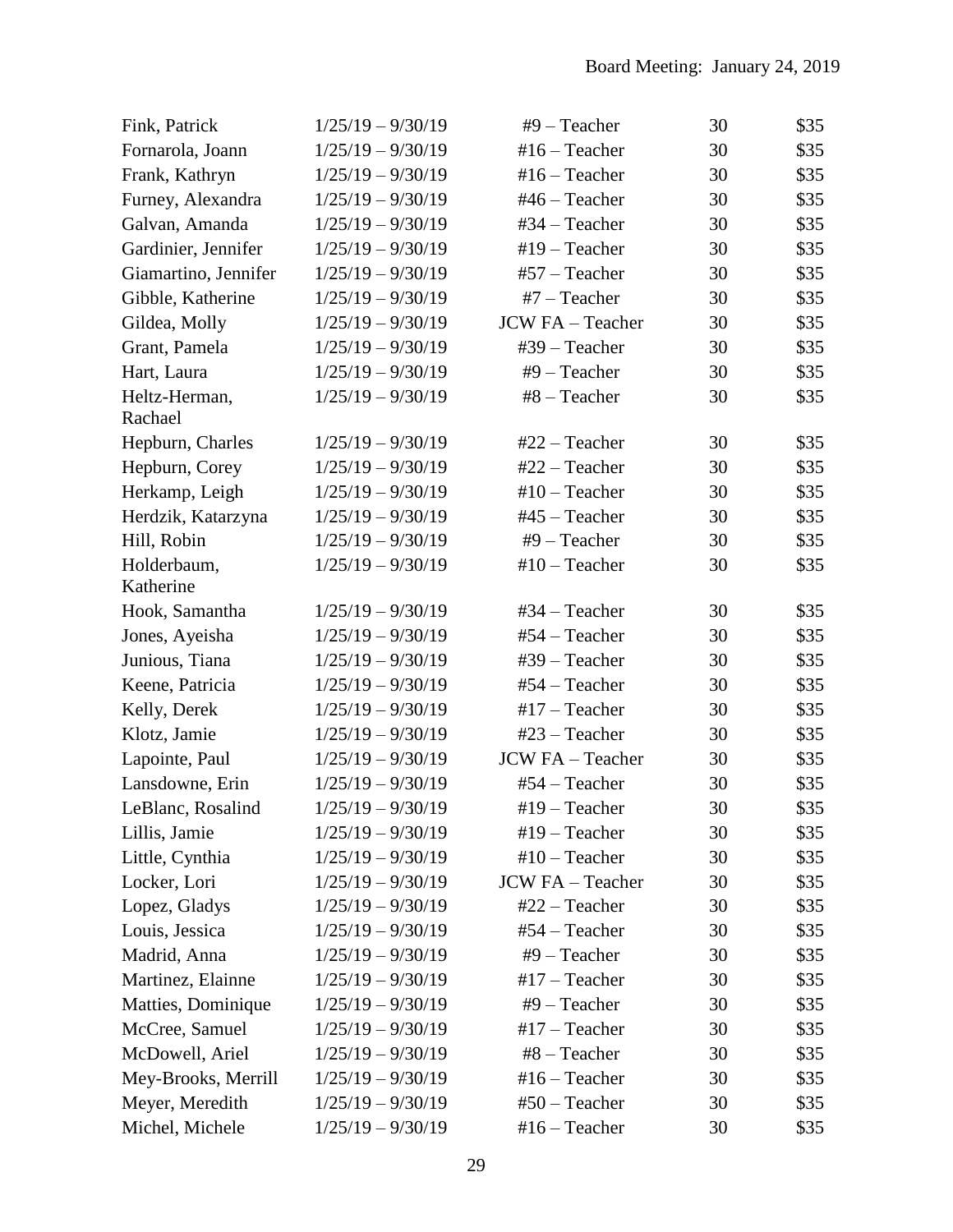| Mitrano, John                    | $1/25/19 - 9/30/19$ | $#39$ – Teacher         | 30 | \$35 |
|----------------------------------|---------------------|-------------------------|----|------|
| Moore, Charle                    | $1/25/19 - 9/30/19$ | $#2 - Teacher$          | 30 | \$35 |
| Moore, Kalinda                   | $1/25/19 - 9/30/19$ | <b>JCW FA - Teacher</b> | 30 | \$35 |
| Mosier, Jennifer                 | $1/25/19 - 9/30/19$ | $#10$ – Teacher         | 30 | \$35 |
| Mros, Stephanie                  | $1/25/19 - 9/30/19$ | #34 - Teacher           | 30 | \$35 |
| Mulvehill, Alexis                | $1/25/19 - 9/30/19$ | #45 - Teacher           | 30 | \$35 |
| Nathan, Michelle                 | $1/25/19 - 9/30/19$ | # $16$ – Teacher        | 30 | \$35 |
| Oliver, Lisa                     | $1/25/19 - 9/30/19$ | $#16 - Teacher$         | 30 | \$35 |
| Nichols, Drucilla                | $1/25/19 - 9/30/19$ | #54 - Teacher           | 30 | \$35 |
| Paradis, Katherine               | $1/25/19 - 9/30/19$ | $#57 - Teacher$         | 30 | \$35 |
| Parker, Micheron                 | $1/25/19 - 9/30/19$ | #39 - Teacher           | 30 | \$35 |
| Pellegrino, Tara                 | $1/25/19 - 9/30/19$ | #35 - Teacher           | 30 | \$35 |
| Polino-Ferris, Angela            | $1/25/19 - 9/30/19$ | #54 - Teacher           | 30 | \$35 |
| Presler, LeAnna                  | $1/25/19 - 9/30/19$ | #34 - Teacher           | 30 | \$35 |
| Ransom, MarChelle                | $1/25/19 - 9/30/19$ | #35 - Teacher           | 30 | \$35 |
| Ratner, Melissa                  | $1/25/19 - 9/30/19$ | $#45 - Teacher$         | 30 | \$35 |
| Rice, Paula                      | $1/25/19 - 9/30/19$ | $#35 - Teacher$         | 30 | \$35 |
| Richter, Melissa                 | $1/25/19 - 9/30/19$ | #45 - Teacher           | 30 | \$35 |
| Santiago, Daniel                 | $1/25/19 - 9/30/19$ | #35 - Teacher           | 30 | \$35 |
| Scaccia, Angela                  | $1/25/19 - 9/30/19$ | $#10$ – Teacher         | 30 | \$35 |
| Schimpf, Bethany                 | $1/25/19 - 9/30/19$ | $#7$ – Teacher          | 30 | \$35 |
| Schleyer, Julianne               | $1/25/19 - 9/30/19$ | $#10$ – Teacher         | 30 | \$35 |
| Schmitt, Christina               | $1/25/19 - 9/30/19$ | $#50 - Teacher$         | 30 | \$35 |
| Serour, Natalie                  | $1/25/19 - 9/30/19$ | $#46 - Teacher$         | 30 | \$35 |
| Shurland-Farrell, Lisa           | $1/25/19 - 9/30/19$ | $#2 - Teacher$          | 30 | \$35 |
| Simbari, Kelly                   | $1/25/19 - 9/30/19$ | $#50$ – Teacher         | 30 | \$35 |
| Simpson, Sonia                   | $1/25/19 - 9/30/19$ | $#50 - Teacher$         | 30 | \$35 |
| Small, Manoucheka                | $1/25/19 - 9/30/19$ | #22 - Teacher           | 30 | \$35 |
| Smith, Shauna                    | $1/25/19 - 9/30/19$ | #34 – Teacher           | 30 | \$35 |
| Sommer, Heather                  | $1/25/19 - 9/30/19$ | $#17$ – Teacher         | 30 | \$35 |
| Speers-Holland,<br><b>Brenda</b> | $1/25/19 - 9/30/19$ | $#46 - Teacher$         | 30 | \$35 |
| Stanley, Jeffrey                 | $1/25/19 - 9/30/19$ | $#7$ – Teacher          | 30 | \$35 |
| Steffenhagen, Jesse              | $1/25/19 - 9/30/19$ | $#35 - Teacher$         | 30 | \$35 |
| Stewart, Nichole                 | $1/25/19 - 9/30/19$ | $#57 - Teacher$         | 30 | \$35 |
| Storrin, Kristina                | $1/25/19 - 9/30/19$ | $#46 - Teacher$         | 30 | \$35 |
| Subach, James                    | $1/25/19 - 9/30/19$ | #46 - Teacher           | 30 | \$35 |
| Sullivan, Brooke                 | $1/25/19 - 9/30/19$ | $#8 - Teacher$          | 30 | \$35 |
| Sutherland, Nancy                | $1/25/19 - 9/30/19$ | #46 - Teacher           | 30 | \$35 |
| Tarnowski, Jeannette             | $1/25/19 - 9/30/19$ | #19 - Teacher           | 30 | \$35 |
| Tata, Mark                       | $1/25/19 - 9/30/19$ | $#35 - Teacher$         | 30 | \$35 |
| Tuggles, Teddy                   | $1/25/19 - 9/30/19$ | #22 - Teacher           | 30 | \$35 |
|                                  |                     |                         |    |      |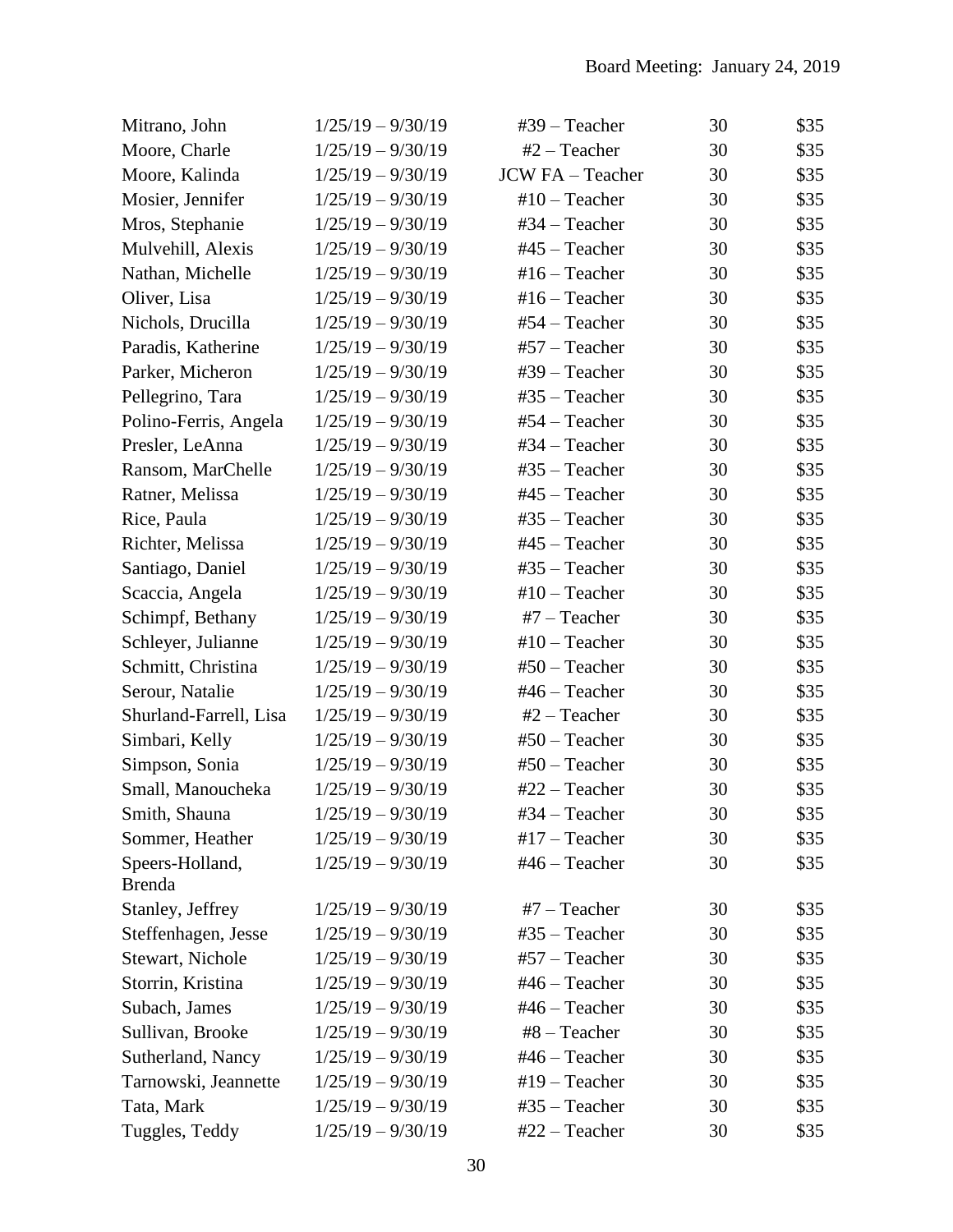| Tyler, Colleen                                                                                                                                              | $1/25/19 - 9/30/19$                                                                                                            | #22 - Teacher                                                                                                                                                                                                                                                                             | 30           | \$35            |
|-------------------------------------------------------------------------------------------------------------------------------------------------------------|--------------------------------------------------------------------------------------------------------------------------------|-------------------------------------------------------------------------------------------------------------------------------------------------------------------------------------------------------------------------------------------------------------------------------------------|--------------|-----------------|
| Vargas, Lissette                                                                                                                                            | $1/25/19 - 9/30/19$                                                                                                            | #57 - Teacher                                                                                                                                                                                                                                                                             | 30           | \$35            |
| Vives, Alva                                                                                                                                                 | $1/25/19 - 9/30/19$                                                                                                            | #17 $-$ Teacher                                                                                                                                                                                                                                                                           | 30           | \$35            |
| Voigt, Peter                                                                                                                                                | $1/25/19 - 9/30/19$                                                                                                            | #57 - Teacher                                                                                                                                                                                                                                                                             | 30           | \$35            |
| Wall, Stacie                                                                                                                                                | $1/25/19 - 9/30/19$                                                                                                            | $#10$ – Teacher                                                                                                                                                                                                                                                                           | 30           | \$35            |
| Walters, Kimberly                                                                                                                                           | $1/25/19 - 9/30/19$                                                                                                            | #8 - Teacher                                                                                                                                                                                                                                                                              | 30           | \$35            |
| White, Janelle                                                                                                                                              | $1/25/19 - 9/30/19$                                                                                                            | #8 - Teacher                                                                                                                                                                                                                                                                              | 30           | \$35            |
| White, Loretta                                                                                                                                              | $1/25/19 - 9/30/19$                                                                                                            | #57 - Teacher                                                                                                                                                                                                                                                                             | 30           | \$35            |
| White, Nichole                                                                                                                                              | $1/25/19 - 9/30/19$                                                                                                            | $#16 - Teacher$                                                                                                                                                                                                                                                                           | 30           | \$35            |
| Widrick, Colleen                                                                                                                                            | $1/25/19 - 9/30/19$                                                                                                            | $#46 - Teacher$                                                                                                                                                                                                                                                                           | 30           | \$35            |
| Wiepert, Gerald                                                                                                                                             | $1/25/19 - 9/30/19$                                                                                                            | $#7$ – Teacher                                                                                                                                                                                                                                                                            | 30           | \$35            |
| Wright, Carrie                                                                                                                                              | $1/25/19 - 9/30/19$                                                                                                            | #54 - Teacher                                                                                                                                                                                                                                                                             | 30           | \$35            |
| Wylie, Mark                                                                                                                                                 | $1/25/19 - 9/30/19$                                                                                                            | #54 - Teacher                                                                                                                                                                                                                                                                             | 30           | \$35            |
| Yasses, Sarah                                                                                                                                               | $1/25/19 - 9/30/19$                                                                                                            | $#7 - Teacher$                                                                                                                                                                                                                                                                            | 30           | \$35            |
| <b>Division Chief:</b><br><b>Principal/Director:</b><br><b>Spending:</b><br><b>Funding:</b><br><b>Budget Code:</b><br><b>Description:</b><br>Justification: | Cecilia Golden<br>Robin Hooper<br>\$840.<br>Universal Pre-K Grant<br>5152-G-44501-2510-0023<br><b>Professional Development</b> | As an indirect service to students, technical support teachers will plan<br>and deliver a professional development to Pre-K teachers about the<br>importance of mindfulness, its role in rebuilding resilience; and<br>enhancing teachers' and students' well-being and ability to learn. |              |                 |
|                                                                                                                                                             | #23484                                                                                                                         | True North Logic Course Mindfulness Professional Development                                                                                                                                                                                                                              |              |                 |
| Deliverable(s):                                                                                                                                             | (None)                                                                                                                         |                                                                                                                                                                                                                                                                                           |              |                 |
| Schedule:                                                                                                                                                   | Monday – Friday $4:00 \text{ pm} - 6:00 \text{ pm}$                                                                            |                                                                                                                                                                                                                                                                                           |              |                 |
| <b>Strategic Plan:</b>                                                                                                                                      | Goal: 3; Objective: C<br>Date(s) To                                                                                            | <b>Regularly Assigned</b><br><b>School/Department</b>                                                                                                                                                                                                                                     |              |                 |
| <b>Name</b>                                                                                                                                                 | <b>Be Worked</b>                                                                                                               | & Position                                                                                                                                                                                                                                                                                | <b>Hours</b> | <b>Pay Rate</b> |
| Bianco-Rion,<br>MaryRose                                                                                                                                    | $1/28/19 - 3/30/19$                                                                                                            | Early Childhood - Teacher                                                                                                                                                                                                                                                                 | 12           | \$35            |
| Stewart, Vanessa                                                                                                                                            | $1/28/19 - 3/30/19$                                                                                                            | Early Childhood - Teacher                                                                                                                                                                                                                                                                 | 12           | \$35            |
| <b>Division Chief:</b><br><b>Principal/Director:</b><br><b>Spending:</b><br><b>Funding:</b><br><b>Budget Code:</b><br><b>Description:</b><br>Justification: | Cecilia Golden<br>Robin Hooper<br>\$840.<br>Universal Pre-K Grant<br>5152-G-44501-2510-0023<br><b>Other Professional Work</b>  | As an indirect service to students, staff will train/facilitate Rochester                                                                                                                                                                                                                 |              |                 |
|                                                                                                                                                             |                                                                                                                                | Parent Program session. Staff will use videos and lead parent group                                                                                                                                                                                                                       |              |                 |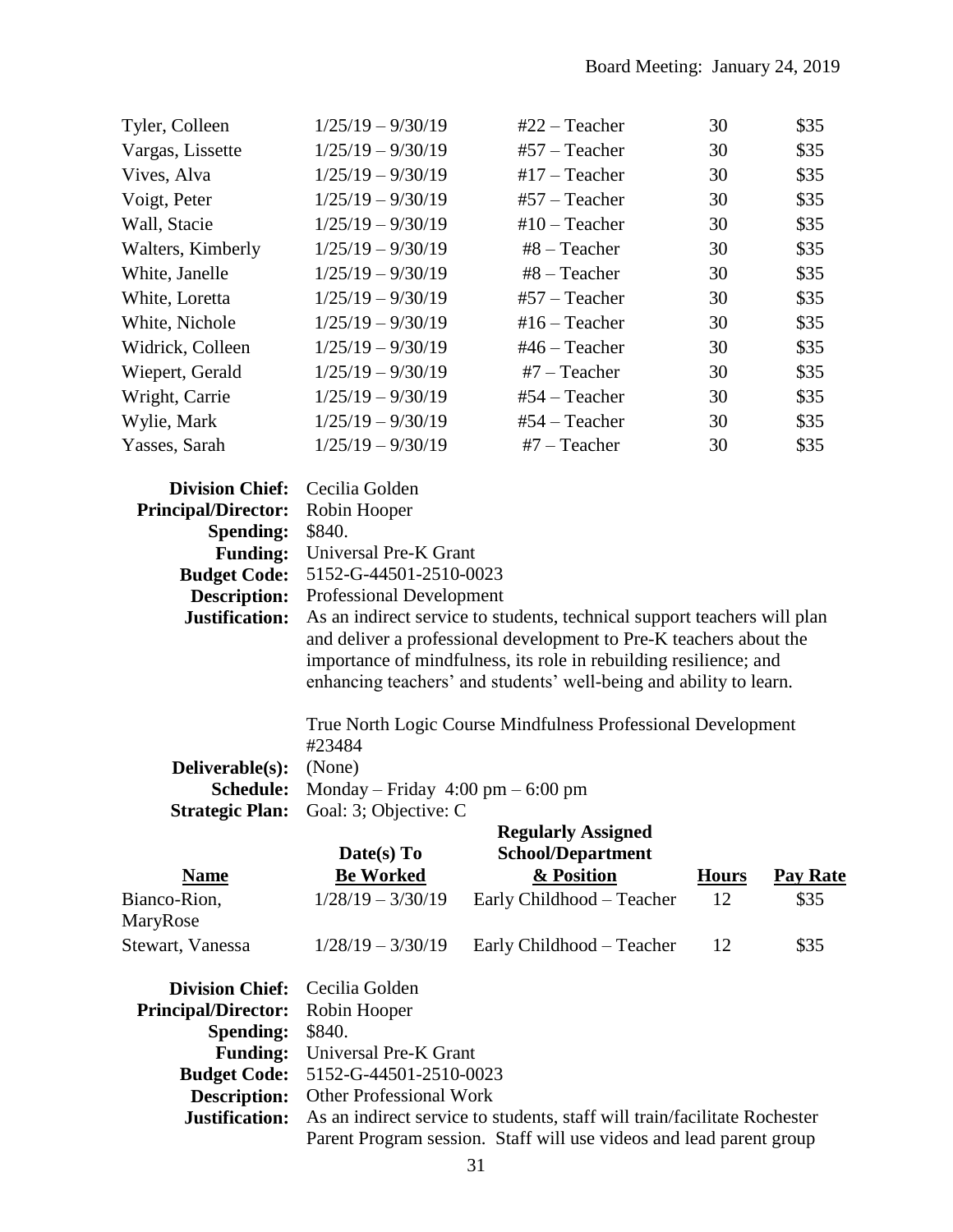|                            | discussions to address topics of greatest interest to parents of young  |  |
|----------------------------|-------------------------------------------------------------------------|--|
|                            | children.                                                               |  |
| Deliverable(s):            | Parent engagement weekly event.                                         |  |
| <b>Schedule:</b>           | Monday – Friday 5:00 pm – 7:00 pm                                       |  |
| <b>Strategic Plan:</b>     | Goal: 3; Objective: C                                                   |  |
|                            | <b>Regularly Assigned</b>                                               |  |
|                            | Date(s) To<br><b>School/Department</b><br>$\overline{\text{Pay}}$       |  |
| <b>Name</b>                | <b>Be Worked</b><br>& Position<br><b>Hours</b><br><b>Rate</b>           |  |
| Libardi, Anissa            | \$35<br>$1/28/19 - 5/30/19$ Early Childhood-Social Worker<br>24         |  |
| <b>Division Chief:</b>     | Cecilia Golden                                                          |  |
| <b>Principal/Director:</b> | Robin Hooper                                                            |  |
| <b>Spending:</b>           | \$840.                                                                  |  |
| <b>Funding:</b>            | Universal PreK Grant                                                    |  |
| <b>Budget Code:</b>        | 5152-G-44501-2510-0023                                                  |  |
| <b>Description:</b>        | <b>Other Professional Work</b>                                          |  |
| Justification:             | As an indirect service to students, staff will lead forums to share     |  |
|                            | effective strategies to use with children with challenging behaviors,   |  |
|                            | diagnosed with autism or other significant medical conditions, and best |  |
|                            | practices to prekindergarten general and special education teachers,    |  |
|                            | related service providers, psychologists, and staff who work with       |  |
|                            | prekindergarten special education students.                             |  |
| Deliverable(s):            | Special Education best practices training.                              |  |
| <b>Schedule:</b>           | Monday – Friday $4:00 \text{ pm} - 6:00 \text{ pm}$                     |  |
| <b>Strategic Plan:</b>     | Goal: 1; Objective: A                                                   |  |
|                            | <b>Regularly Assigned</b>                                               |  |

| <b>Name</b>                         | Date(s) To<br><b>Be Worked</b>             | <b>School/Department</b><br>& Position                 | <b>Hours</b>  | Pay Rate     |
|-------------------------------------|--------------------------------------------|--------------------------------------------------------|---------------|--------------|
| Bianco-Rion, Mary<br>Rose           | $1/29/19 - 6/25/19$                        | Early Childhood – Teacher                              | $\mathfrak b$ | \$35         |
| Paris, Meredith<br>Stewart, Vanessa | $1/29/19 - 6/25/19$<br>$1/29/19 - 6/25/19$ | Early Childhood – Teacher<br>Early Childhood – Teacher | 6<br>12       | \$35<br>\$35 |
|                                     |                                            |                                                        |               |              |

| <b>Division Chief:</b> Cecilia Golden |                                                                           |
|---------------------------------------|---------------------------------------------------------------------------|
| <b>Principal/Director:</b>            | Robin Hooper                                                              |
| <b>Spending:</b>                      | \$280.                                                                    |
|                                       | Funding: Universal Pre-K Grant                                            |
| <b>Budget Code:</b>                   | 5152-G-44501-2510-0023                                                    |
| <b>Description:</b>                   | <b>Professional Development</b>                                           |
| Justification:                        | As an indirect service to students, technical support staff will deliver  |
|                                       | professional development to Pre-K teachers that will engage in activities |
|                                       | to address the gross motor and body awareness topics in the Key           |
|                                       | Developmental Indicators of Physical Development and Health.              |
|                                       | Gross Motors Indoors True North Logic Course #23483                       |
| Deliverable(s):                       | Address gross motors awareness preparedness.                              |
| <b>Schedule:</b>                      | Monday – Friday $4:00 \text{ pm} - 6:00 \text{ pm}$                       |
| <b>Strategic Plan:</b>                | Goal: 1; Objective: A                                                     |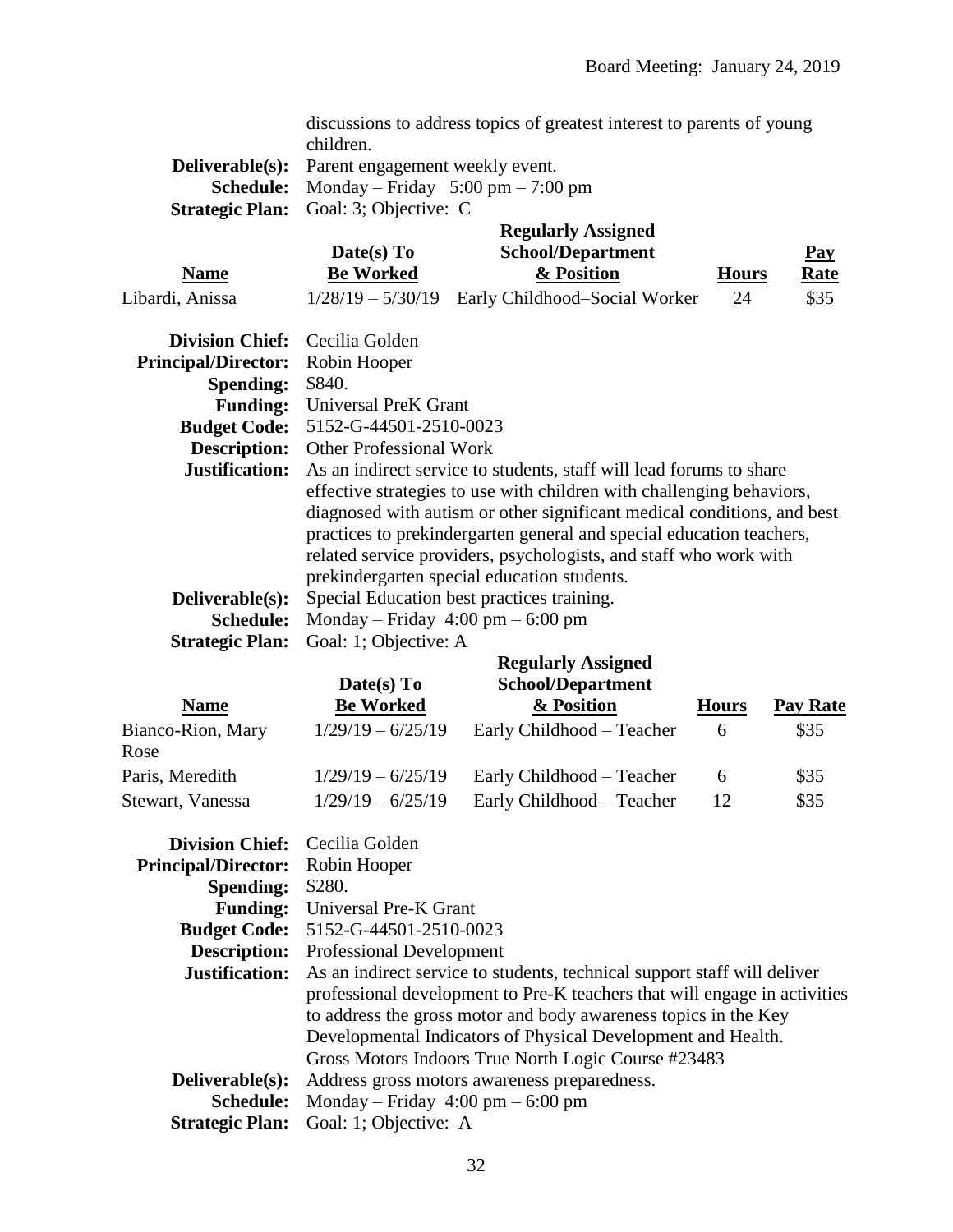|                                                                                                                                                      |                                                                                                                                  | <b>Regularly Assigned</b>                                                                                                                                                                                                                                                                                                                                                       |                |                 |
|------------------------------------------------------------------------------------------------------------------------------------------------------|----------------------------------------------------------------------------------------------------------------------------------|---------------------------------------------------------------------------------------------------------------------------------------------------------------------------------------------------------------------------------------------------------------------------------------------------------------------------------------------------------------------------------|----------------|-----------------|
|                                                                                                                                                      | Date(s) To                                                                                                                       | <b>School/Department</b>                                                                                                                                                                                                                                                                                                                                                        |                |                 |
| <b>Name</b>                                                                                                                                          | <b>Be Worked</b>                                                                                                                 | & Position                                                                                                                                                                                                                                                                                                                                                                      | <b>Hours</b>   | <b>Pay Rate</b> |
| Diaz, Mariella                                                                                                                                       | $2/1/19 - 2/28/19$                                                                                                               | Early Childhood - Teacher                                                                                                                                                                                                                                                                                                                                                       | $\overline{4}$ | \$35            |
| Moss, Ashley                                                                                                                                         | $2/1/19 - 2/28/19$                                                                                                               | Early Childhood - Teacher                                                                                                                                                                                                                                                                                                                                                       | $\overline{4}$ | \$35            |
| <b>Division Chief:</b><br><b>Principal/Director:</b><br>Spending:<br><b>Funding:</b><br><b>Budget Code:</b><br><b>Description:</b><br>Justification: | Cecilia Golden<br>Robin Hooper<br>\$1,680.<br>Universal Pre-K Grant<br>5152-G-44501-2510-0023<br><b>Professional Development</b> | As an indirect service to students, staff will plan and deliver professional<br>development to Pre-K teachers on the importance of creative arts in early<br>childhood. Staff will discuss the development of creative arts and offer<br>general teaching strategies to ensure teachers are intentionally planning<br>to support the creative arts in early childhood programs. |                |                 |
| Deliverable(s):<br>Schedule:<br><b>Strategic Plan:</b>                                                                                               | Monday – Friday $4:00 \text{ pm} - 6:00 \text{ pm}$<br>Goal: 1; Objective: A                                                     | True North Logic Course: Art Smart Professional Development #23389<br>Creative arts in early childhood programs.                                                                                                                                                                                                                                                                |                |                 |
|                                                                                                                                                      | <b>Regularly Assigned</b>                                                                                                        |                                                                                                                                                                                                                                                                                                                                                                                 |                |                 |
|                                                                                                                                                      | Date(s) To                                                                                                                       | <b>School/Department</b>                                                                                                                                                                                                                                                                                                                                                        |                |                 |
| <b>Name</b>                                                                                                                                          | <b>Be Worked</b>                                                                                                                 | & Position                                                                                                                                                                                                                                                                                                                                                                      | <b>Hours</b>   | <b>Pay Rate</b> |
| Decker, Barbara                                                                                                                                      | $1/29/19 - 6/25/19$                                                                                                              | Early Childhood - Teacher                                                                                                                                                                                                                                                                                                                                                       | 16             | \$35            |
| Eppeira, Kathleen                                                                                                                                    | $1/29/19 - 6/25/19$                                                                                                              | Early Childhood - Teacher                                                                                                                                                                                                                                                                                                                                                       | 16             | \$35            |
| Hess, Sandra                                                                                                                                         | $1/29/19 - 6/25/19$                                                                                                              | Early Childhood - Teacher                                                                                                                                                                                                                                                                                                                                                       | 16             | \$35            |
| <b>Division Chief:</b><br><b>Principal/Director:</b><br>Spending:<br><b>Funding:</b><br><b>Budget Code:</b><br><b>Description:</b><br>Justification: | Cecilia Golden<br>Robin Hooper<br>\$3,500.<br>Universal Pre-K Grant<br>5152-G-44501-2510-0023<br><b>Other Professional Work</b>  | As an indirect service to students, staff will develop and facilitate an on-<br>line writing workshop "Playful Writing" to support teachers in<br>community-based organizations to align with the Pre-K writing                                                                                                                                                                 |                |                 |
|                                                                                                                                                      | initiative.                                                                                                                      |                                                                                                                                                                                                                                                                                                                                                                                 |                |                 |
| Deliverable(s):<br>Schedule:                                                                                                                         | Align with the Pre-K writing initiative.<br>Monday – Friday $4:00 \text{ pm} - 6:00 \text{ pm}$                                  |                                                                                                                                                                                                                                                                                                                                                                                 |                |                 |
| <b>Strategic Plan:</b>                                                                                                                               | Goal: 1; Objective: A                                                                                                            |                                                                                                                                                                                                                                                                                                                                                                                 |                |                 |
|                                                                                                                                                      |                                                                                                                                  | <b>Regularly Assigned</b>                                                                                                                                                                                                                                                                                                                                                       |                |                 |
|                                                                                                                                                      | Date(s) To                                                                                                                       | <b>School/Department</b>                                                                                                                                                                                                                                                                                                                                                        |                |                 |
| <b>Name</b>                                                                                                                                          | <b>Be Worked</b>                                                                                                                 | & Position                                                                                                                                                                                                                                                                                                                                                                      | <b>Hours</b>   | <b>Pay Rate</b> |
| Bianco-Rion,                                                                                                                                         | $2/1/19 - 5/30/19$                                                                                                               | Early Childhood - Teacher                                                                                                                                                                                                                                                                                                                                                       | 25             | \$35            |
| MaryRose                                                                                                                                             |                                                                                                                                  |                                                                                                                                                                                                                                                                                                                                                                                 |                |                 |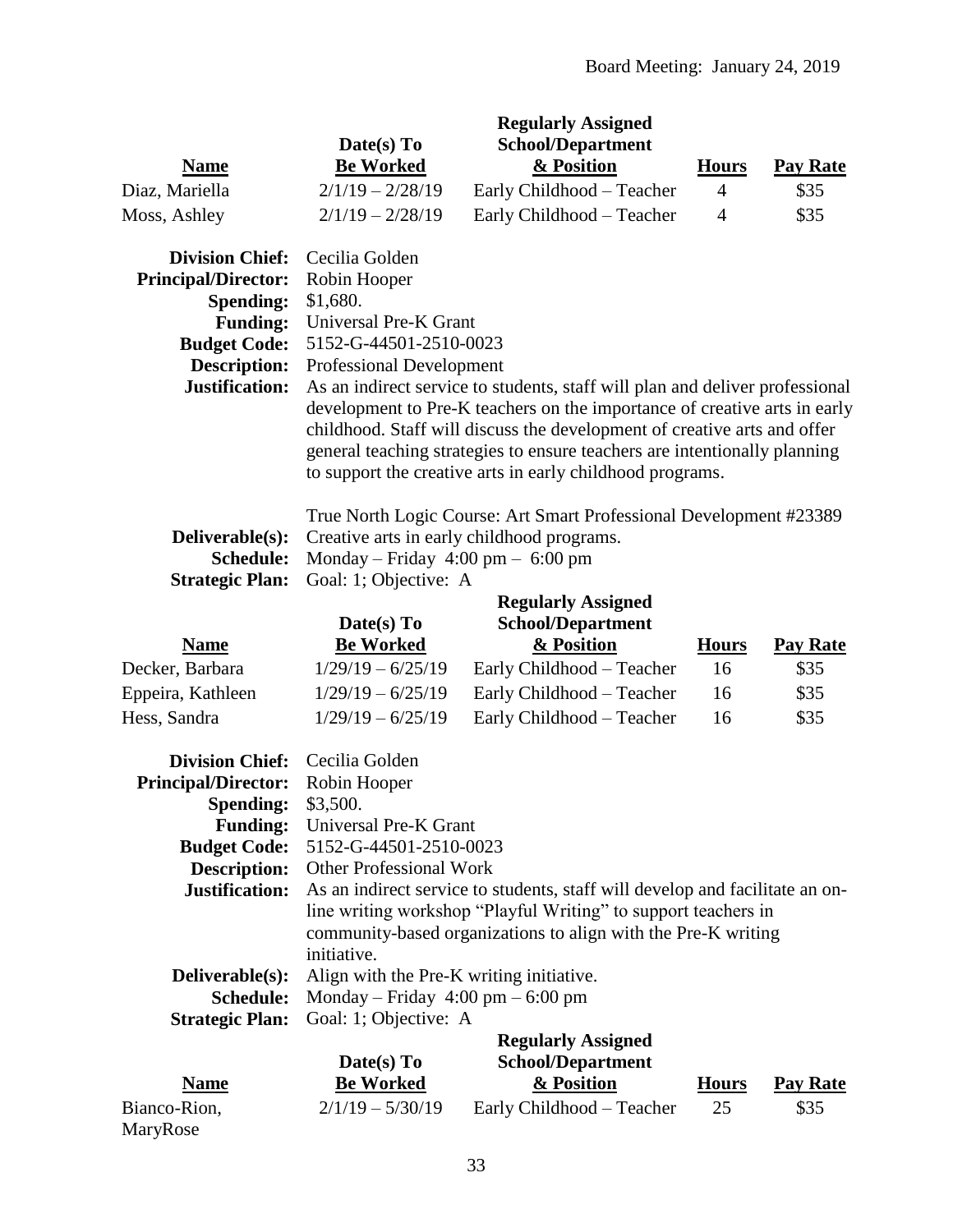| Engard, Julie<br>Kenyon, Theresa<br>Stewart, Vanessa                                                                                                        | $2/1/19 - 5/30/19$<br>$2/1/19 - 5/30/19$<br>$2/1/19 - 5/30/19$                                                                       | Early Childhood - Teacher<br>Early Childhood - Teacher<br>Early Childhood - Teacher                                                                                                                                                                                                                     | 25<br>25<br>25 | \$35<br>\$35<br>\$35 |
|-------------------------------------------------------------------------------------------------------------------------------------------------------------|--------------------------------------------------------------------------------------------------------------------------------------|---------------------------------------------------------------------------------------------------------------------------------------------------------------------------------------------------------------------------------------------------------------------------------------------------------|----------------|----------------------|
| <b>Division Chief:</b><br><b>Principal/Director:</b><br>Spending:<br><b>Funding:</b><br><b>Budget Code:</b><br><b>Description:</b><br>Justification:        | Cecilia Golden<br>Robin Hooper<br>\$280.<br>Universal Pre-K Grant<br>5152-G-44501-2510-0023<br><b>Professional Development</b>       | As an indirect service to students, staff will deliver a workshop to Pre-K<br>teachers discussing the current refugee families arriving in Rochester,<br>including countries of origin and the impact their experiences prior to<br>their arrival here have on the learning processes for our students. |                |                      |
| Deliverable(s):<br><b>Schedule:</b><br><b>Strategic Plan:</b>                                                                                               | Development True North Logic #22873<br>Monday – Friday $4:00 \text{ pm} - 6:00 \text{ pm}$<br>Goal: 1; Objective: F                  | Course: Understanding our Refugee Population Professional<br>To better understand our refugee population.                                                                                                                                                                                               |                |                      |
|                                                                                                                                                             |                                                                                                                                      | <b>Regularly Assigned</b><br><b>School/Department</b>                                                                                                                                                                                                                                                   |                |                      |
| <b>Name</b>                                                                                                                                                 | Date(s) To<br><b>Be Worked</b>                                                                                                       | & Position                                                                                                                                                                                                                                                                                              | <b>Hours</b>   | <b>Pay Rate</b>      |
| Decker, Barbara                                                                                                                                             | $3/1/19 - 3/14/19$                                                                                                                   | Early Childhood - Teacher                                                                                                                                                                                                                                                                               | $\overline{4}$ | \$35                 |
| Hess, Sandra                                                                                                                                                | $3/1/19 - 3/14/19$                                                                                                                   | Early Childhood - Teacher                                                                                                                                                                                                                                                                               | $\overline{4}$ | \$35                 |
| <b>Division Chief:</b><br><b>Principal/Director:</b><br><b>Spending:</b><br><b>Funding:</b><br><b>Budget Code:</b><br><b>Description:</b><br>Justification: | Cecilia Golden<br>Robin Hooper<br>\$560.<br><b>Universal PreK Grant</b><br>5152-G-44501-2510-0023<br><b>Professional Development</b> | As an indirect service to students, technical support teachers will plan<br>and deliver professional development to Pre-K teachers infusing Social<br>Studies content throughout the Preschool daily routine.                                                                                           |                |                      |
| Deliverable(s):<br>Schedule:<br><b>Strategic Plan:</b>                                                                                                      | North Logic Course # 23486)<br>Monday – Friday $4:00 \text{ pm} - 6:00 \text{ pm}$<br>Goal: 1; Objective: A<br>Date(s) To            | Infusing Social Studies Content Throughput the Daily Routine (True<br>Infusing Social Studies Content Throughput the Daily Routine<br><b>Regularly Assigned</b><br><b>School/Department</b>                                                                                                             |                |                      |
| <b>Name</b>                                                                                                                                                 | <b>Be Worked</b>                                                                                                                     | & Position                                                                                                                                                                                                                                                                                              | <b>Hours</b>   | <b>Pay Rate</b>      |
| Arzuaga, Kathryn                                                                                                                                            | $3/1/19 - 3/30/19$                                                                                                                   | Early Childhood - Teacher                                                                                                                                                                                                                                                                               | 4              | \$35                 |
| Bianco-Rion,<br>MaryRose                                                                                                                                    | $3/1/19 - 3/30/19$                                                                                                                   | Early Childhood - Teacher                                                                                                                                                                                                                                                                               | $\overline{4}$ | \$35                 |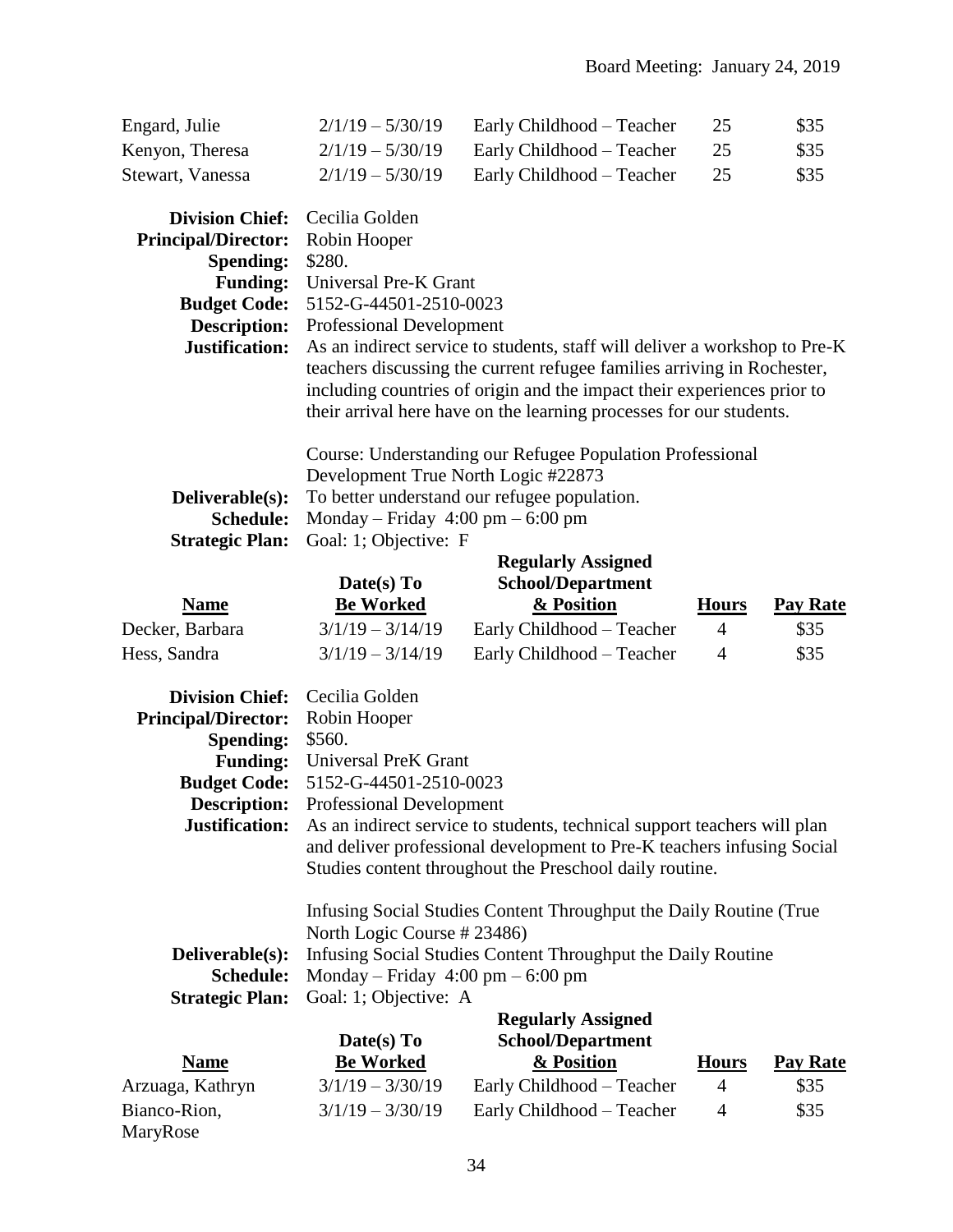| Decker, Barbara | $3/1/19 - 3/30/19$ | Early Childhood – Teacher | \$35 |
|-----------------|--------------------|---------------------------|------|
| Diaz, Mariella  | $3/1/19 - 3/30/19$ | Early Childhood – Teacher | \$35 |

| <b>Division Chief:</b> Cecilia Golden |                                                                        |
|---------------------------------------|------------------------------------------------------------------------|
| Principal/Director: Dominic Pickard   |                                                                        |
| <b>Spending:</b> \$11,200.            |                                                                        |
|                                       | <b>Funding:</b> Title IV Grant                                         |
|                                       | <b>Budget Code: 5152-G-42117-2010-0303</b>                             |
| <b>Description:</b>                   | <b>Other Professional Work</b>                                         |
| Justification:                        | As an indirect service to students, staff will create web-based        |
|                                       | professional learning opportunities for music and art teachers to earn |
|                                       | digital badges for achieved competency specific in areas within their  |
|                                       | discipline as outlined in the grant.                                   |
| Deliverable(s):                       | (None)                                                                 |
| <b>Schedule:</b>                      | Monday – Friday 4:00 pm – 9:00 pm; Saturday – Sunday 7:00 am – 9:00    |
|                                       | pm                                                                     |
|                                       | <b>Strategic Plan:</b> Goal: 1; Objective: D                           |
|                                       |                                                                        |

|                  | O(1.4)                         |                                        |              |                 |
|------------------|--------------------------------|----------------------------------------|--------------|-----------------|
|                  |                                | <b>Regularly Assigned</b>              |              | <b>Pay Rate</b> |
|                  | Date(s) To<br><b>Be Worked</b> | <b>School/Department</b><br>& Position |              |                 |
| <b>Name</b>      |                                |                                        | <b>Hours</b> |                 |
| Dennis, Todd     | $1/25/19 - 6/25/19$            | <b>JCW FA</b> – Teacher                | 64           | \$35            |
| Maier, Regina    | $1/25/19 - 6/25/19$            | $RIA - Teacher$                        | 64           | \$35            |
| Nassimos, Angela | $1/25/19 - 6/25/19$            | CO (Arts) – TOA                        | 64           | \$35            |
| Schmitt, Alison  | $1/25/19 - 6/25/19$            | CO (Arts) – TOA                        | 64           | \$35            |
| Weber, Scott     | $1/25/19 - 6/25/19$            | EPO East - Teacher                     | 64           | \$35            |

| <b>Division Chief:</b> Cecilia Golden |                                                                                                                                                                                                               |
|---------------------------------------|---------------------------------------------------------------------------------------------------------------------------------------------------------------------------------------------------------------|
| <b>Principal/Director:</b>            | Karen Fahy                                                                                                                                                                                                    |
| <b>Spending:</b>                      | \$2,100.                                                                                                                                                                                                      |
|                                       | <b>Funding:</b> General Funds                                                                                                                                                                                 |
|                                       | <b>Budget Code:</b> 5152-A-73716-2010-0000                                                                                                                                                                    |
| <b>Description:</b>                   | <b>Professional Development</b>                                                                                                                                                                               |
| Justification:                        | As an indirect service to students, staff will support the vertical and                                                                                                                                       |
|                                       | horizontal alignment of secondary ELA pedagogy and materials. This<br>professional development will include the alignment of ELA Regents<br>course rigor and expectations in grades 7-12 across the District. |
|                                       | True North Logic Course: Understanding the Expectations of the NYS                                                                                                                                            |
|                                       | ELA Common Core Regents Exam Course #23505                                                                                                                                                                    |
| Deliverable(s):                       | (None)                                                                                                                                                                                                        |
| <b>Schedule:</b>                      | Monday – Friday 4:00 pm – 6:00 pm                                                                                                                                                                             |
| <b>Strategic Plan:</b>                | Goal: 1; Objective: D                                                                                                                                                                                         |
|                                       | <b>Regularly Assigned</b>                                                                                                                                                                                     |

|                      | Date(s) $To$        | <b>School/Department</b> |              |                 |
|----------------------|---------------------|--------------------------|--------------|-----------------|
| <b>Name</b>          | <b>Be Worked</b>    | & Position               | <b>Hours</b> | <b>Pay Rate</b> |
| Dow, Sharron         | $1/25/19 - 6/25/19$ | $#58 - Teacher$          | 30           | \$35            |
| Porretta-Baker, Gina | $1/25/19 - 6/25/19$ | $JCWFA - Teacher$        | 30           | \$35            |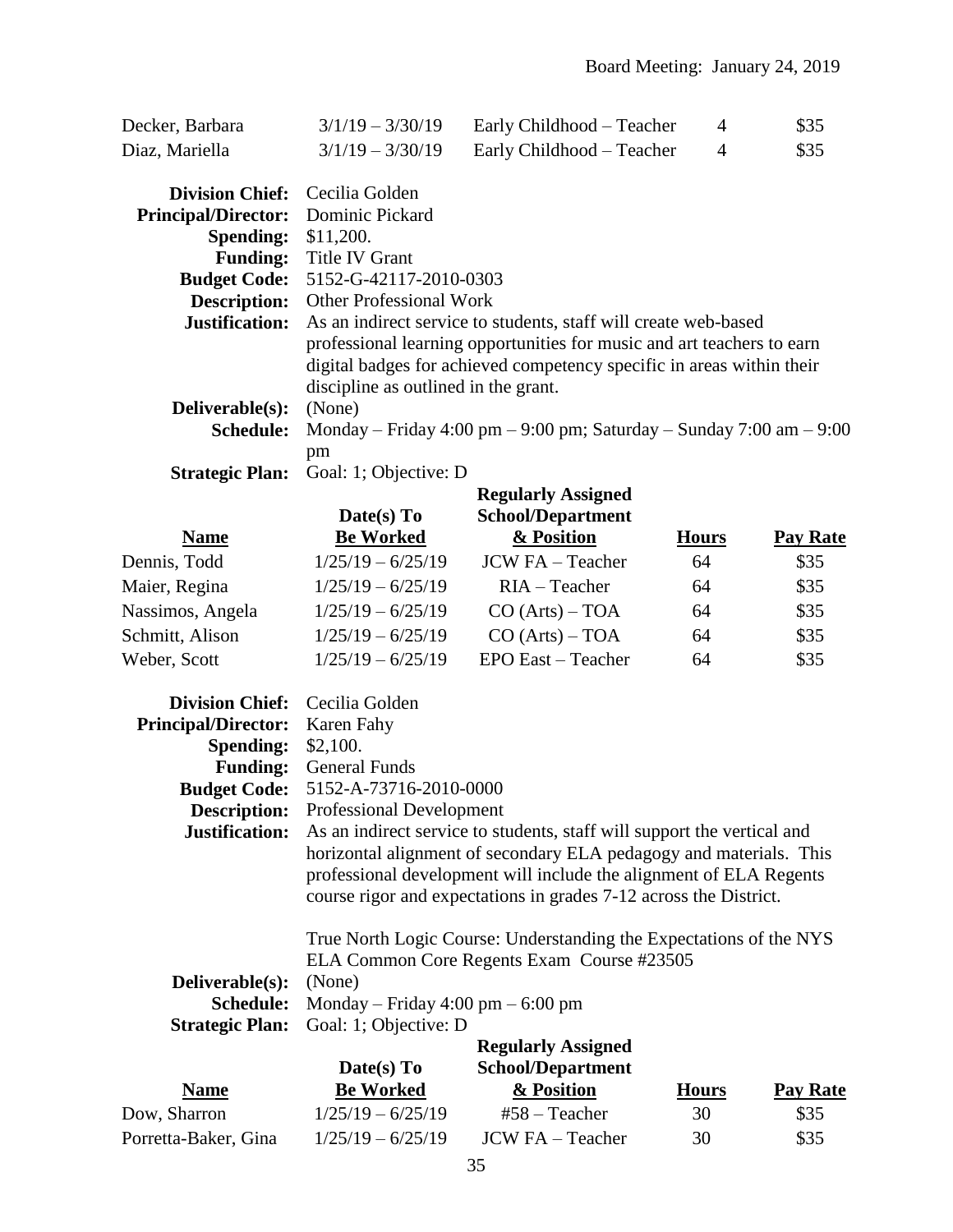| Division Chief: Cecilia Golden                                                         |
|----------------------------------------------------------------------------------------|
| Michael A. Allen, II                                                                   |
| <b>Spending:</b><br>\$21,420.                                                          |
| Title I Part A School Improvement Grant                                                |
| 5132-G-54505-2010-0236                                                                 |
| Curriculum Development and Extended Learning Opportunities                             |
| Planning                                                                               |
| As an indirect service to students, staff will develop curriculum and plan             |
| for extended learning time intervention and acceleration activities for at             |
| risk students. Curriculum will be aligned with grade-level academic and                |
| social emotional standards.                                                            |
| Deliverable(s):<br>This curriculum will be shared with other educators through the Y&J |
| Google Team Drive.                                                                     |
| Monday – Thursday $3:00 \text{ pm} - 3:30 \text{ pm}$                                  |
| Goal: 1; Objective: E                                                                  |
| <b>Regularly Assigned</b>                                                              |
|                                                                                        |

|                    | Date(s) To          | School/Department |              |          |
|--------------------|---------------------|-------------------|--------------|----------|
| <b>Name</b>        | <b>Be Worked</b>    | & Position        | <b>Hours</b> | Pay Rate |
| Bogues, Lorna      | $1/28/19 - 6/14/19$ | $Y&J$ – Teacher   | 36           | \$35     |
| Chinappi, Serafina | $1/28/19 - 6/14/19$ | $Y&J$ – Teacher   | 36           | \$35     |
| Conaway, Benjamin  | $1/28/19 - 6/14/19$ | $Y&J$ – Teacher   | 36           | \$35     |
| Costantino,        | $1/28/19 - 6/14/19$ | Y&J – Teacher     | 36           | \$35     |
| Sabrinamarie       |                     |                   |              |          |
| Dominice, Deanna   | $1/28/19 - 6/14/19$ | $Y&J$ – Teacher   | 36           | \$35     |
| Hardisky, Martin   | $1/28/19 - 6/14/19$ | Y&J – Teacher     | 36           | \$35     |
| Holcomb, Mary Ann  | $1/28/19 - 6/14/19$ | Y&J – Teacher     | 36           | \$35     |
| Horton, Joseph     | $1/28/19 - 6/14/19$ | Y&J – Teacher     | 36           | \$35     |
| James, Teresa      | $1/28/19 - 6/14/19$ | $Y&J$ – Teacher   | 36           | \$35     |
| Klafehn, Todd      | $1/28/19 - 6/14/19$ | $Y&J$ – Teacher   | 36           | \$35     |
| McFarland, Anela   | $1/28/19 - 6/14/19$ | $Y&J$ – Teacher   | 36           | \$35     |
| McGivern, April    | $1/28/19 - 6/14/19$ | $Y&J$ – Teacher   | 36           | \$35     |
| Minott, Darcy      | $1/28/19 - 6/14/19$ | $Y&J$ – Teacher   | 36           | \$35     |
| Nadritch, Kim      | $1/28/19 - 6/14/19$ | Y&J - Teacher     | 36           | \$35     |
| Ouriel, Jeffrey    | $1/28/19 - 6/14/19$ | $Y&J$ – Teacher   | 36           | \$35     |
| Seitz, Carrie      | $1/28/19 - 6/14/19$ | Y&J - Teacher     | 36           | \$35     |
| Sobczak, Thomas    | $1/28/19 - 6/14/19$ | Y&J – Teacher     | 36           | \$35     |

| <b>Division Chief:</b> Cecilia Golden |                                                                |
|---------------------------------------|----------------------------------------------------------------|
|                                       | <b>Principal/Director:</b> Damaris Saltares/Abel Perez Pherett |
| <b>Spending: \$31,500.</b>            |                                                                |
|                                       | <b>Funding:</b> Title III Grant                                |
|                                       | <b>Budget Code:</b> 5152-G-33317-2010-0199                     |
|                                       | <b>Description:</b> Professional Development                   |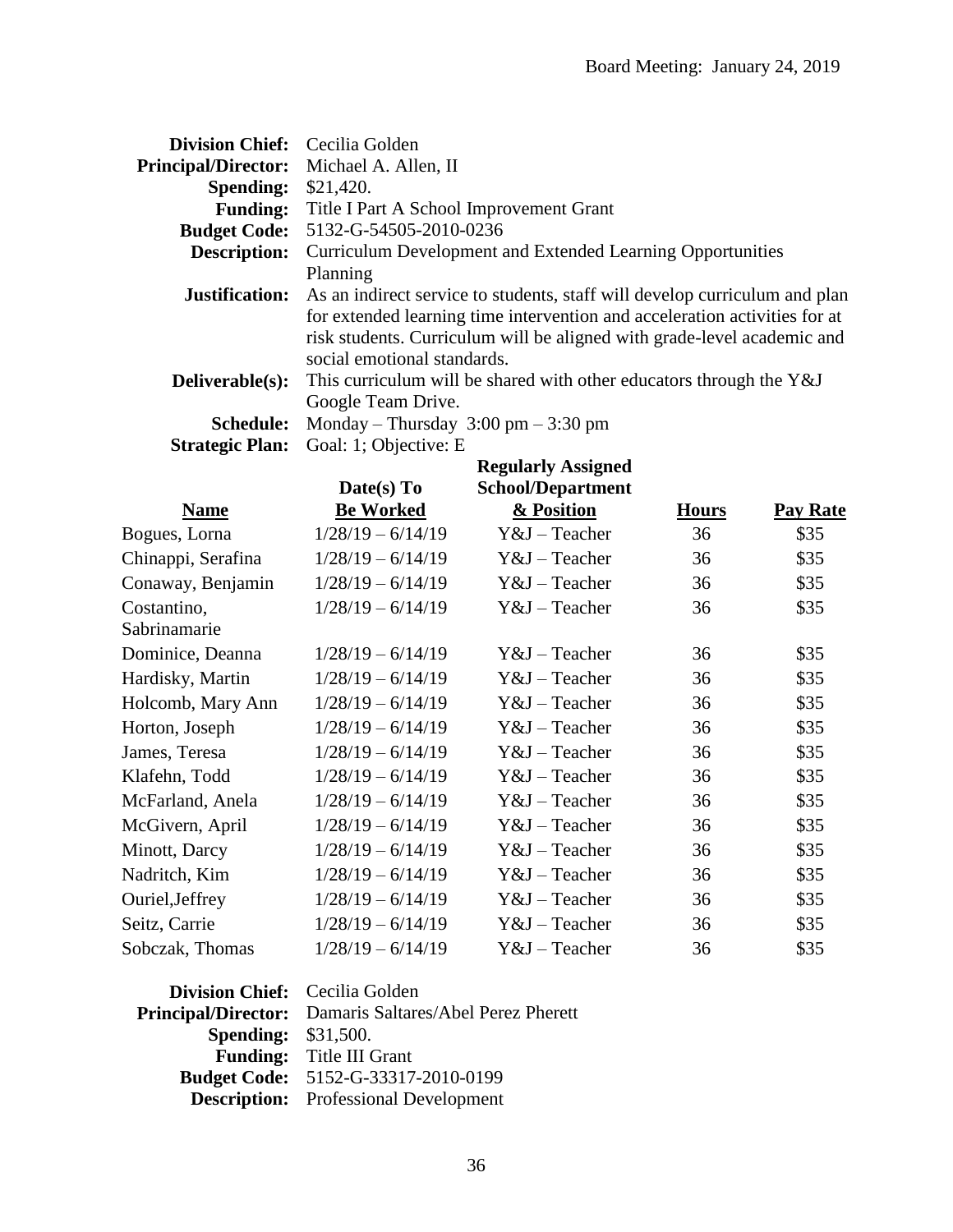| Justification:   | As an indirect service to students, teachers will be trained in best  |  |  |  |
|------------------|-----------------------------------------------------------------------|--|--|--|
|                  | instructional practices for English Language Learners in Developing   |  |  |  |
|                  | Literacy SIFE (Students w/Interrupted Inconsistent Formal Education). |  |  |  |
|                  |                                                                       |  |  |  |
|                  | #23452 Curriculum Training on Bridges for SIFE and ELLs               |  |  |  |
| Deliverable(s):  | (None)                                                                |  |  |  |
| <b>Schedule:</b> | Monday – Friday 7:15 am – 8:15 am; 3:30 pm – 4:30 pm;                 |  |  |  |
|                  | Saturday $8:00 \text{ am} - 12:00 \text{ pm}$                         |  |  |  |
|                  | <b>Strategic Plan:</b> Goal : 1; Objective: F                         |  |  |  |

|                                 | <b>Regularly Assigned</b> |                          |              |                 |
|---------------------------------|---------------------------|--------------------------|--------------|-----------------|
|                                 | Date(s) To                | <b>School/Department</b> |              |                 |
| <b>Name</b>                     | <b>Be Worked</b>          | & Position               | <b>Hours</b> | <b>Pay Rate</b> |
| Bardanis, Abby C.               | $1/28/19 - 6/25/19$       | BLLA - Teacher           | 90           | \$35            |
| Chona, Karen                    | $1/28/19 - 6/25/19$       | BLLA - Teacher           | 90           | \$35            |
| Fredrick, Kristine M.           | $1/28/19 - 6/25/19$       | BLLA - Teacher           | 90           | \$35            |
| Garatea, Victor                 | $1/28/19 - 6/25/19$       | $BLLA - Teacher$         | 90           | \$35            |
| Harris, Jill E.                 | $1/28/19 - 6/25/19$       | $BLLA - Teacher$         | 90           | \$35            |
| Hines, James J.                 | $1/28/19 - 6/25/19$       | BLLA - Teacher           | 90           | \$35            |
| Junious-Concepcion,<br>Shalunda | $1/28/19 - 6/25/19$       | BLLA - Teacher           | 90           | \$35            |
| Keitz, Kayla M.                 | $1/28/19 - 6/25/19$       | BLLA - Teacher           | 90           | \$35            |
| Ramos, Carolina                 | $1/28/19 - 6/25/19$       | BLLA - Teacher           | 90           | \$35            |
| Sorge, Samantha A.              | $1/28/19 - 6/25/19$       | BLLA - Teacher           | 90           | \$35            |

| Division Chief: Cecilia Golden |                                                                          |
|--------------------------------|--------------------------------------------------------------------------|
| <b>Principal/Director:</b>     | <b>Abel Perez Pherett</b>                                                |
| <b>Spending: \$9,240.</b>      |                                                                          |
|                                | Funding: Title III Grant                                                 |
|                                | <b>Budget Code: 5152-G-33317-2070-0199</b>                               |
|                                | <b>Description:</b> Professional Development                             |
| Justification:                 | As an indirect service to students, and in accordance to Commissioners   |
|                                | Regulations Part 154 requirements, instructional leaders in second       |
|                                | language acquisition will plan and deliver continuing teacher and leader |
|                                | education on language acquisition addressing the needs of MLLs           |
|                                | (Multilingual Language Learners). These trainings will provide RCSD      |
|                                | certified staff diverse strategies for working with English Language     |
|                                | Learners.                                                                |
|                                |                                                                          |
|                                | <b>True North Logic Course Codes and Names:</b>                          |
|                                | #23398 Advocacy for English Language Learners                            |
|                                | #23402 Assessment & Grading for English Language Learners                |
|                                | #23401 Guided Reading for English Language Learners                      |
|                                | #23403 Somali Cultural Competency                                        |
|                                | #23339 Understanding and Meeting the Needs of SIFE                       |
|                                | #23405 Coordinating Committee for ESOL Resources: CCER Reads             |
|                                | #23443 Supporting ELLs in the Content Areas                              |
|                                | #23445 The Basics of Teaching English Language Learners                  |
|                                | 37                                                                       |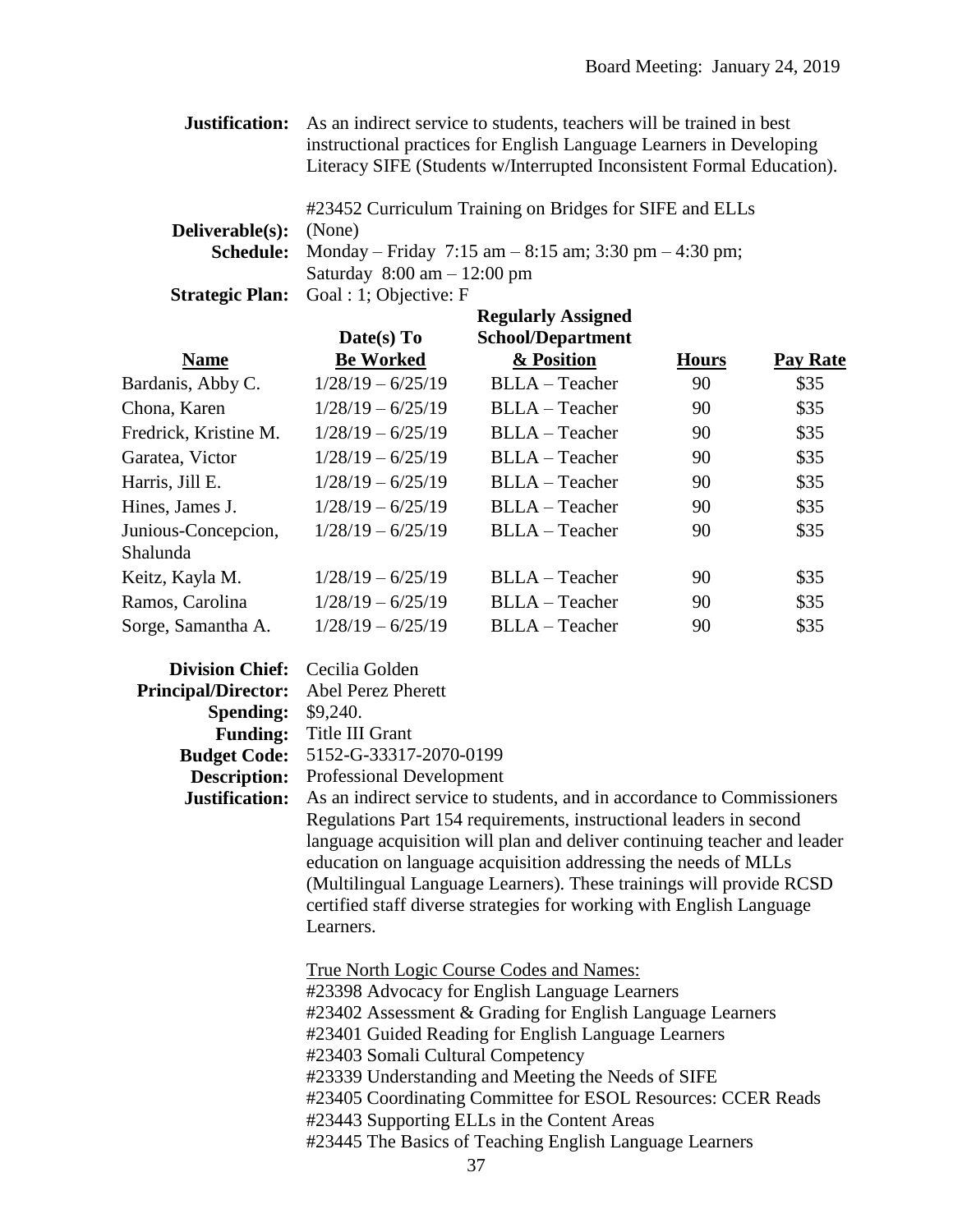|                        | #23440 ENL Introduction to CR Part 154                                                              |
|------------------------|-----------------------------------------------------------------------------------------------------|
|                        | #23441 SIFE Collegial Circle                                                                        |
|                        | #23442 NYSESLAT Training                                                                            |
|                        | #23446 Exploring a Translanguaging Blueprint for Bilingual Classrooms                               |
|                        | #23449 Organizing of Multilingual Education                                                         |
|                        | #23450 Developing Young Writers                                                                     |
|                        | #23458 Uncovering Students Bilingual Voice in the Writing Process                                   |
|                        | #23435 Motivation Fostering Students' Motivation to Acquire Literacy                                |
|                        | #23433 Teaching Testimonial Texts: Pedagogical Recognition                                          |
| <b>Deliverable(s):</b> | (None)                                                                                              |
| <b>Schedule:</b>       | Monday – Friday $4:00 \text{ pm} - 7:00 \text{ pm}$ ; Saturday $8:00 \text{ am} - 12:00 \text{ pm}$ |
|                        |                                                                                                     |

Strategic Plan: Goal: 1; Objective: F

|                     | <b>Regularly Assigned</b>      |                                        |              |                           |
|---------------------|--------------------------------|----------------------------------------|--------------|---------------------------|
| <b>Name</b>         | Date(s) To<br><b>Be Worked</b> | <b>School/Department</b><br>& Position | <b>Hours</b> | <u>Pay</u><br><u>Rate</u> |
| Ballestas, Edgar A. | $1/28/19 - 6/25/19$            | CO (Bil Ed) – ELL Coach                | 64           | \$35                      |
| Cretelle, Tracy     | $1/28/19 - 6/25/19$            | CO (Bil Ed) - ELL Coach                | 30           | \$35                      |
| Harris, Jill        | $1/28/19 - 6/25/19$            | $CO$ (Bil Ed) – Teacher                | 30           | \$35                      |
| MaGee, Ellen L.     | $1/28/19 - 6/25/19$            | $#7$ – Teacher                         | 12           | \$35                      |
| Reyes, Alexci       | $1/28/19 - 6/25/19$            | $CO$ (Bil Ed) – Latino                 | 64           | \$35                      |
|                     |                                | <b>Studies Support Coach</b>           |              |                           |
| Yau, Hulda          | $1/28/19 - 6/25/19$            | $#28 - Teacher$                        | 64           | \$35                      |

| <b>Division Chief:</b> Cecilia Golden  |                                                                                             |
|----------------------------------------|---------------------------------------------------------------------------------------------|
| <b>Principal/Director:</b> Ruth Turner |                                                                                             |
| <b>Spending:</b>                       | \$3,675.                                                                                    |
|                                        | <b>Funding:</b> General Funds                                                               |
|                                        | <b>Budget Code:</b> 5132-A-53708-2825-0000                                                  |
|                                        | <b>Description:</b> Other Professional Work                                                 |
|                                        | <b>Justification:</b> As an indirect service to students, staff will work to adjust student |
|                                        | schedules based on their completion of credits during Semester 1                            |
|                                        | (Semester 2 begins on January 28, 2019).                                                    |
| Deliverable(s):                        | (None)                                                                                      |
| Schedule:                              | Monday – Friday 2:30 pm – 6:30 pm; Saturday 9:00 am – 3:00 pm                               |
|                                        | <b>Strategic Plan:</b> Goal: 1; Objective: F                                                |
|                                        | Regularly Assigned                                                                          |

| <b>Name</b>      | Date(s) To          | <b>School/Department</b>  |              | <b>Pay Rate</b> |
|------------------|---------------------|---------------------------|--------------|-----------------|
|                  | <b>Be Worked</b>    | & Position                | <b>Hours</b> |                 |
| Leysath, Gail    | $1/28/19 - 2/12/19$ | All City High – Counselor | 35           | \$35            |
| Nicholas, Wendy  | $1/28/19 - 2/12/19$ | All City High – Counselor | 35           | \$35            |
| Scheirer, Katrin | $1/28/19 - 2/12/19$ | All City High – Counselor | 35           | \$35            |

| <b>Division Chief:</b> Cecilia Golden   |                                            |
|-----------------------------------------|--------------------------------------------|
| <b>Principal/Director:</b> Robin Hooper |                                            |
| <b>Spending:</b> \$1,680.               |                                            |
|                                         | <b>Funding:</b> Universal PreK Grant       |
|                                         | <b>Budget Code:</b> 5152-G-44501-2510-0023 |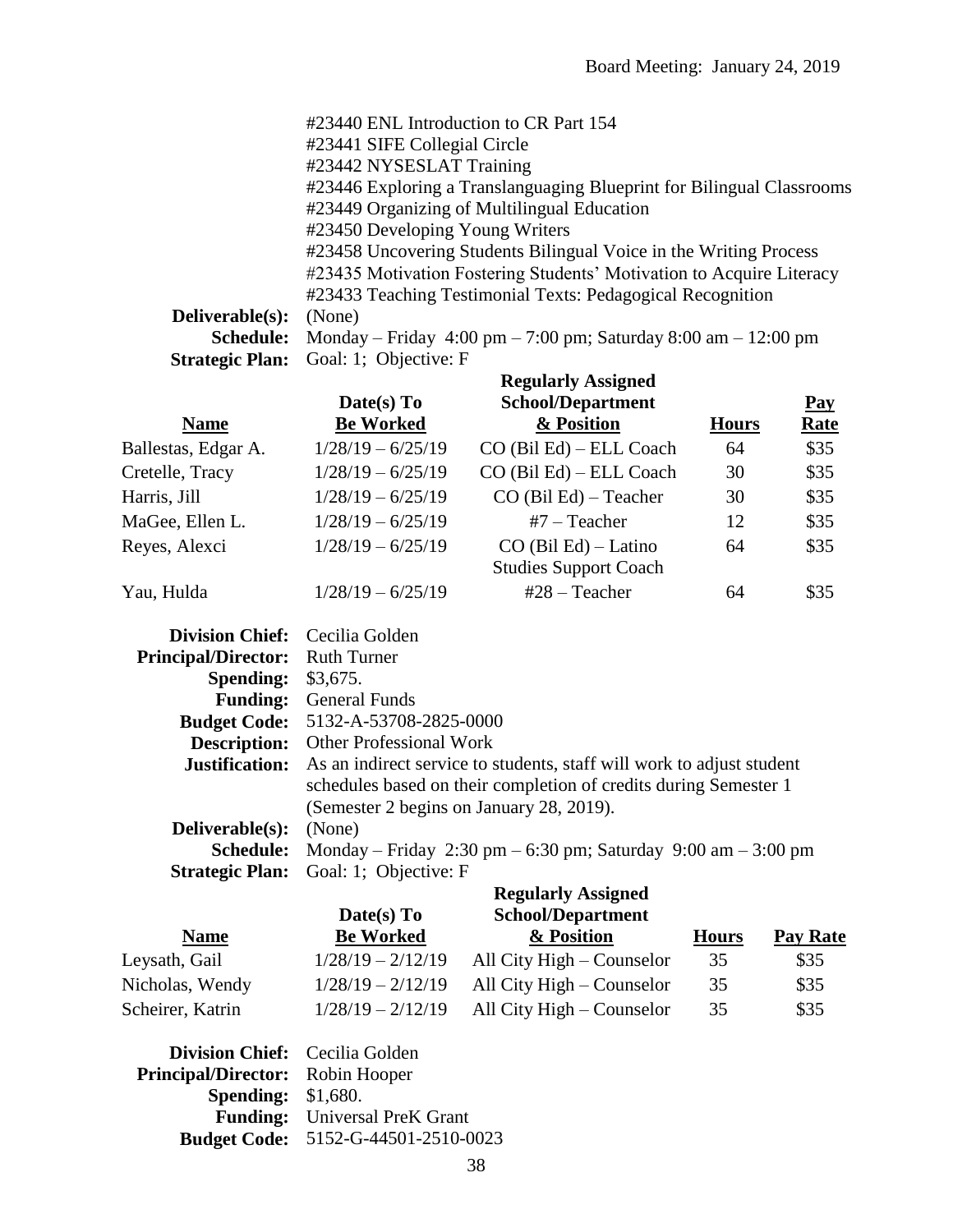| <b>Description:</b>    | <b>Other Professional Work</b>                                          |
|------------------------|-------------------------------------------------------------------------|
| Justification:         | Amendment of Board Resolution No. 2018-19:443, adopted on               |
|                        | November 15, 2018, pages 39-40, to add additional staff and hours.      |
|                        | As an indirect service to students, staff will provide training to      |
|                        | Prekindergarten teachers including how to set up new materials in their |
|                        | science centers to promote independent and "hands on" learning in       |
|                        | science centers and how to implement small group lessons in science     |
|                        | using the new materials in this workshop.                               |
| <b>Deliverable(s):</b> | <b>Science Center Workshop Series</b>                                   |
| <b>Schedule:</b>       | Monday – Friday $4:00 \text{ pm} - 6:00 \text{ pm}$                     |
| ~ <del>~</del>         | $\sim$ 11 $\sim$ 1 $\sim$ 1                                             |

**Strategic Plan:** Goal 1; Objective: A

|                            | Date(s) To                                                                                                                                                                                                                         | <b>Regularly Assigned</b><br><b>School/Department</b>     |              |                 |  |  |
|----------------------------|------------------------------------------------------------------------------------------------------------------------------------------------------------------------------------------------------------------------------------|-----------------------------------------------------------|--------------|-----------------|--|--|
| <b>Name</b>                | <b>Be Worked</b>                                                                                                                                                                                                                   | & Position                                                | <b>Hours</b> | <b>Pay Rate</b> |  |  |
| Bianco-Rion, Mary<br>Rose  | $1/2/19 - 5/31/19$                                                                                                                                                                                                                 | Early Childhood - Teacher                                 | 24           | \$35            |  |  |
| Gaffney, Kathleen          | $1/2/19 - 5/31/19$                                                                                                                                                                                                                 | Early Childhood – Teacher                                 | 24           | \$35            |  |  |
| <b>Division Chief:</b>     | Cecilia Golden                                                                                                                                                                                                                     |                                                           |              |                 |  |  |
| <b>Principal/Director:</b> | Robin Hooper                                                                                                                                                                                                                       |                                                           |              |                 |  |  |
| <b>Spending:</b>           | \$945.                                                                                                                                                                                                                             |                                                           |              |                 |  |  |
| <b>Funding:</b>            | Universal PreK Grant                                                                                                                                                                                                               |                                                           |              |                 |  |  |
| <b>Budget Code:</b>        |                                                                                                                                                                                                                                    | 5152-G-44501-2510-0023                                    |              |                 |  |  |
| <b>Description:</b>        | <b>Other Professional Work</b>                                                                                                                                                                                                     |                                                           |              |                 |  |  |
| Justification:             |                                                                                                                                                                                                                                    | Amendment of Board Resolution No. 2018-19:443, adopted on |              |                 |  |  |
|                            | November 15, 2018, pages 38-39, to add additional staff and hours.                                                                                                                                                                 |                                                           |              |                 |  |  |
|                            | As an indirect service to students, staff will deliver a workshop to Pre-K<br>teachers covering the recommended processes for implementing<br>effective small and large group lessons using the adopted curriculum,<br>High Scope. |                                                           |              |                 |  |  |
|                            |                                                                                                                                                                                                                                    |                                                           |              |                 |  |  |
|                            |                                                                                                                                                                                                                                    |                                                           |              |                 |  |  |
| Deliverable(s):            | <b>High Scope Curriculum Training</b>                                                                                                                                                                                              |                                                           |              |                 |  |  |
| <b>Schedule:</b>           | Monday – Friday $4:00 \text{ pm} - 6:00 \text{ pm}$                                                                                                                                                                                |                                                           |              |                 |  |  |
| <b>Strategic Plan:</b>     | Goal 1; Objective: A                                                                                                                                                                                                               |                                                           |              |                 |  |  |
|                            |                                                                                                                                                                                                                                    | <b>Regularly Assigned</b>                                 |              |                 |  |  |

|                                         |                                      | WE GUID TO THE TIME       |              |                 |
|-----------------------------------------|--------------------------------------|---------------------------|--------------|-----------------|
|                                         | Date(s) $To$                         | <b>School/Department</b>  |              |                 |
| <b>Name</b>                             | <b>Be Worked</b>                     | & Position                | <b>Hours</b> | <b>Pay Rate</b> |
| Decker, Barbara                         | $1/2/19 - 1/31/19$                   | Early Childhood – Teacher | 9            | \$35            |
| Paris, Meredith                         | $1/2/19 - 1/31/19$                   | Early Childhood - Teacher | 9            | \$35            |
| Stewart, Vanessa                        | $1/2/19 - 1/31/19$                   | Early Childhood - Teacher | 9            | \$35            |
| <b>Division Chief:</b> Cecilia Golden   |                                      |                           |              |                 |
| <b>Principal/Director:</b> Robin Hooper |                                      |                           |              |                 |
| <b>Spending:</b>                        | \$210.                               |                           |              |                 |
|                                         | <b>Funding:</b> Universal PreK Grant |                           |              |                 |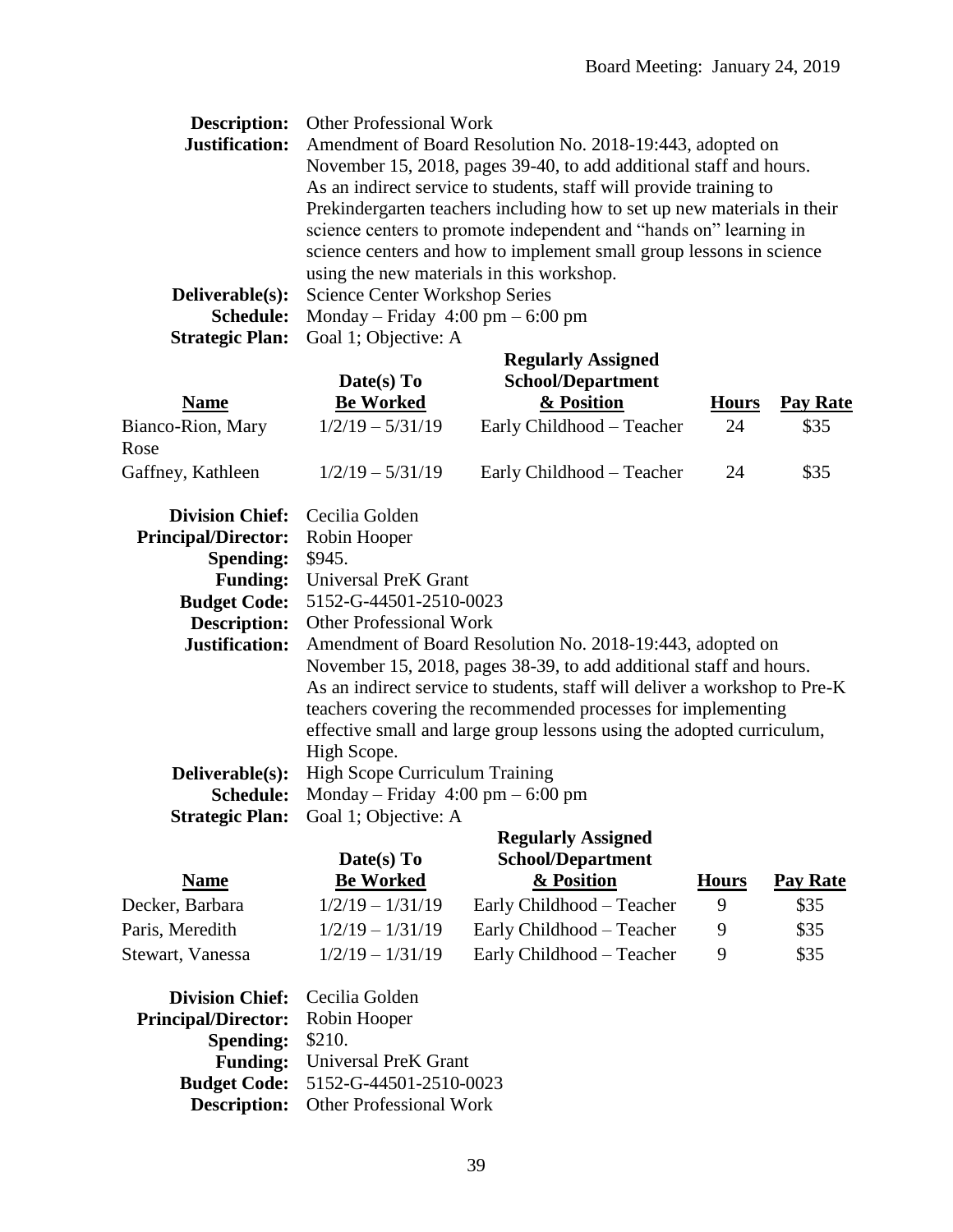| Justification:   | Amendment of Board Resolution No. 2018-19:443, adopted on<br>November 15, 2018, page 39, to add additional staff and hours. |                                                                       |              |          |  |
|------------------|-----------------------------------------------------------------------------------------------------------------------------|-----------------------------------------------------------------------|--------------|----------|--|
|                  |                                                                                                                             |                                                                       |              |          |  |
|                  | As an indirect service to students, staff will deliver a workshop to Pre-K                                                  |                                                                       |              |          |  |
|                  |                                                                                                                             | teachers covering the recommended processes for implementing          |              |          |  |
|                  |                                                                                                                             | effective small and large group lessons using the adopted curriculum, |              |          |  |
|                  | High Scope.                                                                                                                 |                                                                       |              |          |  |
| Deliverable(s):  | <b>High Scope Group Training</b>                                                                                            |                                                                       |              |          |  |
| <b>Schedule:</b> | Monday – Friday 4:00 pm – 6:00 pm                                                                                           |                                                                       |              |          |  |
|                  | <b>Strategic Plan:</b> Goal: 1; Objective: A                                                                                |                                                                       |              |          |  |
|                  | <b>Regularly Assigned</b>                                                                                                   |                                                                       |              |          |  |
|                  | Date(s) To                                                                                                                  | <b>School/Department</b>                                              |              |          |  |
| <b>Name</b>      | <b>Be Worked</b>                                                                                                            | & Position                                                            | <b>Hours</b> | Pay Rate |  |
| Moss, Ashley     | $1/2/19 - 2/28/19$                                                                                                          | Early Childhood – Teacher                                             | 6            | \$35     |  |

**Seconded by Member of the Board Commissioner Powell Adopted 6-1 with Vice President Elliott dissenting**

#### **Resolution No. 2018-19: 620**

#### **By Member of the Board Commissioner Davis**

Resolved, that, upon the recommendation of the Superintendent, payment for additional service be, and it hereby is, authorized for the following named persons, to be paid in accordance with the terms stated during the date(s) specified. Such payment is contingent upon the successful completion of assigned task(s) and the delivery of work product(s) deemed to be satisfactory by the Principal/Director and Division Chief. Subject to the said dates, maximum hours and pay rates specified below, the Board authorizes the Administration to make changes in the personnel providing these services, if necessary, in order to carry out the intent of this resolution.

|                            | <b>Division Chief:</b> Raymond Giamartino                                  |
|----------------------------|----------------------------------------------------------------------------|
| <b>Principal/Director:</b> | Joseph Capezzuto & Enid De Jesus-Lopez                                     |
| <b>Spending:</b>           | \$1,614.72                                                                 |
| <b>Funding:</b>            | General Fund                                                               |
| <b>Budget Code:</b>        | 5132-A-55005-2110-0000                                                     |
| <b>Description:</b>        | <b>Other Professional Work</b>                                             |
| Justification:             | As a direct benefit to students, staff will work during the February break |
|                            | to assess new entrants with Language Proficiency Tests. These tests        |
|                            | under CR (Commissioner's Regulations) Part 154 guidelines are used to      |
|                            | determine proficiency in English and native language and recommend         |
|                            | placement in appropriate bilingual, ESOL, or monolingual school setting,   |
|                            | thus providing a direct support students.                                  |
| Deliverable(s):            | None                                                                       |
| <b>Schedule:</b>           | Wednesday – Friday $8:30$ am – 2:30pm                                      |
| <b>Strategic Plan:</b>     | Goal: 1; Objective: C                                                      |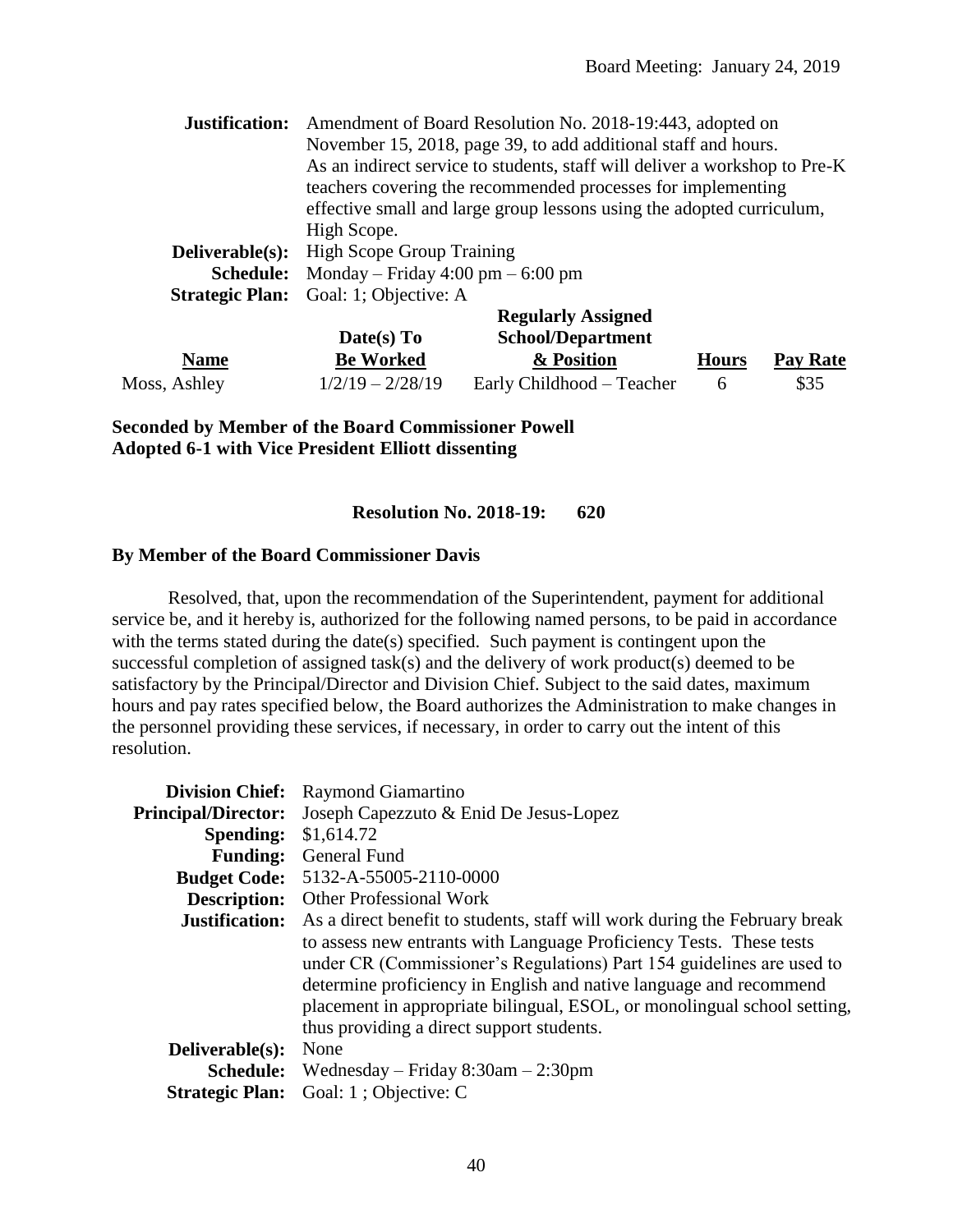|                            |                                            | <b>Regularly Assigned</b>                                                    |              |          |  |  |  |
|----------------------------|--------------------------------------------|------------------------------------------------------------------------------|--------------|----------|--|--|--|
|                            | Date(s) To                                 | <b>School/Department</b>                                                     |              |          |  |  |  |
| <b>Name</b>                | <b>Be Worked</b>                           | & Position                                                                   | <b>Hours</b> | Pay Rate |  |  |  |
| Robles, Ivette             | $2/19/19 - 2/22/19$                        | $CO(Sch$ Oper) –                                                             | 24           | \$67.28  |  |  |  |
|                            |                                            | <b>Language Assessor</b>                                                     |              |          |  |  |  |
| <b>Division Chief:</b>     | Raymond Giamartino                         |                                                                              |              |          |  |  |  |
| <b>Principal/Director:</b> | Nancy Eichner                              |                                                                              |              |          |  |  |  |
| <b>Spending:</b>           | \$3,150                                    |                                                                              |              |          |  |  |  |
|                            | <b>Funding:</b> General Fund               |                                                                              |              |          |  |  |  |
|                            | <b>Budget Code:</b> 5132-A-51013-2060-0000 |                                                                              |              |          |  |  |  |
| <b>Description:</b>        | <b>Other Professional Work</b>             |                                                                              |              |          |  |  |  |
| Justification:             |                                            | Due to the scheduling of the January 2019 Earth Science exam, Earth          |              |          |  |  |  |
|                            |                                            | Science teachers will need to centrally score the Earth Science exam on      |              |          |  |  |  |
|                            |                                            | Saturday in order to get results to schools by Monday, January 28, 2018,     |              |          |  |  |  |
|                            |                                            | the first day of second semester, providing an indirect service to students. |              |          |  |  |  |
| Deliverable(s):            | None                                       |                                                                              |              |          |  |  |  |
| <b>Schedule:</b>           | Saturday $8:00am - 3:00pm$                 |                                                                              |              |          |  |  |  |
| <b>Strategic Plan:</b>     | Goal: 1; Objective: C                      |                                                                              |              |          |  |  |  |

|                   | Date(s) $To$     | <b>Regularly Assigned</b><br>School/Department |              |                 |
|-------------------|------------------|------------------------------------------------|--------------|-----------------|
| <b>Name</b>       | <b>Be Worked</b> | & Position                                     | <b>Hours</b> | <b>Pay Rate</b> |
| Burgess, David    | 1/26/19          | Edison - Teacher                               | 6            | \$35            |
| Caffarelli, Maria | 1/26/19          | P-Tech – Teacher                               | 6            | \$35            |
| Dunbar, LaToya    | 1/26/19          | $IA&T$ – Teacher                               | 6            | \$35            |
| Gauvin, Matthew   | 1/26/19          | WOI-Teacher                                    | 6            | \$35            |
| Jarzabek, David   | 1/26/19          | $LAFYM - Teacher$                              | 6            | \$35            |
| Lanik, Walter     | 1/26/19          | $SOTA - Teacher$                               | 6            | \$35            |
| Lombardo, George  | 1/26/19          | <b>JMHS</b> - Teacher                          | 6            | \$35            |
| Pike, Olga        | 1/26/19          | <b>JCW CA - Teacher</b>                        | 6            | \$35            |
| Post, Ellen       | 1/26/19          | <b>JCW CA – Teacher</b>                        | 6            | \$35            |
| Reimer, Tracey    | 1/26/19          | Edison - Teacher                               | 6            | \$35            |
| Robinson, Emily   | 1/26/19          | Edison - Teacher                               | 6            | \$35            |
| Stainton, Andrew  | 1/26/19          | $Y&J$ – Teacher                                | 6            | \$35            |
| Trifeletti, Leigh | 1/26/19          | Virtual Academy -<br>Teacher                   | 6            | \$35            |
| Warrick, Jennifer | 1/26/19          | <b>JMHS</b> - Teacher                          | 6            | \$35            |
| Weiler, Teresa    | 1/26/19          | <b>JCW CA – Teacher</b>                        | 6            | \$35            |

|                                             | Division Chief: Elizabeth Mascitti-Miller                                       |
|---------------------------------------------|---------------------------------------------------------------------------------|
| <b>Principal/Director:</b> Glen VanDerwater |                                                                                 |
| <b>Spending: \$59,500.</b>                  |                                                                                 |
|                                             | <b>Funding:</b> General Funds                                                   |
|                                             | <b>Budget Code:</b> 5126-A-64513-2630-1349                                      |
|                                             | <b>Description:</b> Building Base Instructional Technology Lead Teacher Stipend |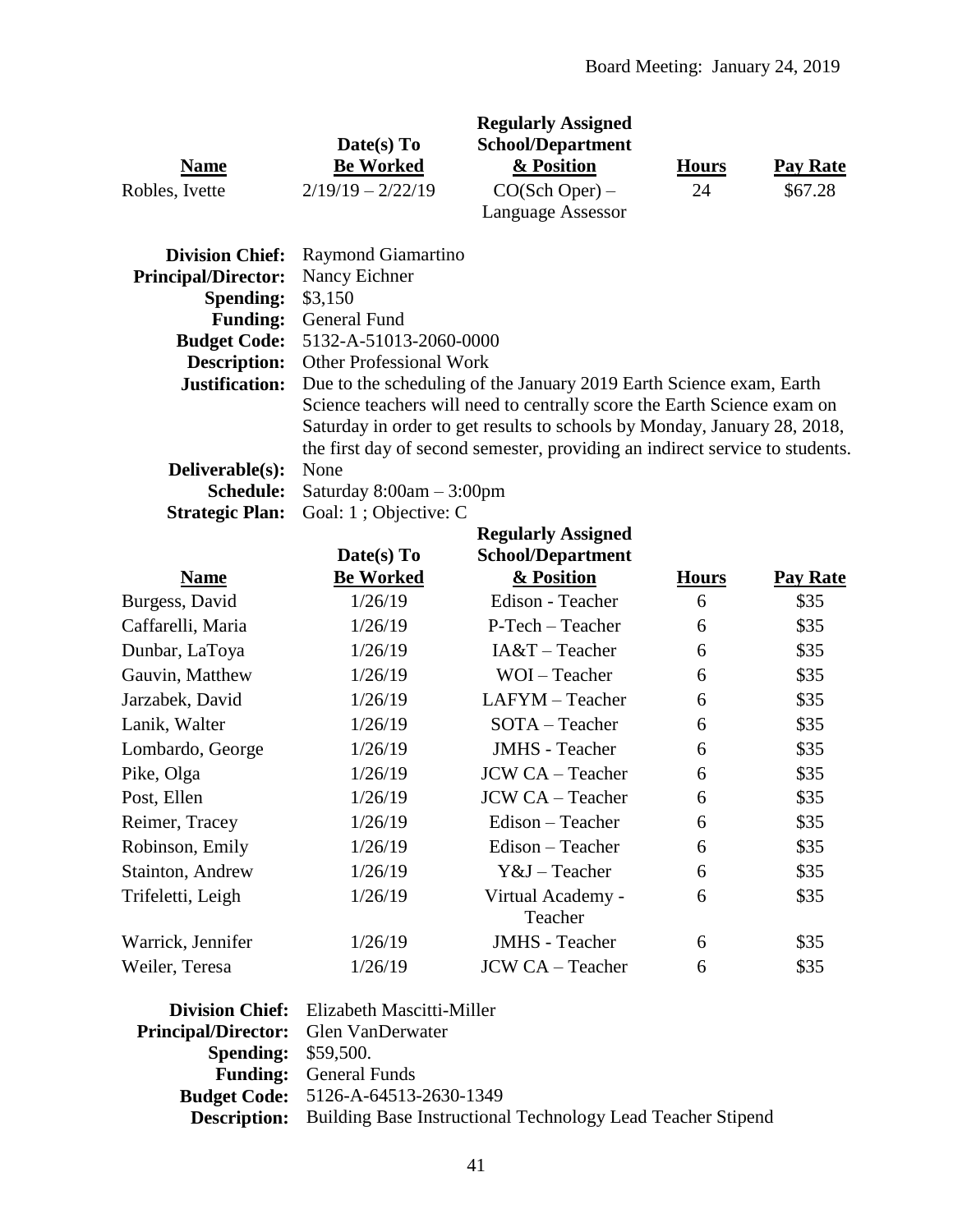**Justification:** The Instructional Technology Department is seeking to fund 17 positions for Instructional Technology Lead Teachers. The use of these IT Lead Teachers was anticipated in the District's Smart Bond Plan submission to NYSED, and is also part of the IT professional development plan (used as a component in the District's Digital Transformation Plan). These building-based teachers will be used to provide training, individualized support, and information to teachers within their building about how to integrate technology into their teaching. In this capacity the Lead Teachers will serve as an additional support for technology at schools as a part of the CIT (Career In Teaching) program. As these teachers are full time classroom teachers this work will be completed at any time that does not impact their regular instruction (including unscheduled time during their school day, before/after the school day, and on weekends).

# **Deliverable(s):**

**Schedule:** Monday – Friday 6:00 am - 6:00 pm Saturday 8:00 am -5:00 pm **Strategic Plan:** Goal: 5; Objective: D

|                     | <b>Regularly Assigned</b> |                                                      |              |             |
|---------------------|---------------------------|------------------------------------------------------|--------------|-------------|
|                     | Date(s) To                | <b>School/Department</b>                             |              | Pay         |
| <b>Name</b>         | <b>Be Worked</b>          | & Position                                           | <b>Hours</b> | <b>Rate</b> |
| Betancourt, Juan    | 1/29/19-6/30/19           | School-Based CIT-LT-Tech<br>Integration-Monroe       | Stipend      | \$3,500.    |
| Cerra, Brigitte     | 1/29/19-6/30/19           | School-Based CIT-LT-Tech<br>Integration-No.34        | Stipend      | \$3,500.    |
| Colon, Candace      | 1/29/19-6/30/19           | School-Based CIT-LT-Tech<br>Integration-No.7         | Stipend      | \$3,500.    |
| Cordero, Yanisvel   | 1/29/19-6/30/19           | School-Based CIT-LT-Tech<br>Integration-No.35        | Stipend      | \$3,500.    |
| DeLorme. Angelique  | 1/29/19-6/30/19           | School-Based CIT-LT-Tech<br>Integration-No.33        | Stipend      | \$3,500.    |
| Feltman, Thomas     | 1/29/19-6/30/19           | School-Based CIT-LT-Tech<br>Integration-No.2         | Stipend      | \$3,500.    |
| Graves, Gabrielle   | 1/29/19-6/30/19           | School-Based CIT-LT-Tech<br>Integration-No.58        | Stipend      | \$3,500.    |
| Hennessy, Meagan    | 1/29/19-6/30/19           | School-Based CIT-LT-Tech<br>Integration-No.12        | Stipend      | \$3,500.    |
| Hill, Robin         | 1/29/19-6/30/19           | School-Based CIT-LT-Tech<br>Integration-No.9         | Stipend      | \$3,500.    |
| Legzdin, Jennifer   | 1/29/19-6/30/19           | School-Based CIT-LT-Tech<br>Integration-IA&T         | Stipend      | \$3,500.    |
| Pasqualucci, Thomas | 1/29/19-6/30/19           | School-Based CIT-LT-Tech<br>Integration-Wilson Comm. | Stipend      | \$3,500.    |
| Rich, Melissa       | 1/29/19-6/30/19           | School-Based CIT-LT-Tech<br><b>Integration-PTECH</b> | Stipend      | \$3,500.    |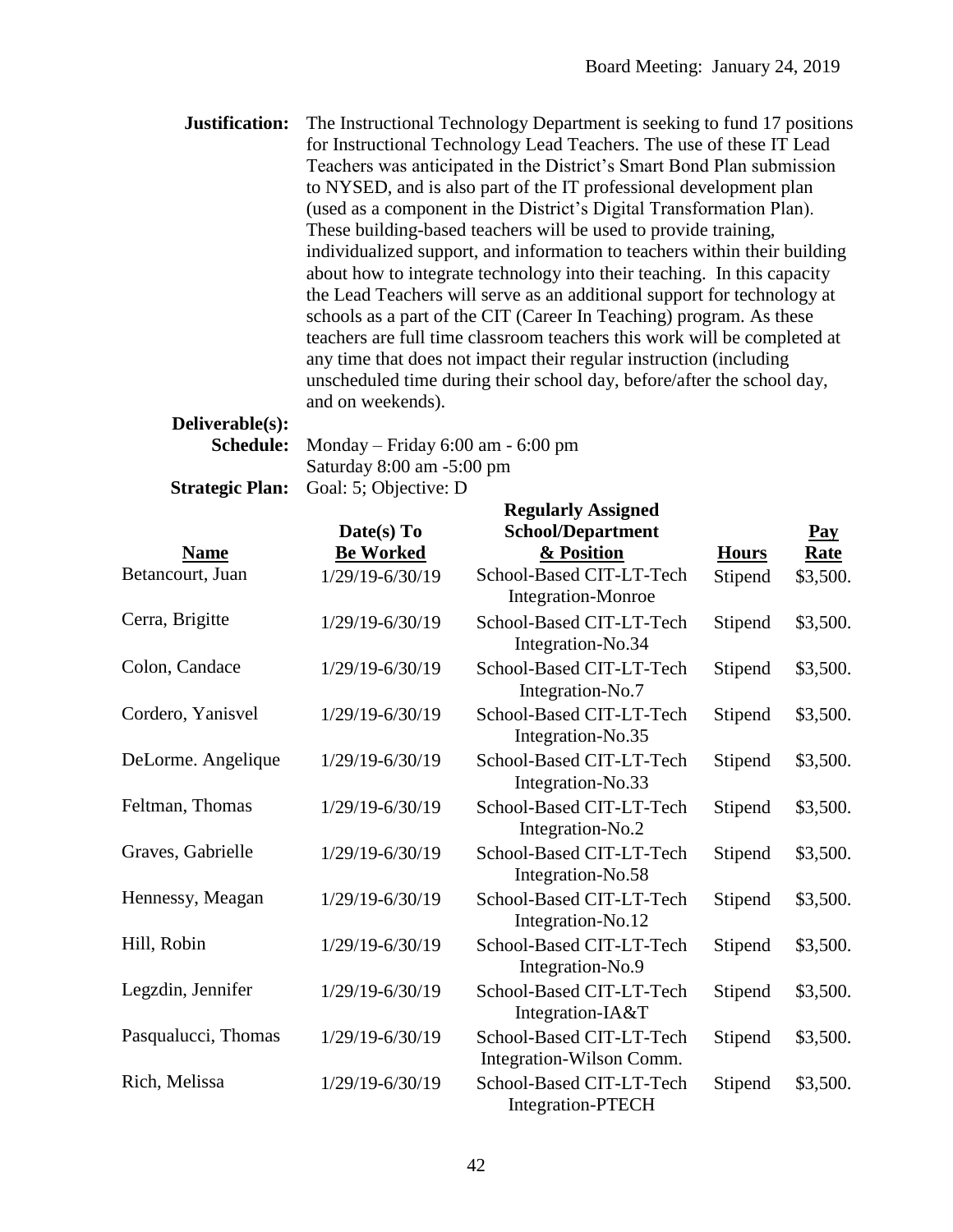| Rowe-Jarrett,<br>Deborah | 1/29/19-6/30/19 | School-Based CIT-LT-Tech<br>Integration-SWW   | Stipend | \$3,500. |
|--------------------------|-----------------|-----------------------------------------------|---------|----------|
| Smith, Stephanie         | 1/29/19-6/30/19 | School-Based CIT-LT-Tech<br>Integration-No.33 | Stipend | \$3,500. |
| Ventura, Jeremy          | 1/29/19-6/30/19 | School-Based CIT-LT-Tech<br>Integration-No.28 | Stipend | \$3,500. |
| Wagner, Jennifer         | 1/29/19-6/30/19 | School-Based CIT-LT-Tech<br>Integration-No.58 | Stipend | \$3,500. |
| Wise, Julianne           | 1/29/19-6/30/19 | School-Based CIT-LT-Tech<br>Integration-RIA   | Stipend | \$3,500. |

| <b>Division Chief:</b>     | Elizabeth Mascitti-Miller             |                                                                           |              |             |
|----------------------------|---------------------------------------|---------------------------------------------------------------------------|--------------|-------------|
| <b>Principal/Director:</b> | Glen VanDerwater                      |                                                                           |              |             |
| <b>Spending:</b>           | \$21,000.                             |                                                                           |              |             |
| <b>Funding:</b>            | Learning Technology Grant             |                                                                           |              |             |
| <b>Budget Code:</b>        | 5126-G-64513-2110-0187                |                                                                           |              |             |
| <b>Description:</b>        |                                       | Building Base Instructional Technology Lead Teacher Stipend               |              |             |
| Justification:             |                                       | The Instructional Technology Department is seeking to fund 6 positions    |              |             |
|                            |                                       | for Instructional Technology Lead Teachers. The use of these IT Lead      |              |             |
|                            |                                       | Teachers was anticipated in the District's Smart Bond Plan submission     |              |             |
|                            |                                       | to NYSED, and is also part of the IT professional development plan        |              |             |
|                            |                                       | (used as a component in the District's Digital Transformation Plan).      |              |             |
|                            |                                       | These building-based teachers will be used to provide training,           |              |             |
|                            |                                       | individualized support, and information to teachers within their building |              |             |
|                            |                                       | about how to integrate technology into their teaching. In this capacity   |              |             |
|                            |                                       | the Lead Teachers will serve as an additional support for technology at   |              |             |
|                            |                                       | schools as a part of the CIT (Career In Teaching) program. As these       |              |             |
|                            |                                       | teachers are full time classroom teachers this work will be completed at  |              |             |
|                            |                                       | any time that does not impact their regular instruction (including        |              |             |
|                            |                                       | unscheduled time during their school day, before/after the school day,    |              |             |
|                            | and on weekends).                     |                                                                           |              |             |
| Deliverable(s):            |                                       |                                                                           |              |             |
| <b>Schedule:</b>           | Monday – Friday $6:00$ am - $6:00$ pm |                                                                           |              |             |
|                            | Saturday 8:00 am -5:00 pm             |                                                                           |              |             |
| <b>Strategic Plan:</b>     | Goal: 5; Objective: D                 |                                                                           |              |             |
|                            |                                       | <b>Regularly Assigned</b>                                                 |              |             |
|                            | Date(s) To                            | <b>School/Department</b>                                                  |              | <b>Pay</b>  |
| <b>Name</b>                | <b>Be Worked</b>                      | & Position                                                                | <b>Hours</b> | <b>Rate</b> |
| Burton, Michael            | 1/29/19-6/30/19                       | School-Based CIT-LT-Tech                                                  | Stipend      | \$3,500.    |
|                            |                                       | <b>Integration-NECP</b>                                                   |              |             |
| Buyer-Davis,               | 1/29/19-6/30/19                       | School-Based CIT-LT-Tech                                                  | Stipend      | \$3,500.    |

**Catherine** Integration-No.17 Nicowski, Debra 1/29/19-6/30/19 School-Based CIT-LT-Tech Integration-No.42 Stipend \$3,500. Taranko, Nicholas 1/29/19-6/30/19 School-Based CIT-LT-Tech Integration-LAYM Stipend \$3,500.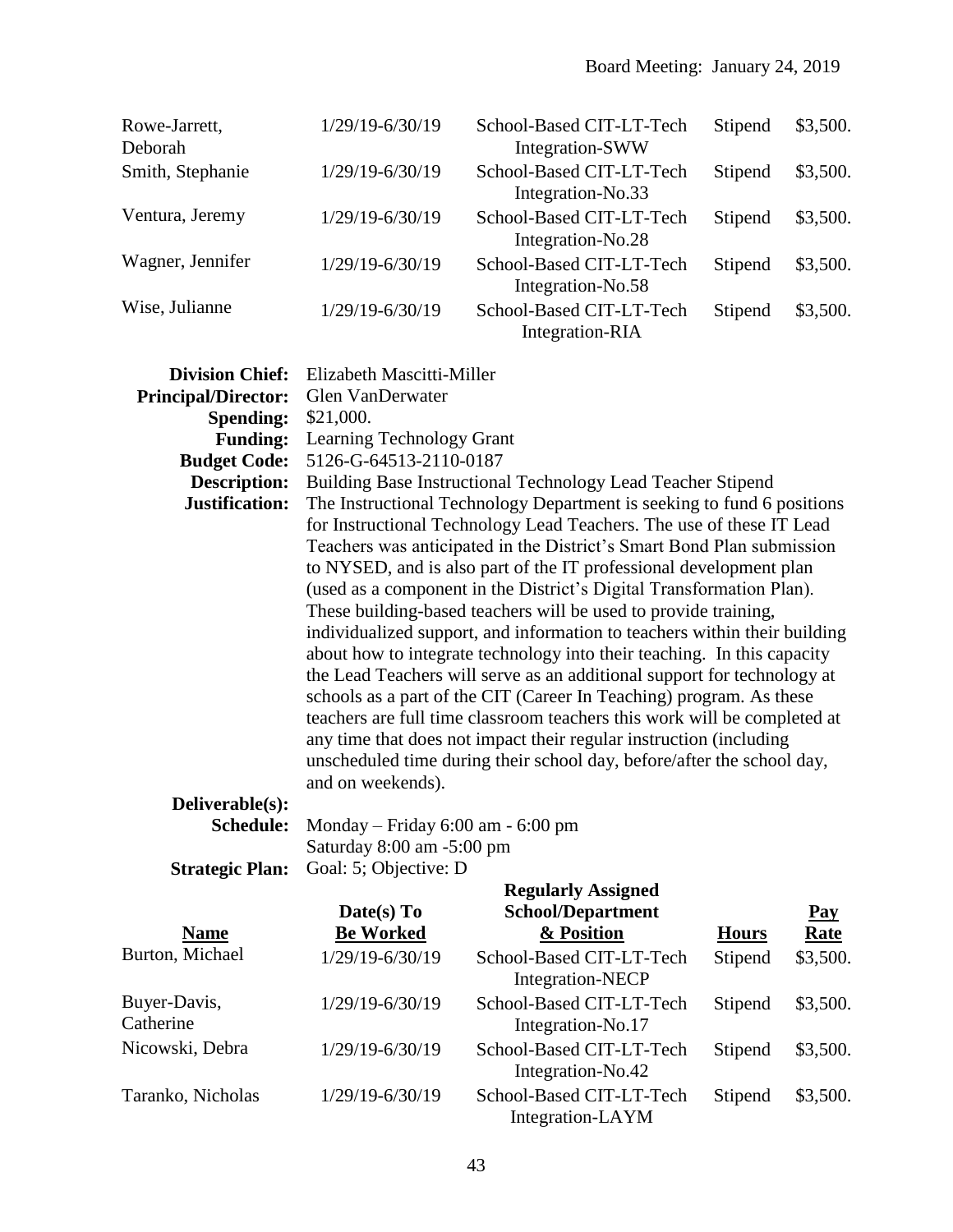| Thomas, Alyshia | $1/29/19 - 6/30/19$ | School-Based CIT-LT-Tech<br>Integration-No.5 | Stipend | \$3,500. |
|-----------------|---------------------|----------------------------------------------|---------|----------|
| Vallone, Gia    | $1/29/19 - 6/30/19$ | School-Based CIT-LT-Tech<br>Integration-No.8 | Stipend | \$3,500. |

**Seconded by Member of the Board Commissioner Powell Adopted 6-1 with Vice President Elliott dissenting**

# **PROCUREMENT & SUPPLY**

# **Resolution No. 2018-19: 621**

#### **By Member of the Board Vice President Elliott**

Whereas, by Resolution No. 2018-19: 372, adopted by the Board on October 18, 2018, the Board authorized the Superintendent to participate with Monroe-2 Orleans Board of Cooperative Educational Services (the "BOCES") in the joint bidding of School Lunch Paper and Plastic Supplies; and

Whereas, the Monroe-2 Orleans BOCES has awarded a contract to Regional Distributors, Inc., 1281 Mt. Read Blvd., Rochester, NY, lowest bidder, Net Delivered Unit Price Each, 2 oz. Soufflé Cups \$19.59/Case; 2 oz. Soufflé Lids \$18.44/Case, 8 oz. Sundae Parfait Cups \$38.97/Case.; Sundae Parfait Lids \$25.78/Case; 18" Foil Cutter Box \$28.89/Roll; 10.5" x 14" Laminated Burger Foil Wrap \$86.94/Case; Clear Bags \$13.27/Case, Brown Bags \$9.19/Case; Pan Liners \$27.72/Case; 3-Compartment Foam Carton \$15.35/Case; 5-Compartment Foam Tray \$15.75/Case; Wax-Coated Meat Trays \$11.43/Case; 1/2 lb. Meat Trays \$11.43/Case; 2 lb. Meat Trays \$17.14/Case; 3 lb. Meat Trays \$12.90/Case; 12" Plastic Tray \$13.89/Case; Plastic Dome Lid \$12.20/Case; 18" Plastic Cater Tray \$30.00/Case; Plastic Dome Lid \$25.28/Case; Spork Kits \$11.12/Case; Multi-Purpose Cleaning Towel \$11.82/Case; Alcohol Prep Pads \$37.56/Case; Food Handler Gloves \$1.62/Box; and Sani Spray Bottles, \$12.47/Case; therefore be it

Resolved, that the Superintendent or designee be, and hereby is, authorized to enter into a contract with Regional Distributors Inc. for a term of one year, January 1, 2019 through December 31, 2019.

Strategic Goal: 4; Objective: A Justification: The competitive bid process for School Lunch Paper and Plastic Supplies allows the District to be fiscally accountable to taxpayers.

# **Seconded by Member of the Board Commissioner Hallmark Adopted 7-0**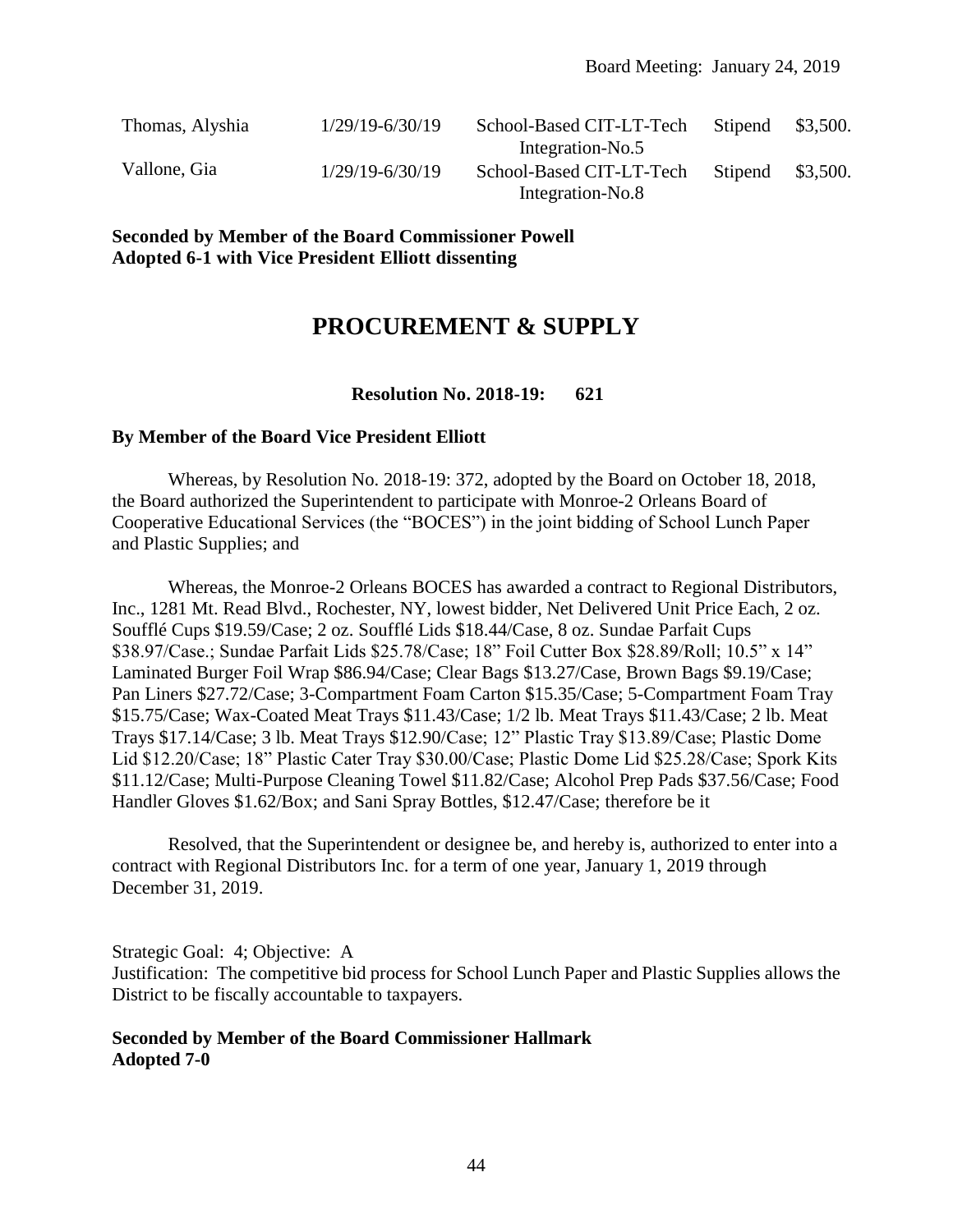# **EDUCATIONAL FACILITIES**

#### **Motion to amend Resolution No. 2018-19: 622 made by Commissioner Davis, seconded by Commissioner Powell. Motion carries 7-0.**

#### **Resolution No. 2018-19: 622**

#### **By Member of the Board Vice President Elliott**

Whereas, the Rochester City School District is submitting, for approval, to the New York State Education Department Office of Facilities Planning capital improvement projects for various schools throughout the District; and

Whereas, SEQRA is an acronym for State Environmental Quality Review Act, enacted in 1975 to document environmental impact of public work projects and develop plans to mitigate any negative impact. The Act was amended in November 2000 and effective September 1, 2001, the State Education Department transferred the role of lead agent for public school construction projects to the local school district. SED requires, prior to the issuance of a building permit, the Board of Education of the local school district to acknowledge, by resolution, that the requirements of SEQRA have been met; and

Whereas, a construction project can be classified into one of three categories: Type I action will likely have a significant impact on the environment and may require a draft, as well as a Final Environmental Impact Statement; Type II - action acknowledges that no sensitive environmental areas are affected, such as wetlands, agricultural districts or coastal areas; and the third category is Unlisted Action/Negative Declaration which is limited to minor interior renovations; and

Whereas, final determination of a Type II Action includes, in addition to the above requirements, acknowledgement on the Project Description Form (submitted to SED) that no sensitive environmental areas are affected; and

Whereas, based on the determination of the Environmental Health & Safety section of the Educational Facilities Department, the below scope of work is a Type II action as defined under SEQRA regulations section 6 CRR-NY 617.5(c) (10) "routine activities of educational institutions…" and requires no further review; therefore be it

Resolved, that the Board of Education hereby approves that these projects planned for 2018-19 are consistent with a Type II Action, not subject to review under the SEQRA.

These projects include the following:

Central Office Emergency Generator Replacement Project #26-16-00-01-1-053-015

Strategic Goal: 4; Objective: F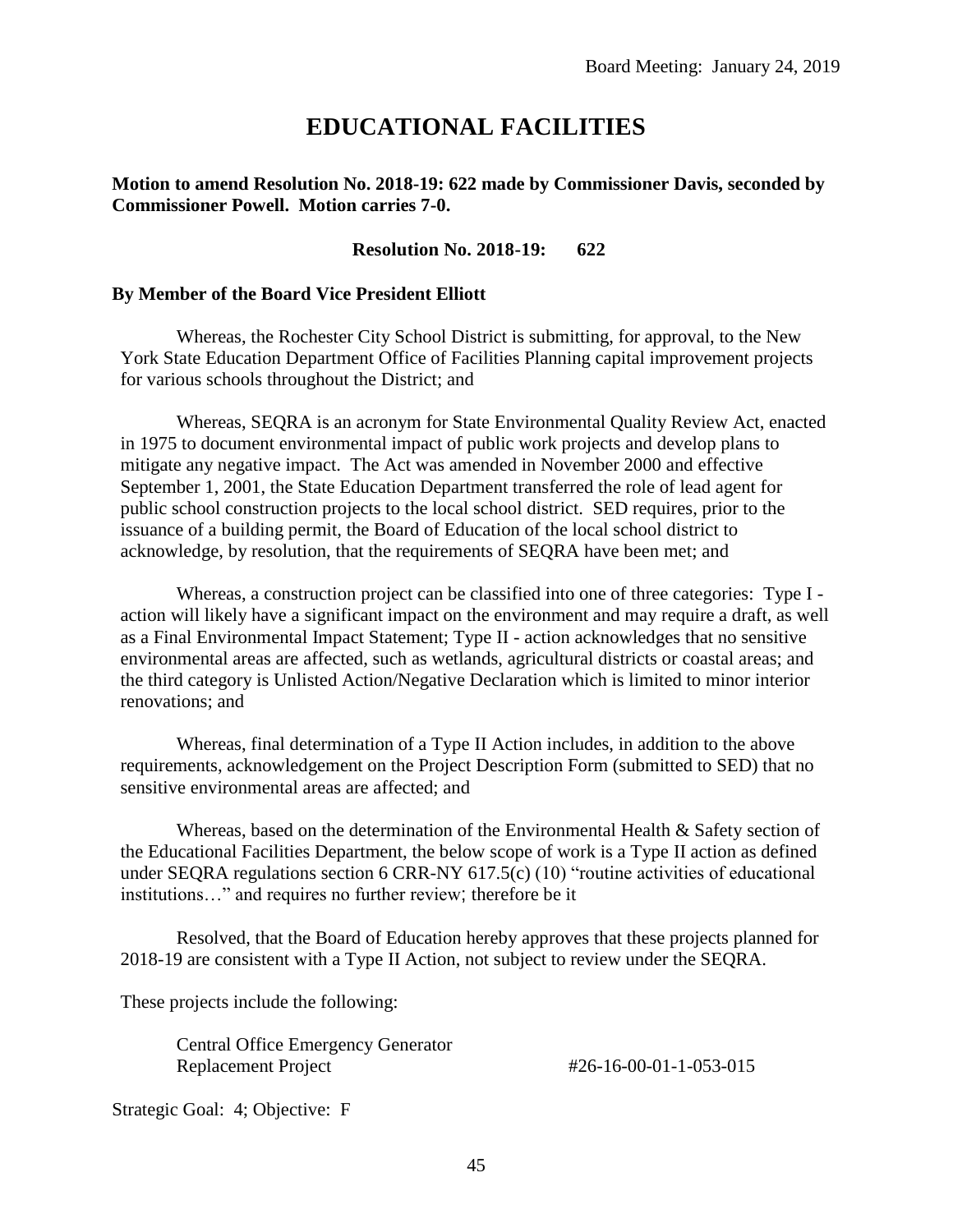Justification: Supports in the development of process, procedures, and protocols to enhance safety systems and practices.

#### **Seconded by Member of the Board Commissioner Davis Adopted 7-0**

# **OTHER**

#### **Resolution No. 2018-19: 623**

#### **By Member of the Board Vice President Elliott**

Whereas, the terms of the Universal Pre-Kindergarten Grant and the Expanded Pre-Kindergarten Grant require certain services, and

Whereas, in order to provide the services required by the terms of the Grants, the Board adopted Resolution No. 2017-18: 962, on June 28, 2018, thereby authorizing the Superintendent to enter into an Agreement with Children's Institute, Inc., to collect and process data from Universal Pre-Kindergarten ("UPK"), Expanded Pre-Kindergarten ("EPK") and Priority Pre-Kindergarten ("PPK") programs provided through contracted Community-Based Organizations and District sites, train UPK, EPK and PPK staff and Master Observers, conduct observations of teachers new to Pre-K programs, perform analysis of "pre" and "post" test results on Childhood Observation Record for all Pre-K students, collect parent participation and satisfaction data, provide additional analysis as needed throughout the year and provide reports whereby the District may assess and improve the effectiveness of the Pre-K programs, for the period July 1, 2018, through June 30, 2019, for a sum not to exceed Four Hundred Fifty Six Thousand Five Hundred Dollars (\$456,500.00), funded by the Universal Pre-Kindergarten Grant and the Expanded Pre-Kindergarten Grant, through the Office of Early Childhood; and

Whereas, the District wishes to amend the Agreement with Children's Institute, Inc., to provide additional services, for an additional sum, with no change to the term of the amended Agreement; therefore be it

Resolved, that the Superintendent, or designee, be, and hereby is, authorized to amend the Agreement with **Children's Institute, Inc.**, 274 North Goodman Street, Rochester, NY, to modify COMET, a data collection and reporting system program attendance, as needed to develop and implement new reports, implement the web-based Parent Portal, and provide additional services as required to accommodate the increased number of students resulting from five (5) additional classrooms including data collection, staff training, analysis and reporting, for an additional sum not to exceed Sixty Nine Thousand Nine Hundred Fifty Dollars (\$69,950.00), funded by the Universal Pre-Kindergarten Grant and the Expanded Pre-Kindergarten Grant, through the Office of Early Childhood, contingent upon grant funding and budget appropriations and contingent upon the form and terms of the Agreement being approved by Counsel to the District.

Strategic Goal: 1; Objective: D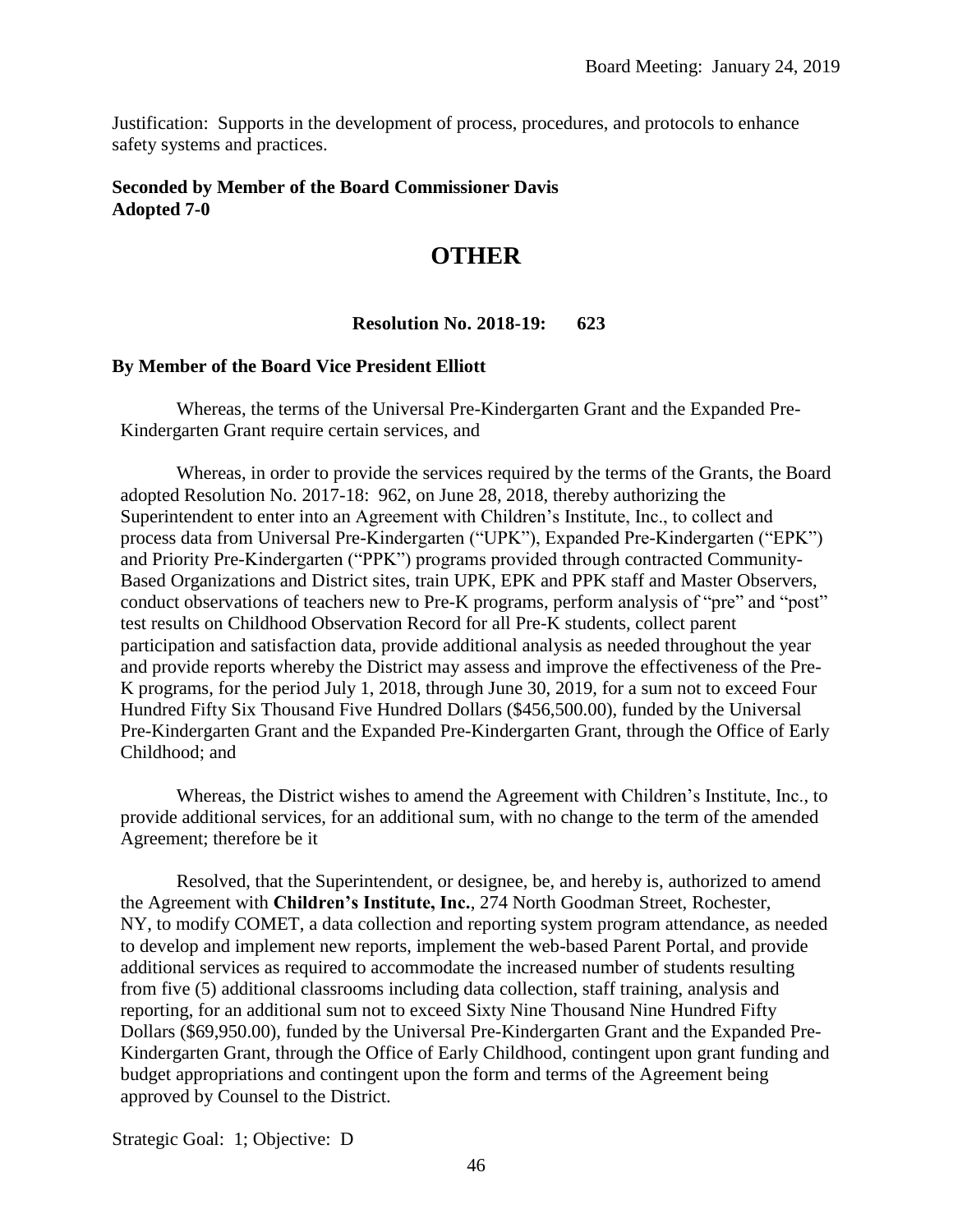Justification: Increase our focus on college and/or career readiness.

# **Seconded by Member of the Board Commissioner Hallmark Adopted 6-1 with Vice President Elliott dissenting**

# **Resolution No. 2018-19: 624**

#### **By Member of the Board Vice President Elliott**

Whereas, by Resolution No. 2017-18: 965, adopted on June 28, 2018, the Board authorized the Superintendent to enter into Agreements with twelve (12) New York State Charter Schools, whereby the District shall pay federal flow-through funds to these schools for special education programs and/or services, in accordance with the individualized education programs developed by the District's CSE and/or CPSE, for students with disabilities who attend these schools, at an annual rate set and published by the State Education Department, based upon enrollment and subject to proration dependent upon services provided, for the period August 1, 2018, or as soon thereafter as the Agreement is fully executed, through June 30, 2019, funded by the Individuals with Disabilities Education Act (IDEA) Support Section 611 Grant and the IDEA Preschool Section 619 Grant, through the Department of Specialized Services; and

Whereas, the District wishes to amend the aforementioned authorization to include one additional Charter School; therefore be it

Resolved, that the Superintendent, or designee, be, and hereby is, authorized to enter into an Agreement with **Exploration Elementary Charter School for Science and Technology**, whereby the District shall pay federal flow-through funds for special education programs and/or services, in accordance with the individualized education programs developed by the District's CSE and/or CPSE, for students with disabilities who attend this school, at an annual rate set and published by the State Education Department, based upon enrollment and subject to proration dependent upon services provided, for the period January 25, 2019, or as soon thereafter as the Agreement is fully executed, through June 30, 2019, funded by the Individuals with Disabilities Education Act (IDEA) Support Section 611 Grant and the IDEA Preschool Section 619 Grant, through the Department of Specialized Services, contingent upon grant funding and budget appropriations and contingent upon the form and terms of the Agreement being approved by Counsel to the District.

Strategic Goal: 1; Objective: E

Justification: Increase time on task for students through attendance maximization, extended learning programs and expanded school calendar.

## **Seconded by Member of the Board Commissioner Hallmark Adopted 7-0**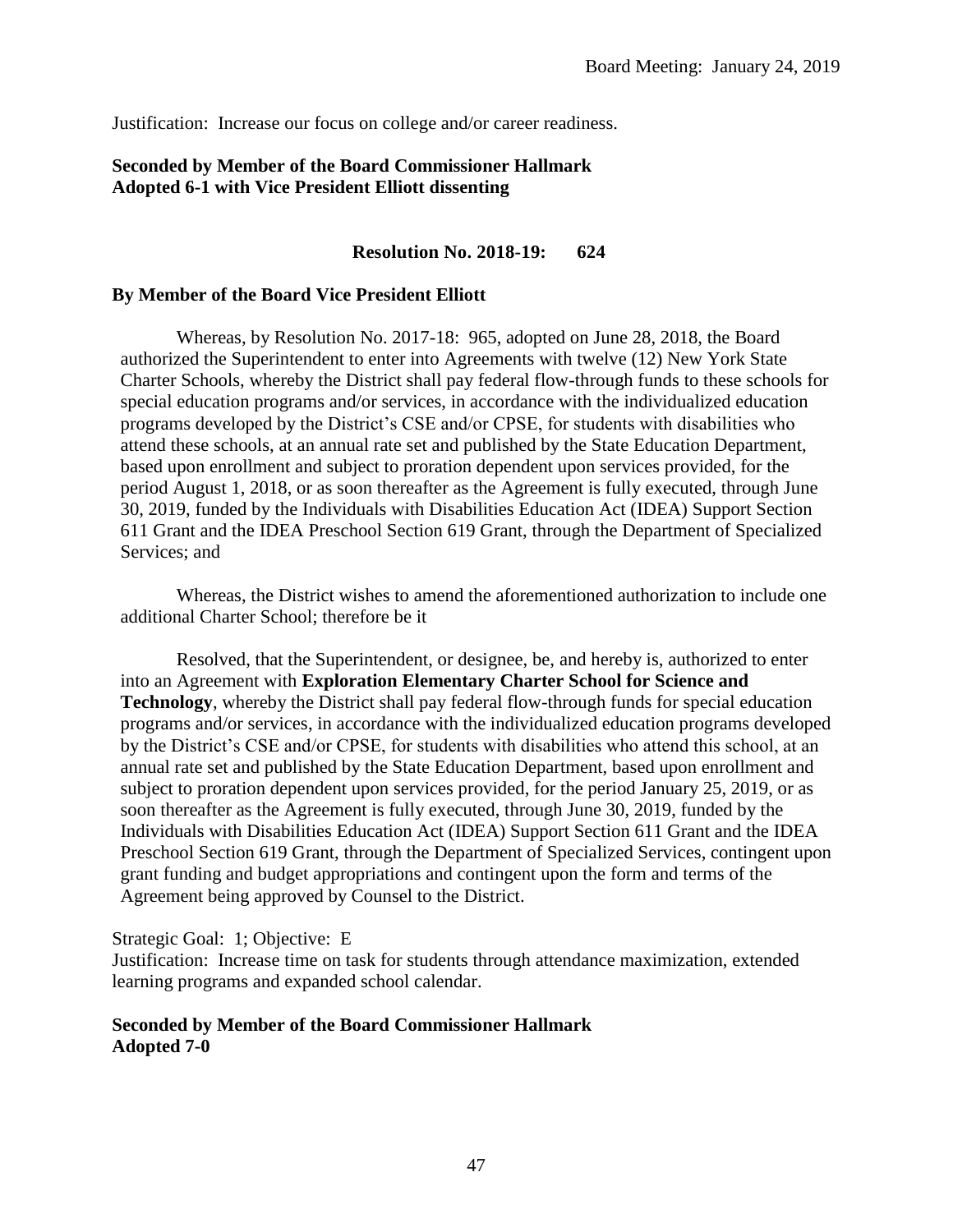#### **By Member of the Board Vice President Elliott**

Whereas, the terms of the State Education Department Teacher Centers Grant require certain services; and

Whereas, the District wishes to enter into an Agreement with Susan Goodwin, to provide the services required by the terms of the Grant; therefore be it

Resolved, that the Superintendent, or designee, be, and hereby is, authorized to enter into an Agreement with **Susan Goodwin**, 104 Atkinson Street, Rochester, NY, to direct and coordinate all aspects of the Rochester Teacher Center ("RTC") staff development program including planning, coordination, implementation and evaluation of all RTC programs for teachers, administrators, paraprofessionals and parents, as well as collaboration with community agencies and organizations, for the period January 25, 2019, or as soon thereafter as the Agreement is fully executed, through June 28, 2019, for a sum not to exceed Fifty Two Thousand Dollars (\$52,000.00), funded by the State Education Department Teacher Centers Grant, through the Office of Professional Learning, contingent upon the form and terms of the Agreement being approved by Counsel to the District.

Strategic Goal: 1; Objective: F Justification: Align professional learning opportunities for staff with student achievement goals, with an emphasis on multi-cultural responsiveness.vn

# **Seconded by Member of the Board Commissioner Hallmark Adopted 7-0**

**Resolution No. 2018-19: 626**

[Resolution withdrawn]

## **Resolution No. 2018-19: 627**

#### **By Member of the Board Vice President Elliott**

Whereas, the District wishes to enter into Agreements with various State Education Department approved Providers to furnish educational and independent evaluation services for District students pursuant to requirements of the Committee on Special Education and/or Committee on Preschool Special Education; and

Whereas, the not-to-exceed fee the District is required to pay Providers for evaluation services is determined by the State Education Department's Rate Setting Unit as follows; therefore be it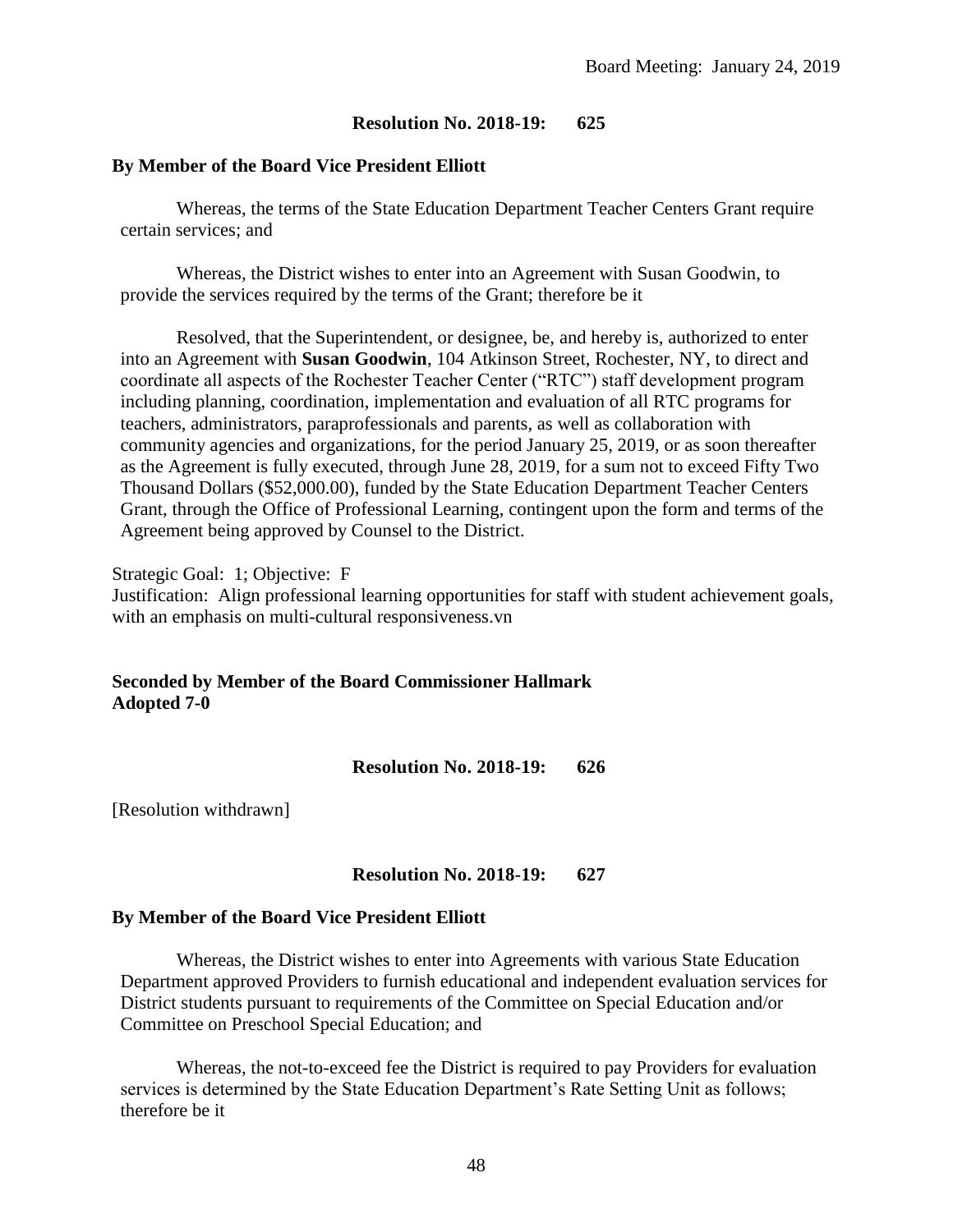| Type of Service                                | Fee per Evaluation |
|------------------------------------------------|--------------------|
| Full Psychological (English)                   | \$242.00           |
| Full Psychological (Bilingual)                 | \$316.00           |
| Psychological Addendum                         | \$100.00           |
| Psycho-Social Report (English)                 | \$139.00           |
| Psycho-Social Report (Bilingual)               | \$183.00           |
| Psycho-Social Addendum                         | \$50.00            |
| <b>Related Services Evaluation (English)</b>   | \$160.00           |
| <b>Related Services Evaluation (Bilingual)</b> | \$201.00           |

Resolved, that the Superintendent, or designee, be, and hereby is, authorized to enter into an Agreement with the following Providers, to furnish **educational and independent evaluation services** for District students pursuant to requirements of the Committee on Special Education and/or Committee on Preschool Special Education, for the period January 25, 2019, or as soon thereafter as the Agreement is fully executed, through June 30, 2019, for a sum not to exceed the Fee per Evaluation as determined by the State Education Department, funded by the Specialized Services Department, contingent upon budget appropriations and contingent upon the form and terms of the Agreement having been approved by Counsel to the District.

- 1) **Hearing and Speech Center of Rochester, Inc. (dba Rochester Hearing & Speech)**
- 2) **Liberty Resources Post, LLC**
- 3) **Mary Cariola Children's Center, Inc.**
- 4) **Rochester Childfirst Network**
- 5) **Rochester School for the Deaf**
- 6) **United Cerebral Palsy Association of the Rochester Area, Inc.**
- 7) **Western New York Speech-Language Pathology, OT, PT and Psychology Consultants, PLLC (dba Clinical Associates of the Finger Lakes)**

Strategic Goal: 1; Objective: E

Justification: Increase time on task for students through attendance maximization, extended learning programs and expanded school calendar.

# **Seconded by Member of the Board Commissioner Hallmark Adopted 7-0**

# **Resolution No. 2018-19: 628**

## **By Member of the Board Vice President Elliott**

Whereas, the provisions of Education Law Section 4402 and Commissioner of Education Regulations Section 200.3 require Boards of Education to appoint a Committee on Special Education ("CSE") and Committee on Preschool Special Education ("CPSE") to review and evaluate all relevant information pertaining to the education and placement of preschool and school-age students with disabilities; and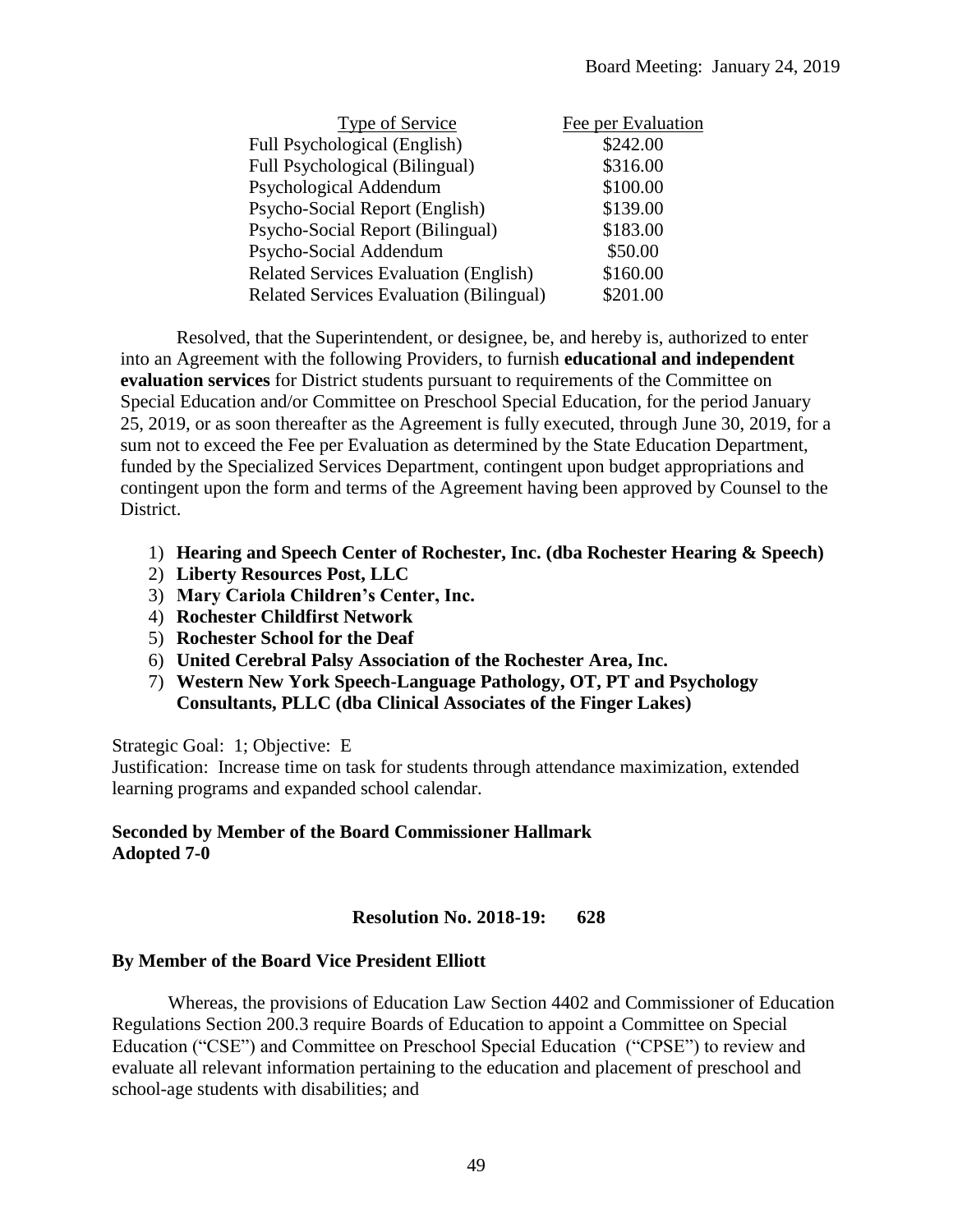Whereas, the Board has adopted Policy 4207 – "Appointment and Training of Committee on Special Education / Subcommittee on Special Education Members" to further clarify requirements for appointments;

And Whereas, by Resolution No. 2017-18: 972, adopted on June 28, 2018, Resolution No. 2018-19: 2, adopted on July 2, 2018, Resolution No. 2018-19: 309, adopted on September 25, 2018, Resolution No. 2018-19: 376, adopted on October 18, 2018, and Resolution No. 2018- 19: 477, adopted on November 29, 2018, the Board appointed member(s) of the Rochester City School District Committee on Special Education / Committee on Preschool Special Education;

And Whereas, the Board wishes to make additional appointment(s);

Therefore be it Resolved, that each person named below hereby is appointed, effective January 25, 2019, as a member of the Rochester City School District Committee on Special Education / Committee on Preschool Special Education in accordance with the provisions of Education Law Section 4402, and the Commissioner of Education Regulations 200.3 (c) to serve as needed during the 2018-2019 fiscal year.

## **CPSE: Chairperson/Local Education Agency Representative**

Peters, Sarah Streeter, Kara

**Seconded by Member of the Board Commissioner Hallmark Adopted 7-0**

## **Resolution No. 2018-19: 629**

**By Member of the Board**

Whereas, the NYS Education Law 8 NYCRR  $\S$  100.2(1)(2)(i) requires that school districts adopt and enforce a code of conduct for the maintenance of order on school property and at school functions; and

Whereas, school districts may impose discipline for violations of their student disciplinary code, as long as it is proportionate to the severity of the offense involved; and

Whereas, while NYS Education Law  $\S 3214(3)(c)(1)$  requires the Superintendent of Schools to conduct a disciplinary hearing for a long-term suspension and determine the appropriate discipline, the law also allows a student to appeal the long-term suspension decision to the local school board; therefore be it

Resolved, that the Board of Education formally accepts the following decisions on the long-term suspension appeals indicated into record:

**Hearing File Result**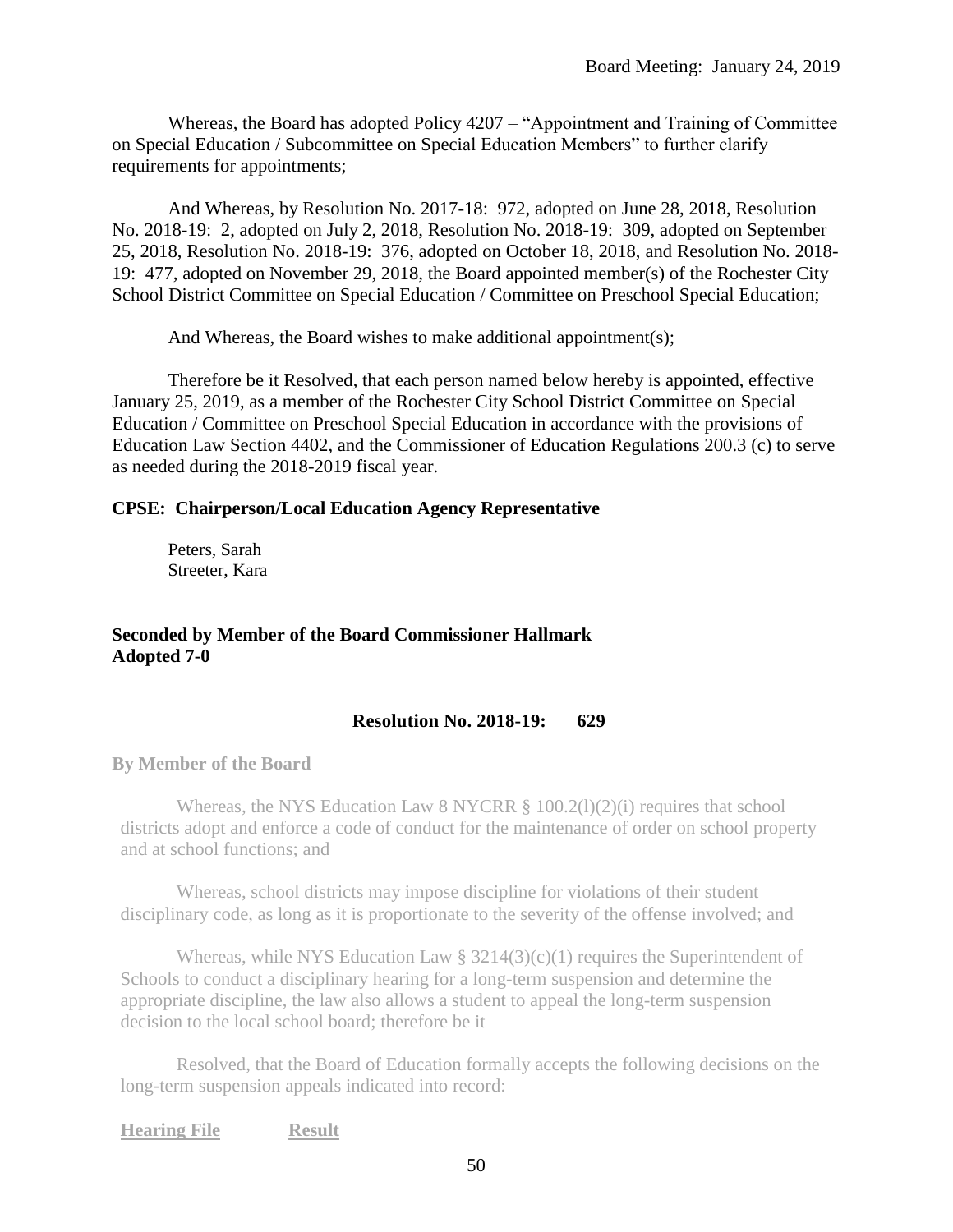**Seconded by Member of the Board** 

#### **Resolution No. 2018-19: 630**

#### **By Member of the Board Vice President Elliott**

Resolved, that the Superintendent, or designee, be, and hereby is, authorized to enter into an Agreement with **AAA Western And Central New York, Inc.**, 100 International Drive, Buffalo, NY, to provide drivers training for approximately 150 students, including certified instructors, five hours of course work, seven 45-minute driving lessons, use of drivers training vehicles and transportation to and from the road test site at the Edison Campus, for the period January 25, 2019, or as soon thereafter as the Agreement is fully executed, through December 31, 2019, for a sum not to exceed Fifty One Thousand Seven Hundred Fifty Dollars  $(\$51,750.00)$ , funded by the Perkins Grant, through the Office of Career Pathways  $\&$ Integrated Learning, contingent upon the form and terms of the Agreement being approved by Counsel to the District.

Strategic Goal: 1; Objective: D Justification: Increase our focus on college and/or career readiness.

## **Seconded by Member of the Board Commissioner Hallmark Adopted 7-0**

**Resolution No. 2018-19: 631**

**Motion to amend Resolution No. 2018-19: 631 to include language to include an annual accountability measure and address the membership of the REAL team was made by Commissioner Davis, seconded by Commissioner Powell. Motion carries 6-1 with Commissioner LeBron dissenting.**

**Motion to amend Resolution No. 2018-19: 631 to reflect that the REAL team is not a permanent body, change the annual review date from January 2020 to June 2019, and include language to require the Superintendent and Board to annually assess the REAL team's efficacy against performance goals was made by Commissioner Sheppard, seconded by Commissioner LeBron. Motion fails 2-5 with President White, Vice President Elliott, Commissioner Davis, Commissioner Hallmark, and Commissioner Powell dissenting.**

*Equity and Educational Excellence policy* – 0201

#### **By Member of the Board Commissioner Elliott**

Whereas, the Every Student Succeeds Act (ESSA) requires states and Local Educational Agencies (i.e., school districts and charter schools) to take a variety of actions to ensure that all children, regardless of race, socioeconomic status, gender, disability status, primary language, or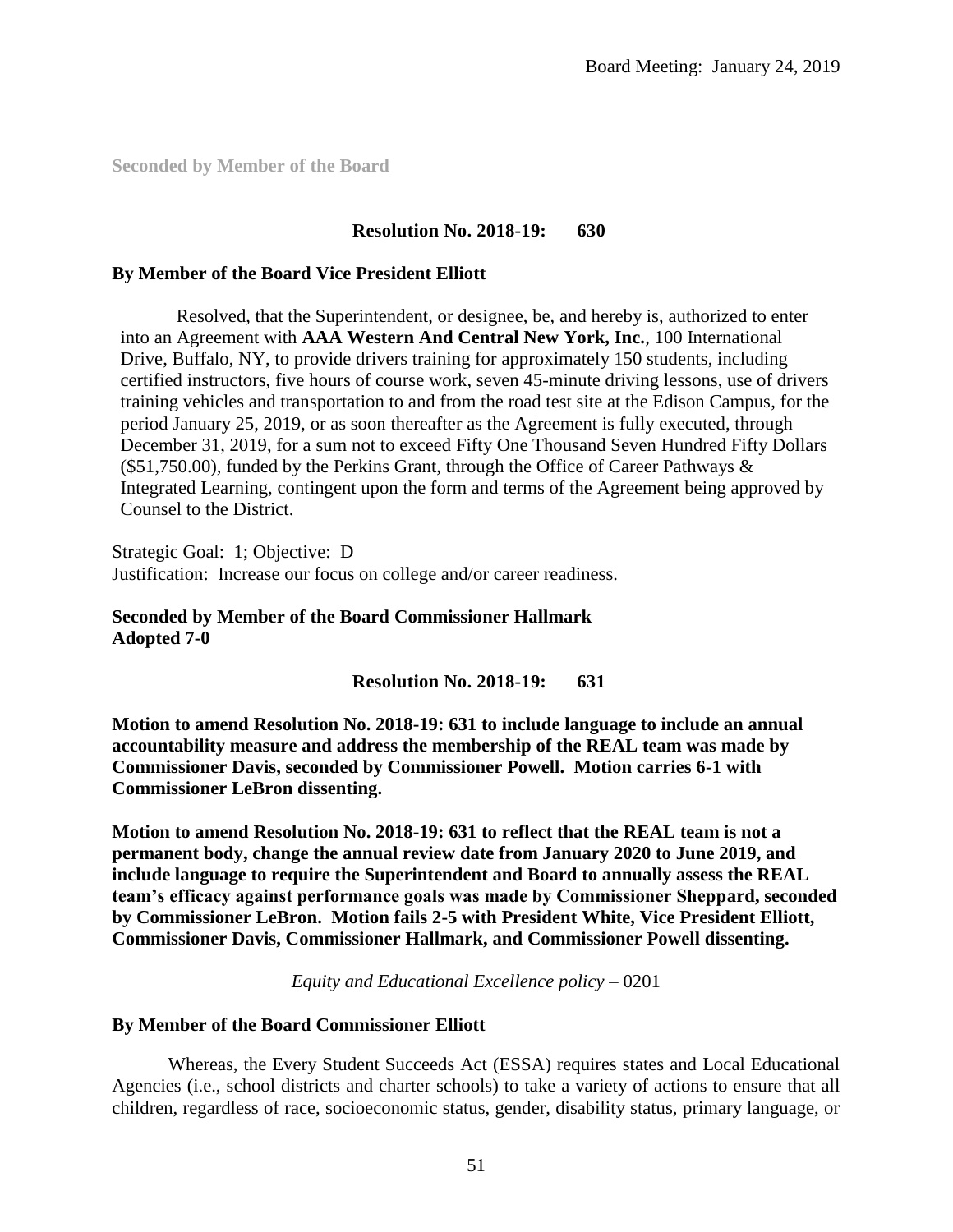ZIP code, receive the education that they need to be prepared for success in postsecondary education, careers, and citizenship; and

Whereas, the New York State Education Department (NYSED) submitted its ESSA plan to the United States Department of Education (USDE) and on January 17, 2018, the USDE approved the State's plan; and

Whereas, under ESSA and NYSED'S ESSA Plan, school districts must identify and take various actions to address inequities; and

Whereas, the Board adopted Policy 0201, Equity and Educational Excellence, on January 25, 2018 (Resolution No. 2017-18: 555); and

Whereas, the Board of Education of the City School District directed the Superintendent to develop and implement a system-wide equity plan that will result in measurable academic improvements for all RCSD students; and

Whereas, the Superintendent, informed by the NYC Leadership Academy (NYCLA) Racial Equity Logic Model, responded by establishing and convening the first meeting of the Racial Equity Advocacy Leadership (REAL) team in September 2017 to:

· identify opportunities for partnerships with organizations in Rochester to co-sponsor Professional Learning;

· review existing policies, programs and professional learning to ensure an understanding and use of racial equity analysis tools;

· review equity policies, goals, strategies and measures to help inform and eliminate racial predictability and disproportionality in student achievement (e.g., disproportionate overapplication of discipline to students of color, over-representation in special education, and underrepresentation in advanced learning programs);

· actively work to ensure that Human Resource policies, goals and strategies promote a workforce that reflects the diversity of our student body;

promote leadership opportunities for students to develop agency (the capacity and propensity to take purposeful initiative); and

Whereas, the REAL team has begun the development of a district-wide Racial Equity Action Plan to initially address the under-representation of race and class-conscious teachers of color in the District, the over-application of discipline to students of color; and the underdevelopment of District personnel in professional learning focused on anti-racist education; and

Whereas, in light of the Distinguished Educator's findings that "the foundation of creating equity within the District must…. begin with addressing racism" and "that when a superintendent exits, the system typically abandons initiatives just as they are beginning to take hold," the outgoing Superintendent recommends the continuance of the REAL team; therefore be it

Resolved, that in support of the goals of the Board's Equity and Educational Excellence Policy 0201, the Board affirms the Superintendent's establishment of the Racial Equity Advocacy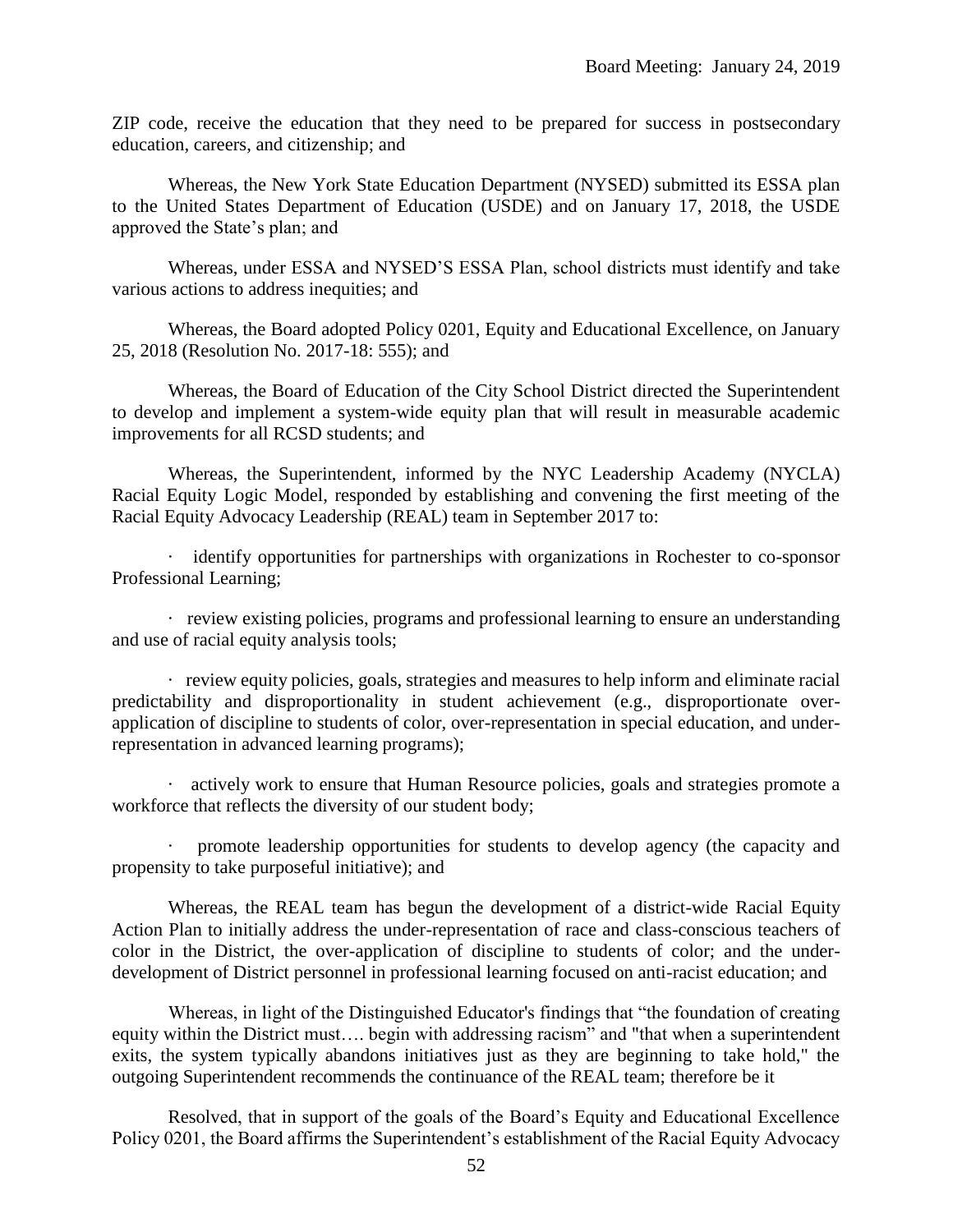Leadership (REAL) team as a permanent body to work with the Superintendent to assist in the development, implementation and monitoring of the District's Racial Equity Action Plan and to advise the Superintendent on racial equity issues within the school system. The REAL team shall also assist the Superintendent in racial equity strategic planning, annually evaluating the impact of current racial equity initiatives on student achievement and making commitments to address newly identified race-based inequities in order to ensure that racially equitable educational opportunities are being provided to all of the students who attend our schools. As an accountability measure, starting January 2020, annually, the Superintendent: 1) shall assess the team's efficacy and provide to the Board a report outlining the team's performance against stated yearly goals and objectives and how the work improved student outcomes and 2) based on the team's performance against their goals, recommend the team's continuance.

The REAL team shall include the Superintendent and his/her designees as well as invited representatives from the following stakeholder groups: unions, parents, students, faith community leaders, education activists, and other community groups or individuals on the basis of interest, experience and expertise in racial equity and educational excellence. Although real meetings are open to the general public, official members of the REAL team are selected by and serve at the pleasure of the Superintendent of City Schools.

# **Seconded by Member of the Board Commissioner Hallmark Adopted 4-3 with Vice President Elliott, Commissioner LeBron, and Commissioner Sheppard dissenting.**

## **Resolution No. 2018-19: 632**

## **By Member of the Board Vice President Elliott**

Whereas, the Clerk to the Board of Education will be on a medical leave of absence, beginning on February 1, 2019 and continuing through February 28, 2019, therefore be it

Resolved, that Francine Scott is hereby designated as Acting Clerk of the Board of Education, from February 1, 2019 through February 28, 2019 or until such date as Shanai Lee returns from leave as Clerk of the Board of Education.

# **Seconded by Member of the Board Commissioner Hallmark Adopted 7-0**

## **Resolution No. 2018-19: 633**

#### **By Member of the Board Commissioner Powell**

Whereas, the terms of the Model P-20 Partnerships for Principal Preparation Grant require certain services; and

Whereas, the District wishes to enter into an Agreement with *The NYC Leadership Academy, Inc.*, to provide the services required by the terms of the Grant; therefore be it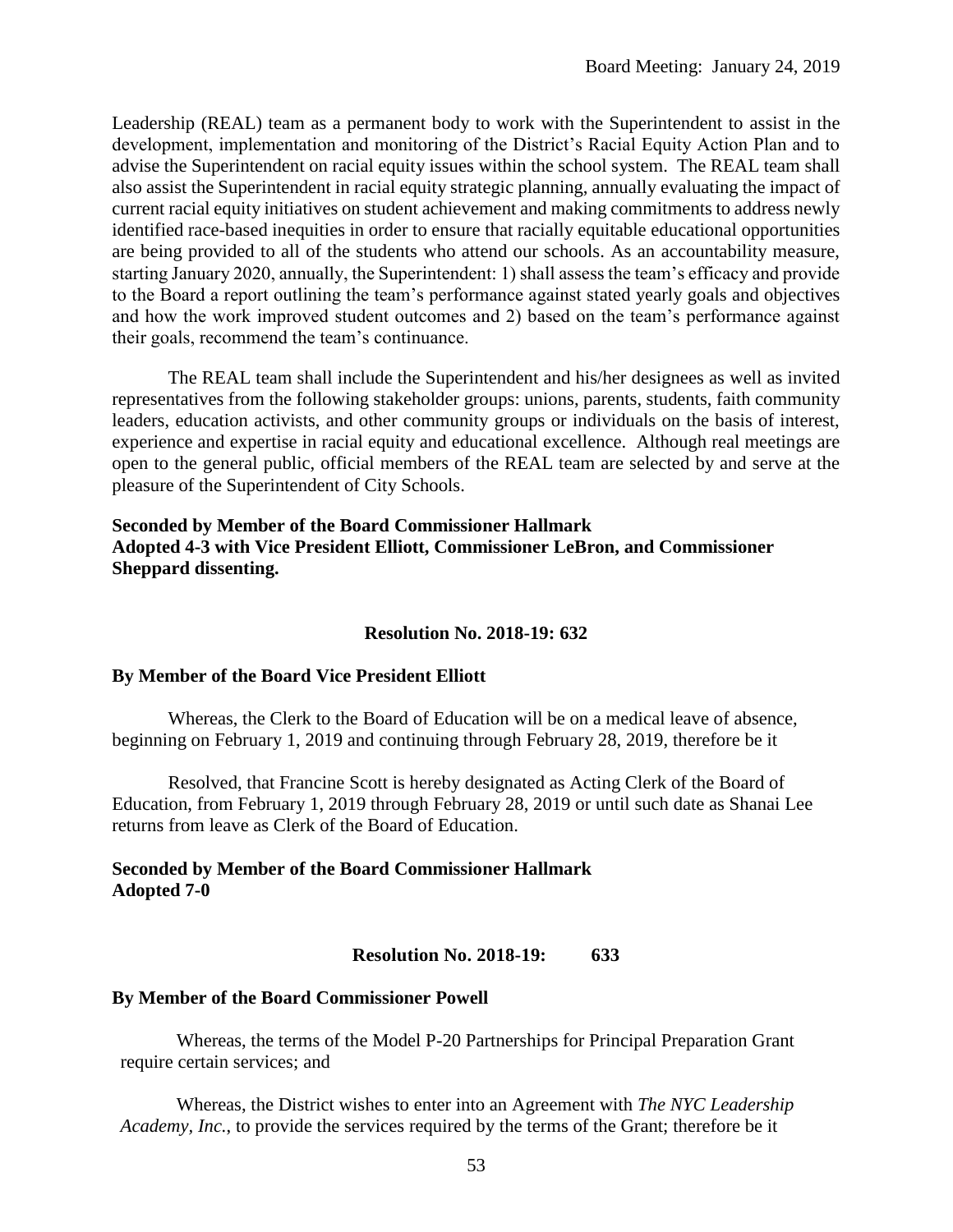Resolved, that the Superintendent, or designee, be, and hereby is, authorized to enter into an Agreement with **The NYC Leadership Academy, Inc.**, 45-18 Court Square, Long Island City, NY, to work collaboratively in partnership with the *District* and *Bank Street College of Education* to develop a new Principal Preparation Program whereby approximately fifteen teachers who aspire to be school principals will receive thirty graduate credit hours of course work and instruction followed by a one-year internship in a District school under the guidance of a mentor-principal providing opportunities to apply their theoretical learning into real-life, real-time plans and situations, with the goal for the District to have capability to provide an in-house pipeline of school principals to satisfy ongoing needs in schools throughout the District, for the period January 25, 2019, or as soon thereafter as the Agreement is fully executed, through September 30, 2019, for a sum not to exceed Two Hundred Twenty One Thousand Eight Hundred Fifty Dollars (\$221,850.00), funded by the Model P-20 Partnerships for Principal Preparation Grant, through the Office of School Transformation, contingent upon grant funding and budget appropriations and contingent upon the form and terms of the Agreement being approved by Counsel to the District.

#### Strategic Goal: 5; Objective: C

Justification: Design and implement standards of excellence for the recruitment, development and retention of a highly effective and diverse staff.

## **Seconded by Member of the Board Commissioner Hallmark Adopted 7-0**

#### **Resolution No. 2018-19: 634**

#### **By Member of the Board Commissioner Powell**

Whereas, the terms of the Model P-20 Partnerships for Principal Preparation Grant require certain services; and

Whereas, the District wishes to enter into an Agreement with *Bank Street College of Education*, to provide the services required by the terms of the Grant; therefore be it

Resolved, that the Superintendent, or designee, be, and hereby is, authorized to enter into an Agreement with Bank Street College of Education, 610 West 112<sup>th</sup> Street, New York, NY, to work collaboratively in partnership with the *District* and *The NYC Leadership Academy, Inc.* to develop a new Principal Preparation Program whereby approximately fifteen teachers who aspire to be school principals will receive thirty graduate credit hours of course work and instruction followed by a one-year internship in a District school under the guidance of a mentor-principal providing opportunities to apply their theoretical learning into real-life, real-time plans and situations, with the goal for the District to have capability to provide an inhouse pipeline of school principals to satisfy ongoing needs in schools throughout the District, for the period January 25, 2019, or as soon thereafter as the Agreement is fully executed, through September 30, 2019, for a sum not to exceed Two Hundred Twenty One Thousand Eight Hundred Fifty Dollars (\$221,850.00), funded by the Model P-20 Partnerships for Principal Preparation Grant, through the Office of School Transformation, contingent upon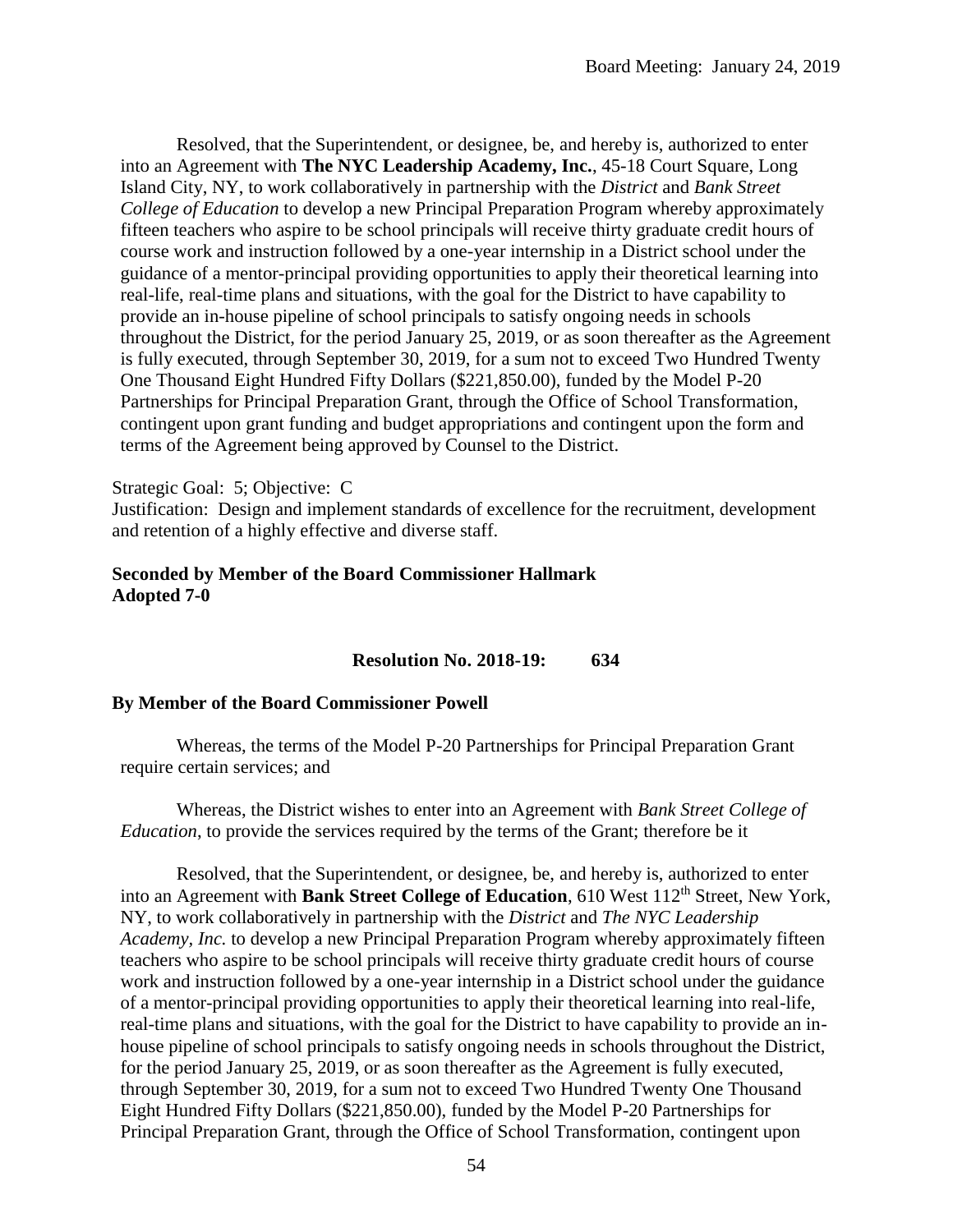grant funding and budget appropriations and contingent upon the form and terms of the Agreement being approved by Counsel to the District.

Strategic Goal: 5; Objective: C

Justification: Design and implement standards of excellence for the recruitment, development and retention of a highly effective and diverse staff.

# **Seconded by Member of the Board Commissioner Hallmark Adopted 7-0**

#### **Resolution No. 2018-19: 635**

#### **By Member of the Board Commissioner Davis**

Whereas, by Resolution No. 2012-13: 532, adopted on March 28, 2013, the Board awarded the contract (the "Contract") for General Construction Work for Renovations to Wilson Commencement Academy and Wilson Foundation Academy (the "Project") to  $S \& W$  Contracting of W. N.Y., Inc., as the lowest qualified bidder, for the total Contract price of \$1,544,400; and

| <b>Participation Statistics</b> |           |      |  |  |
|---------------------------------|-----------|------|--|--|
|                                 |           | %    |  |  |
| <b>TOTAL CONTRACT</b>           | 1,703,281 | 100  |  |  |
| <b>M/WBE AWARD</b>              | 623,105   | 36.6 |  |  |
| <b>LOCAL AWARD</b>              |           |      |  |  |
| <b>RMSA</b>                     |           |      |  |  |
| <b>NYS</b>                      | 1,703,281 | 100  |  |  |

Whereas, six Change Orders totaling \$158,881 have been processed by the Department of Educational Facilities, bringing the Contract total to \$1,703,281; and

Whereas, all General Construction Work on the Project is complete and  $S \& W$ Contracting of W. N.Y., Inc. has submitted its application for final payment in accordance with the certificates issued by the Department of Educational Facilities; and

Whereas, as the result of a dispute between S & W Contracting of W. N.Y., Inc. and the District regarding the General Construction Work, the District and  $S \& W$  Contracting of W.N.Y., Inc. agreed to resolve the dispute through mediation. The District and  $S \& W$ Contracting of W.N.Y., Inc. concluded mediation and reached an agreement for settlement of the dispute for the amount of \$160,000.00. Pursuant to the terms of the Settlement Agreement dated January 26, 2016, and reflective of subsequent payments made by the District to the Department of Labor Bureau of Public Work on liens against S & W Contracting of W.N.Y., Inc. for the Project in the amount of \$12,306.59, the final net amount due on the Contract is \$147,693.41; and

Whereas, the legal entity S & W Contracting of W.N.Y., Inc. dissolved May 26, 2017, and pursuant to the terms of the Performance Bond on the contract with S & W Contracting of W.N.Y., Inc. dba Spicer Group, the final amounts owed by the District shall be paid to the surety, Hudson Insurance Company; and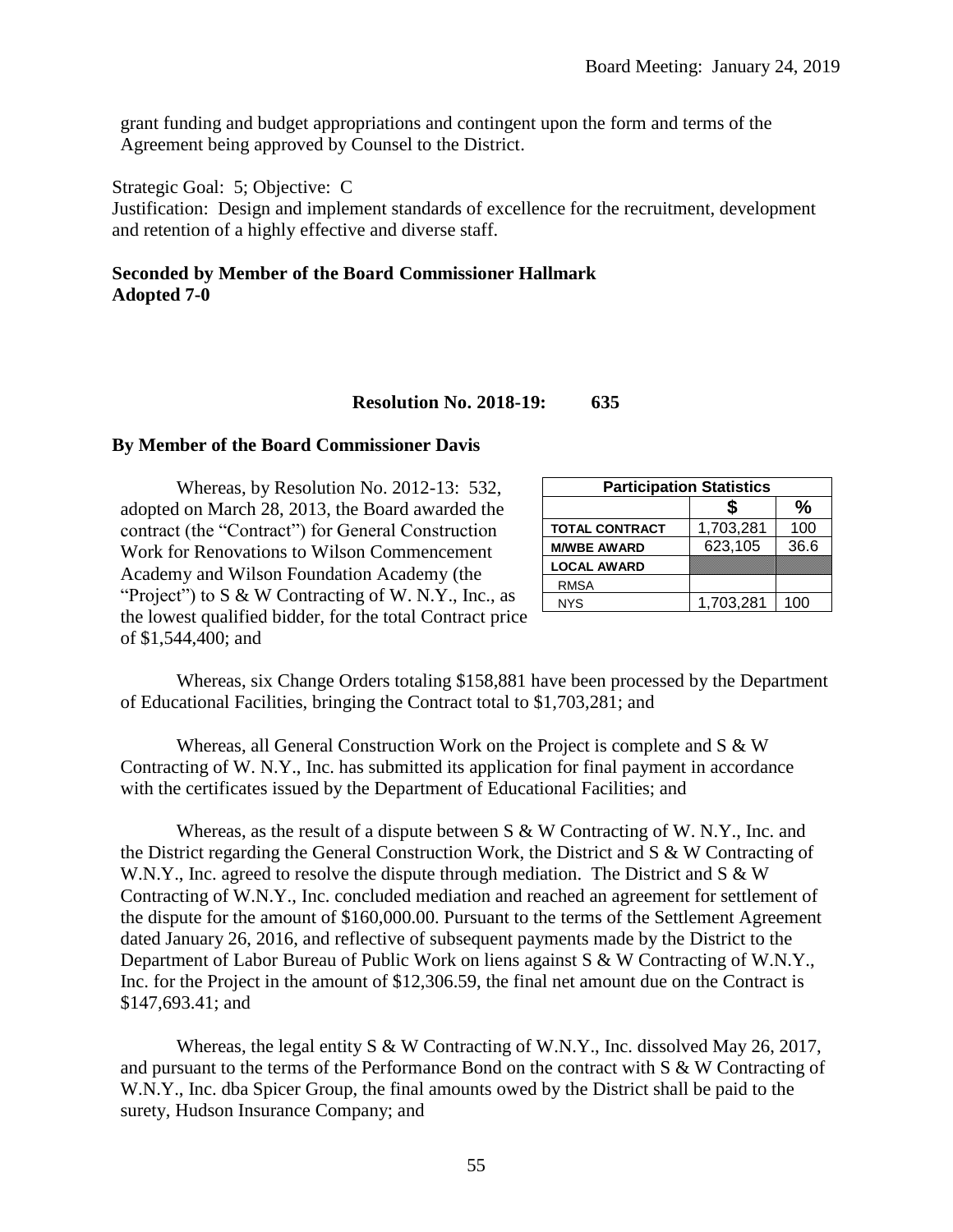Whereas, by way of a notice dated October 21, 2016, the District received instruction that any and all payments due, or to become due, on the Contract shall be made payable *jointly* to Spicer Group *and* Hudson Insurance Company;

 Whereas, pursuant to the settlement agreement the District was to withhold payment pending the resolution of all liens and withholdings to the extent required by law, and whereas the District has now received sufficient information to conclude all liens and withholdings have been resolved to the extent required by law; therefore be it

Resolved, that the Board approves the Settlement Agreement and hereby authorizes and directs the payment of One Hundred Forty Seven Thousand Six Hundred Ninety Three Dollars Forty One Cents (\$147,693.41), to **S & W Contracting of W. N.Y., Inc. (dba Spicer Group**) *and* **Hudson Insurance Company**, 100 William Street, 5<sup>th</sup> Floor, New York, NY, attention: Chris Morkan, Director of Surety Claim, as final payment and settlement on the Contract.

## **Seconded by Member of the Board Commissioner Hallmark Adopted 7-0**

## **Resolution No. 2018-19: 636**

#### **By Member of the Board Commissioner Davis**

Resolved, that the resignation of Julie Beyma is hereby accepted, subject to the terms of the settlement agreement presented to the Board of Education. The resignation is effective June 26, 2019, and may not be revoked.

#### **Seconded by Member of the Board Commissioner Powell Adopted 7-0**